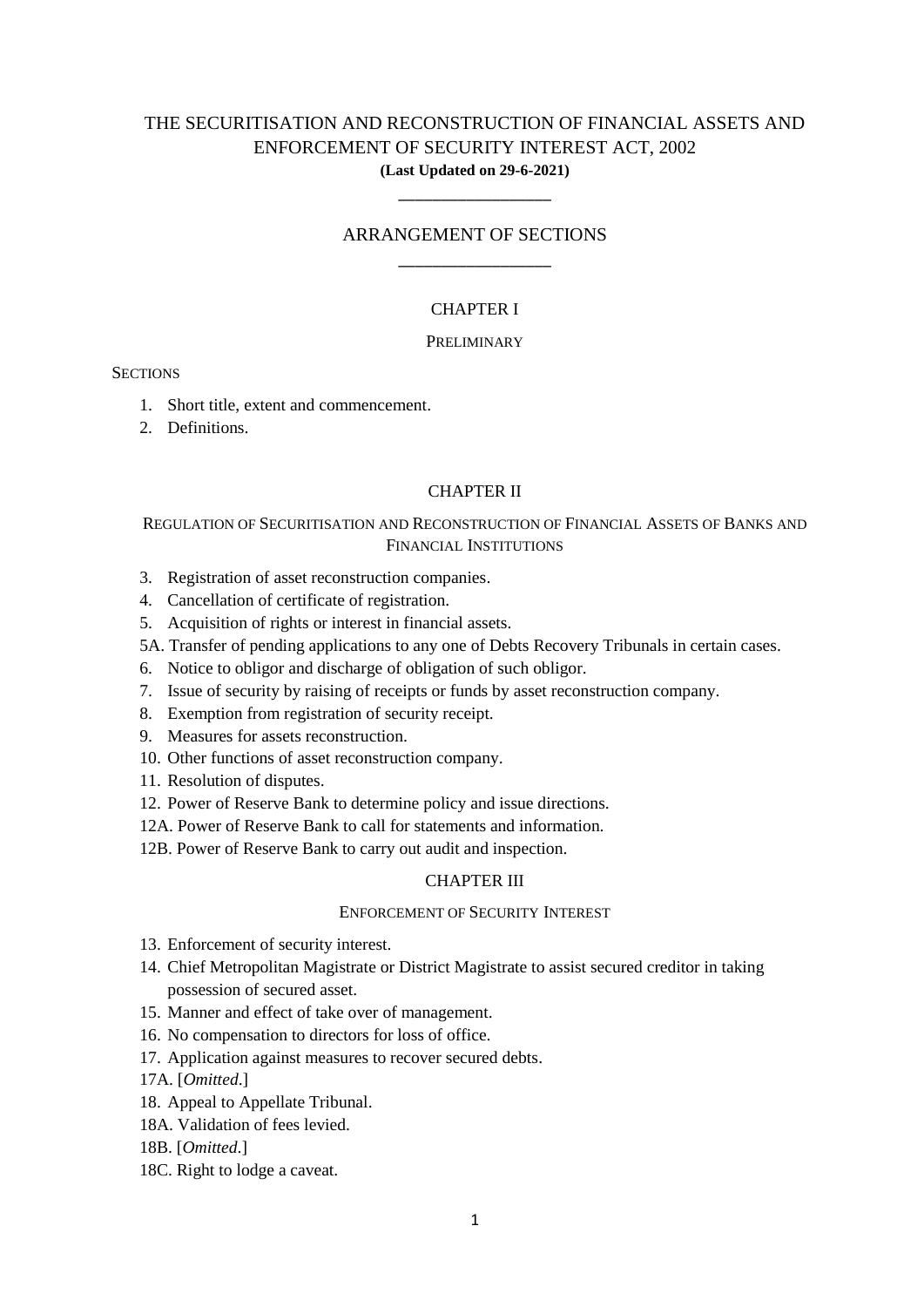**SECTIONS** 

19. Right of borrower to receive compensation and costs in certain cases.

## CHAPTER IV

#### CENTRAL REGISTRY

20. Central Registry.

20A. Integration of registration systems with Central Registry.

20B. Delegation of powers.

21. Central Registrar.

22. Register of securitisation, reconstruction and security interest transactions.

- 23. Filing of transactions of securitisation, reconstruction and creation of security interest.
- 24. Modification of security interest registered under this Act.
- 25. Asset reconstruction companyor secured creditors to report satisfaction of security interest.
- 26. Right to inspect particulars of securitisation, reconstruction and security interest transactions.
- 26A.Rectification by Central Government in matters of registration, modification and satisfaction, etc.

### CHAPTER IVA

# REGISTRATION BY SECURED CREDITORS AND OTHER CREDITORS

- 26B. Registration by secured creditors and other creditors.
- 26C. Effect of the registration of transactions, etc.
- 26D. Right of enforcement of securities.
- 26E. Priority to secured creditors.

### CHAPTER V

# OFFENCES ANDPENALTIES

- 27. Penalties.
- 28. [*Omitted*.]

29. Offences.

- 30. Cognizance of offence.
- 30A. Power of adjudicating authority to impose penalty.
- 30B. Appeal against penalties.
- 30C. Appellate Authority.
- 30D. Recovery of penalties.

# CHAPTER VI

#### **MISCELLANEOUS**

- 31. Provisions of this Act not to apply in certain cases.
- 31A. Power to exempt a class or classes of banks or financial institutions.
- 32. Protection of action taken in good faith.
- 33. Offences by companies.
- 34. Civil court not to have jurisdiction.
- 35. The provisions of this Act to override other laws.
- 36. Limitation.
- 37. Application of other laws not barred.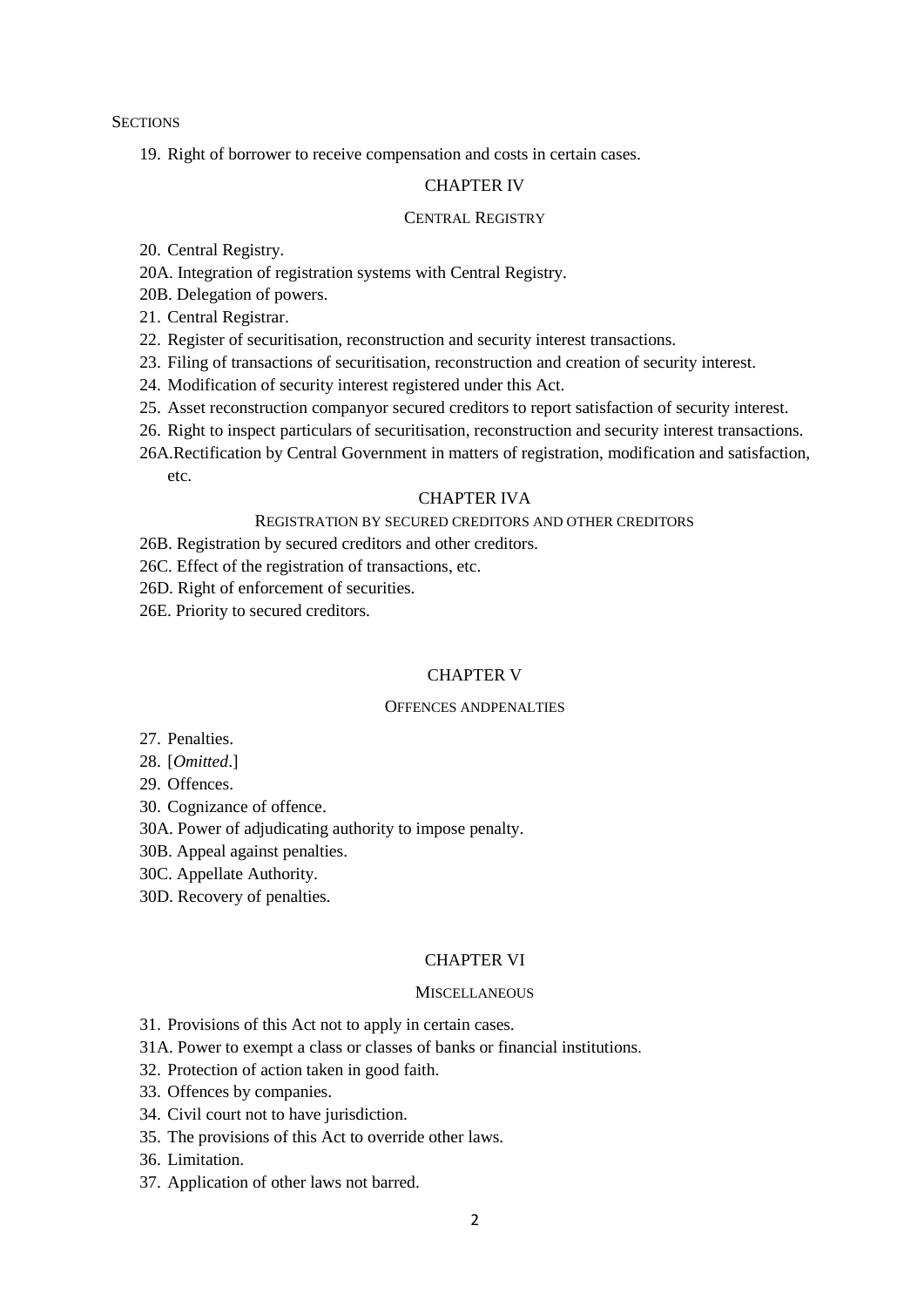**SECTIONS** 

- 38. Power of Central Government to make rules.
- 39. Certain provisions of this Act to apply after Central Registry is set up or cause to be set up.
- 40. Power to remove difficulties.
- 41. Amendments to certain enactments.
- 42. Repeal and saving. THE SCHEDULE.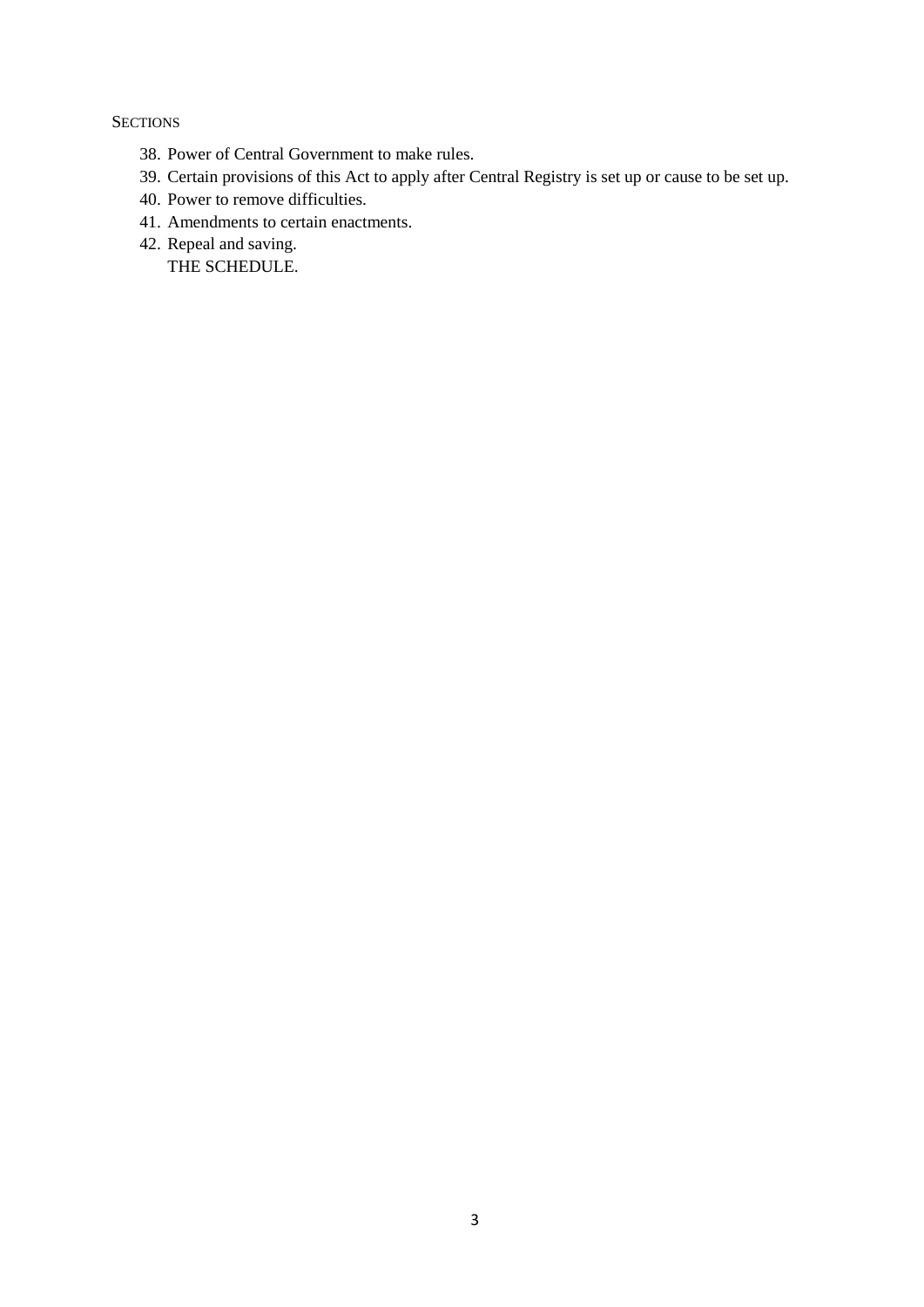# THE SECURITISATION AND RECONSTRUCTION OF FINANCIAL ASSETS ANDENFORCEMENT OF SECURITY INTEREST ACT, 2002

# ACT NO. 54 OF 2002

[17*th December*, 2002.]

<sup>1</sup>[An Act to regulate securitisation and reconstruction of financial assets and enforcement of security interest and to provide for a Central database of security interests created on property rights, and for matters connected therewith or incidental thereto.]

BE it enacted by Parliament in the Fifty-third Year of the Republic of India as follows:**—**

### CHAPTER I

#### **PRELIMINARY**

**1. Short title, extent and commencement.**—(*1*) This Act may be called the Securitisation and Reconstruction of Financial Assets and Enforcement of Security Interest Act, 2002.

(*2*) It extends to the whole of India.

(*3*) It shall be deemed to have come into force on the 21st day of June, 2002.

**2. Definitions.—**(*1*) In this Act, unless the context otherwise requires,**—**

(*a*) "Appellate Tribunal" means a Debts Recovery Appellate Tribunal established under sub-section (*1*) of section 8 of the Recovery of Debts Due to Banks and Financial Institutions Act, 1993 (51 of 1993);

(b) "asset reconstruction" means acquisition by any <sup>2</sup>[asset reconstruction company]of any right or interest of any bank or financial institution in any financial assistance for the purpose of realisation of such financial assistance;

<sup>3</sup>[(ba) "asset reconstruction company" means a company registered with Reserve Bank under section 3 for the purposes of carrying on the business of asset reconstruction or securitisation, or both;]

(*c*) "bank" means**—**

(*i*) a banking company; or

(*ii*) a corresponding new bank; or

(*iii*) the State Bank of India; or

(*iv*) a subsidiary bank; or

4 [(*iva*) a multi-State co-operative bank; or]

(*v*) such other bank which the Central Government may, by notification, specify for the purposes of this Act;

(*d*) "banking company" shall have the meaning assigned to it in clause (*c*) of section 5 of the Banking Regulation Act, 1949 (10 of 1949);

<sup>1.</sup> Subs. by Act 44 of 2016, s. 2, for the long title (w.e.f. 1-9-2016).

<sup>2.</sup> Subs. by s. 3, *ibid*., for "securitisation company or reconstruction company" (w.e.f. 1-9-2016).

<sup>3.</sup> Ins. by s. 4, *ibid*. (w.e.f. 1-9-2016).

<sup>4.</sup> Ins. by Act 1 of 2013, s. 2 (w.e.f. 15-1-2013).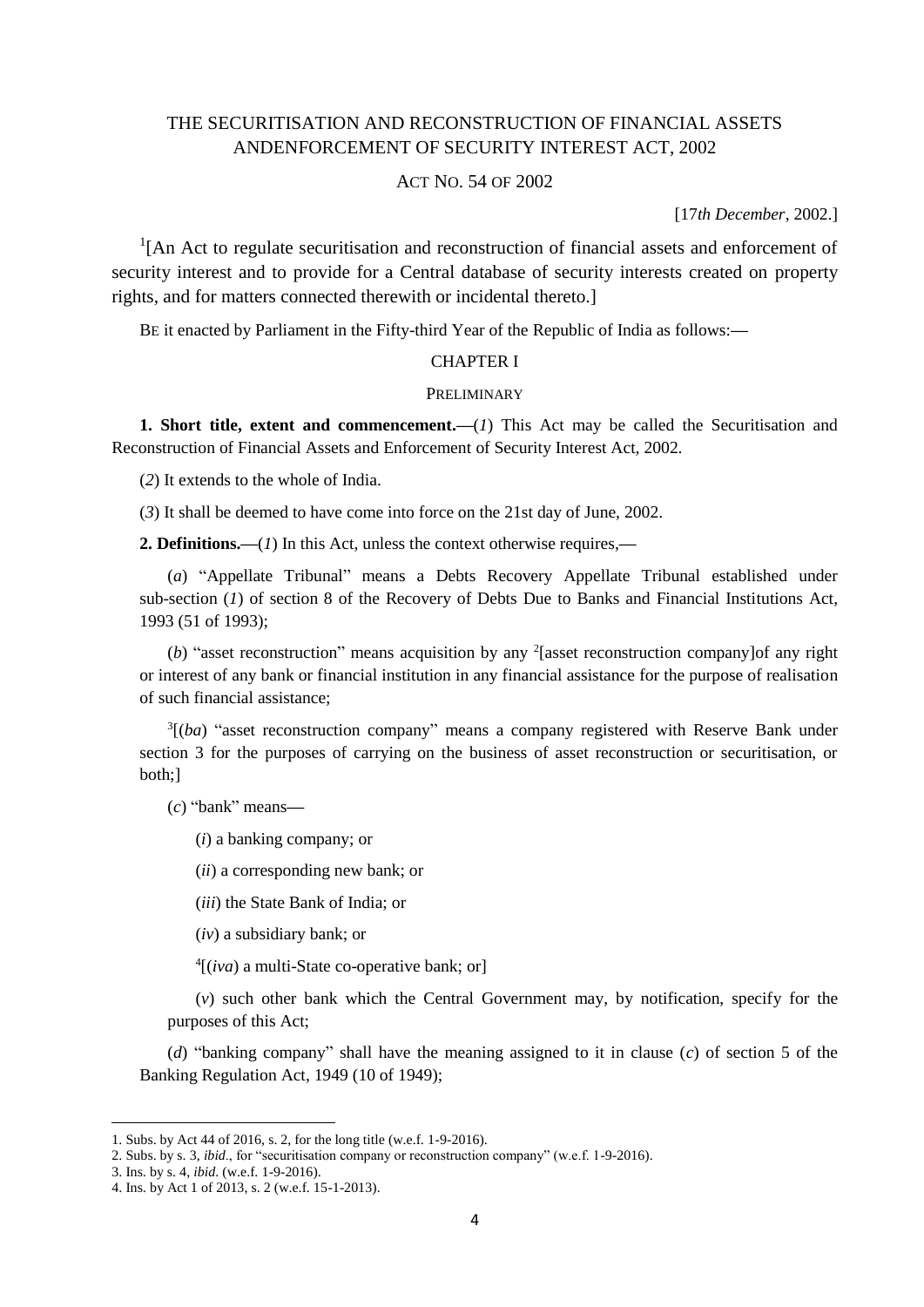(*e*) "Board" means the Securities and Exchange Board of India established under section 3 of the Securities and Exchange Board of India Act, 1992 (15 of 1992);

(*f*) "borrower" means <sup>1</sup> [any person who, or a pooled investment vehicle as defined in clause (*da*) of section 2 of the Securities Contracts (Regulation) Act, 1956 (42 of 1956) which,] has been granted financial assistance by any bank or financial institution or who has given any guarantee or created any mortgage or pledge as security for the financial assistance granted by any bank or financial institution  $2$ [and includes a person who, or a pooled investment vehicle which,] becomes borrower of a  $3$ [asset reconstruction company] consequent upon acquisition by it of any rights or interest of any bank or financial institution in relation to such financial assistance <sup>4</sup>[or who has raised funds through issue of debt securities];

(*g*) "Central Registry" means the registry set up or cause to be set up under sub-section (*1*) of section 20;

 $^{4}$ [(*ga*) "company" means a company as defined in clause (20) of section 2 of the Companies Act, 2013 (18 of 2013);]

(*h*) "corresponding new bank" shall have the meaning assigned to it in clause (*da*) of section 5 of the Banking Regulation Act, 1949 (10 of 1949);

 $<sup>5</sup>[(ha)$  "debt" shall have the meaning assigned to it in clause (g) of section 2 of the Recovery of</sup> Debts Due to Banks and Financial Institutions Act, 1993 (51 of 1993) and includes—

(*i*) unpaid portion of the purchase price of any tangible asset given on hire or financial lease or conditional sale or under any other contract;

(*ii*) any right, title or interest on any intangible asset or licence or assignment of such intangible asset, which secures the obligation to pay any unpaid portion of the purchase price of such intangible asset or an obligation incurred or credit otherwise extended to enable any borrower to acquire the intangible asset or obtain licence of such asset;]

(*i*) "Debts Recovery Tribunal" means the Tribunal established under sub-section (*1*) of section 3 of the Recovery of Debts due to Banks and Financial Institutions Act, 1993 (51 of 1993);

 $<sup>4</sup>$ [(*ia*) "debt securities" means debt securities listed in accordance with the regulations made by</sup> the Board under the Securities and Exchange Board of India Act,1992 (15 of 1992);]

6 [(*j*) "default" means—

(*i*) non-payment of any debt or any other amount payable by the borrower to any secured creditor consequent upon which the account of such borrower is classified as non-performing asset in the books of account of the secured creditor; or

(*ii*) non-payment of any debt or any other amount payable by the borrower with respect to debt securities after notice of ninety days demanding payment of dues served upon such borrower by the debenture trustee or any other authority in whose favour security interest is created for the benefit of holders of such debt securities;]

<sup>1.</sup> Subs. by Act 13 of 2021, s. 162, for "any person who" (w.e.f. 1-4-2021).

<sup>2.</sup> Subs. by s. 162, *ibid*., for "and includes a person who" (w.e.f. 1-4-2021).

<sup>3.</sup> Subs. by Act 44 of 2016, s. 3, for "securitisation company or reconstruction company" (w.e.f. 1-9-2016).

<sup>4.</sup> Ins. by s. 4, *ibid*. (w.e.f. 1-9-2016).

<sup>5.</sup> Subs. by s. 4, *ibid*., for clause (*ha*) (w.e.f. 1-9-2016).

<sup>6.</sup> Subs. by s. 4, *ibid*., for clause (*j*) (w.e.f. 1-9-2016).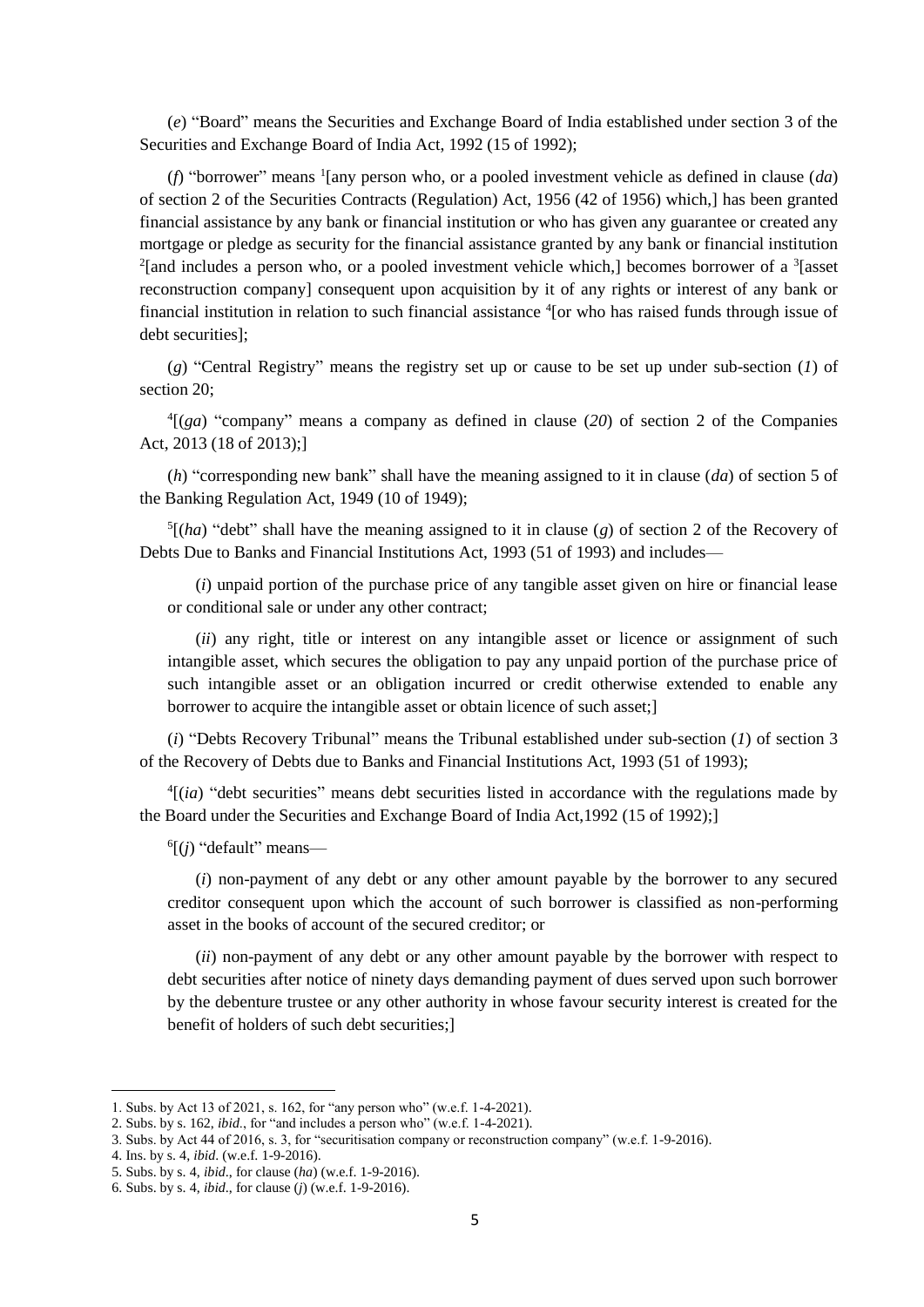(*k*) "financial assistance" means any loan or advance granted or any debentures or bonds subscribed or any guarantees given or letters of credit established or any other credit facility extended by any bank or financial institution <sup>2</sup>[including funds provided for the purpose of acquisition of any tangible asset on hire or financial lease or conditional sale or under any other contract or obtaining assignment or licence of any intangible asset or purchase of debt securities;]

(*l*) "financial asset" means debt or receivables and includes**—**

(*i*) a claim to any debt or receivables or part thereof, whether secured or unsecured; or

(*ii*) any debt or receivables secured by, mortgage of, or charge on, immovable property; or

(*iii*) a mortgage, charge, hypothecation or pledge of movable property; or

(*iv*) any right or interest in the security, whether full or part underlying such debt or receivables; or

(*v*) any beneficial interest in property, whether movable or immovable, or in such debt, receivables, whether such interest is existing, future, accruing, conditional or contingent; or

 $\frac{1}{v}$  (*va*) any beneficial right, title or interest in any tangible asset given on hire or financial lease or conditional sale or under any other contract which secures the obligation to pay any unpaid portion of the purchase price of such asset or an obligation incurred or credit otherwise provided to enable the borrower to acquire such tangible asset; or

(*vb*) any right, title or interest on any intangible asset or licence or assignment of such intangible asset, which secures the obligation to pay any unpaid portion of the purchase price of such intangible asset or an obligation incurred or credit otherwise extended to enable the borrower to acquire such intangible asset or obtain licence of the intangible asset; or]

(*vi*) any financial assistance;

(*m*)"financial institution" means**—**

(*i*) a public financial institution within the meaning of section 4A of the Companies Act, 1956 (1 of 1956);

(*ii*) any institution specified by the Central Government under sub-clause (*ii*) of clause (*h*) of section 2 of the Recovery of Debts Due to Banks and Financial Institutions Act, 1993 (51 of 1993);

(*iii*) the International Finance Corporation established under the International Finance Corporation (Status, Immunities and Privileges ) Act, 1958 (42 of 1958);

<sup>1</sup>[(*iiia*) a debenture trustee registered with the Board and appointed for secured debt securities:

(*iiib*) asset reconstruction company, whether acting as such or managing a trust created for the purpose of securitisation or asset reconstruction, as the case may be;]

(*iv*) any other institution or non-banking financial company as defined in clause (*f*) of section 45-I of the Reserve Bank of India Act, 1934 (2 of 1934), which the Central Government may, by notification, specify as financial institution for the purposes of this Act;

 $<sup>1</sup>$ [(*ma*) "financial lease" means a lease under any lease agreement of tangible asset, other than</sup> negotiable instrument or negotiable document, for transfer of lessor's right therein to the lessee for a

<sup>1.</sup> Ins. by Act 44 of 2016, s. 4 (w.e.f. 1-9-2016).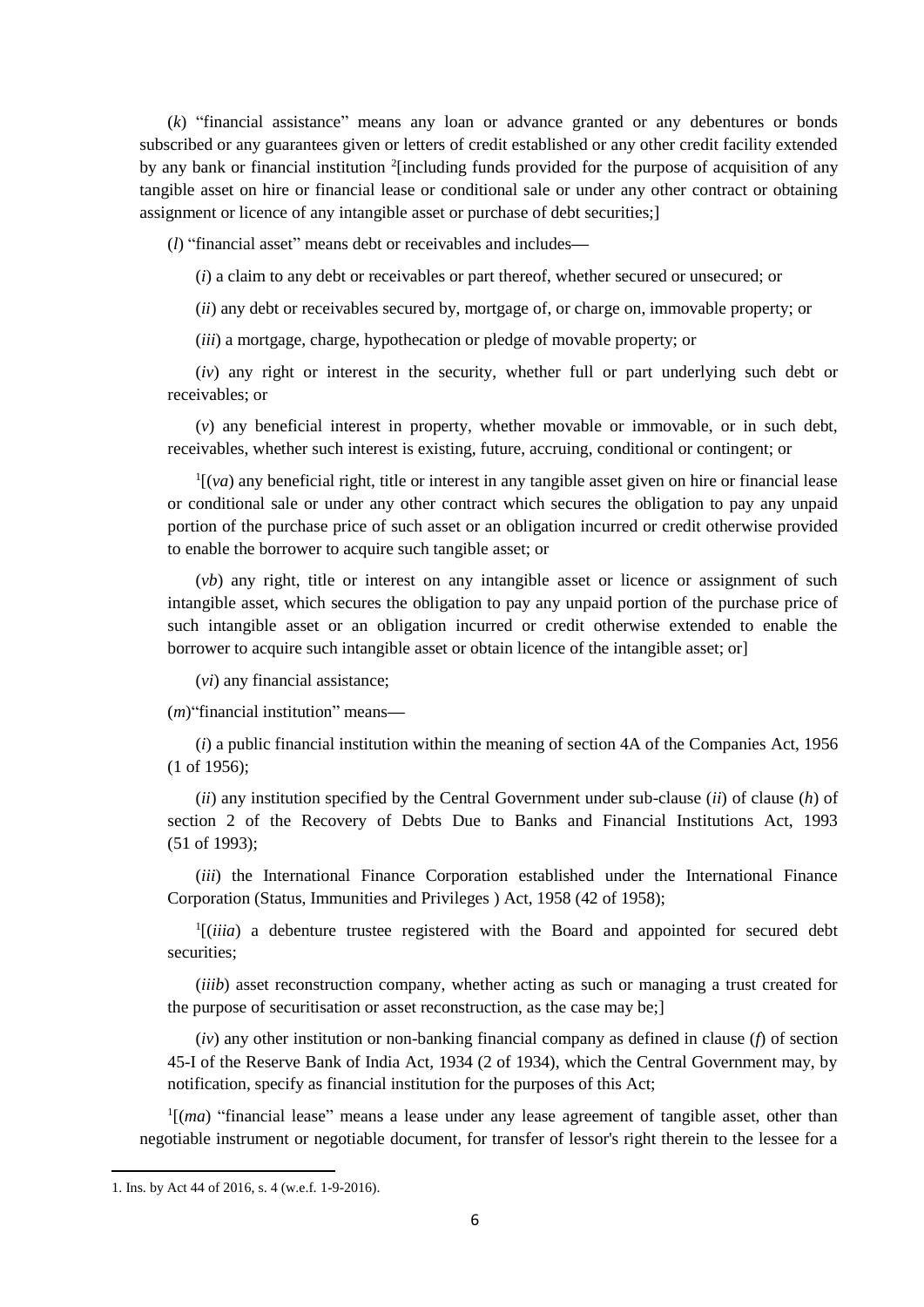certain time in consideration of payment of agreed amount periodically and where the lessee becomes the owner of the such assets at the expiry of the term of lease or on payment of the agreed residual amount, as the case may be;]

(*n*) "hypothecation" means a charge in or upon any movable property, existing or future, created by a borrower in favour of a secured creditor without delivery of possession of the movable property to such creditor, as a security for financial assistance and includes floating charge and crystallization of such charge into fixed charge on movable property;

 $<sup>1</sup>$ [(*na*) "negotiable document" means a document, which embodies a right to delivery of tangible</sup> assets and satisfies the requirements for negotiability under any law for the time being in force including warehouse receipt and bill of lading;]

(*o*) "non-performing asset" means an asset or account of a borrower, which has been classified by a bank or financial institution as sub-standard, <sup>2</sup> [doubtful or loss asset,**—**

(*a*) in case such bank or financial institution is administered or regulated by any authority or body established, constituted or appointed by any law for the time being in force, in accordance with the directions or guidelines relating to assets classifications issued by such authority or body;

(*b*) in any other case, in accordance with the directions or guidelines relating to assets classifications issued by the Reserve Bank];

(*p*) "notification" means a notification published in the Official Gazette;

(*q*) "obligor" means a person liable to the originator, whether under a contract or otherwise, to pay a financial asset or to discharge any obligation in respect of a financial asset, whether existing, future, conditional or contingent and includes the borrower;

(*r*) "originator" means the owner of a financial asset which is acquired by a <sup>3</sup> [asset reconstruction company] for the purpose of securitisation or asset reconstruction;

(*s*) "prescribed" means prescribed by rules made under this Act;

(*t*) "property" means**—**

(*i*) immovable property;

(*ii*) movable property;

*(iii)* any debt or any right to receive payment of money, whether secured or unsecured;

(*iv*) receivables, whether existing or future;

(*v*) intangible assets, being know-how, patent, copyright, trade mark, licence, franchise or any other business or commercial right of similar nature<sup>1</sup>[as may be prescribed by the Central Government in consultation with Reserve Bank];

(*u*) " 4 [qualified buyer]" means a financial institution, insurance company, bank, state financial corporation, state industrial development corporation, <sup>2</sup>[trustee or <sup>3</sup>[asset reconstruction company] which has been granted a certificate of registration under sub-section (*4*) of section 3 or any asset management company making investment on behalf of mutual fund] or a foreign institutional investor registered under the Securities and Exchange Board of India Act, 1992  $(15$  of 1992) or regulations made thereunder, [any category of non-institutional investors as may

<sup>1.</sup> Ins. by Act 44 of 2016, s. 4 (w.e.f. 1-9-2016).

<sup>2.</sup> Subs. by Act 30 of 2004, s. 2, for certain words (w.e.f. 11-11-2004).

<sup>3.</sup> Subs. by Act 44 of 2016, s. 3, for "securitisation company or reconstruction company" (w.e.f. 1-9-2016).

<sup>4.</sup> Subs. by s. 3, *ibid*., for "qualified institutional buyer" (w.e.f. 1-9-2016).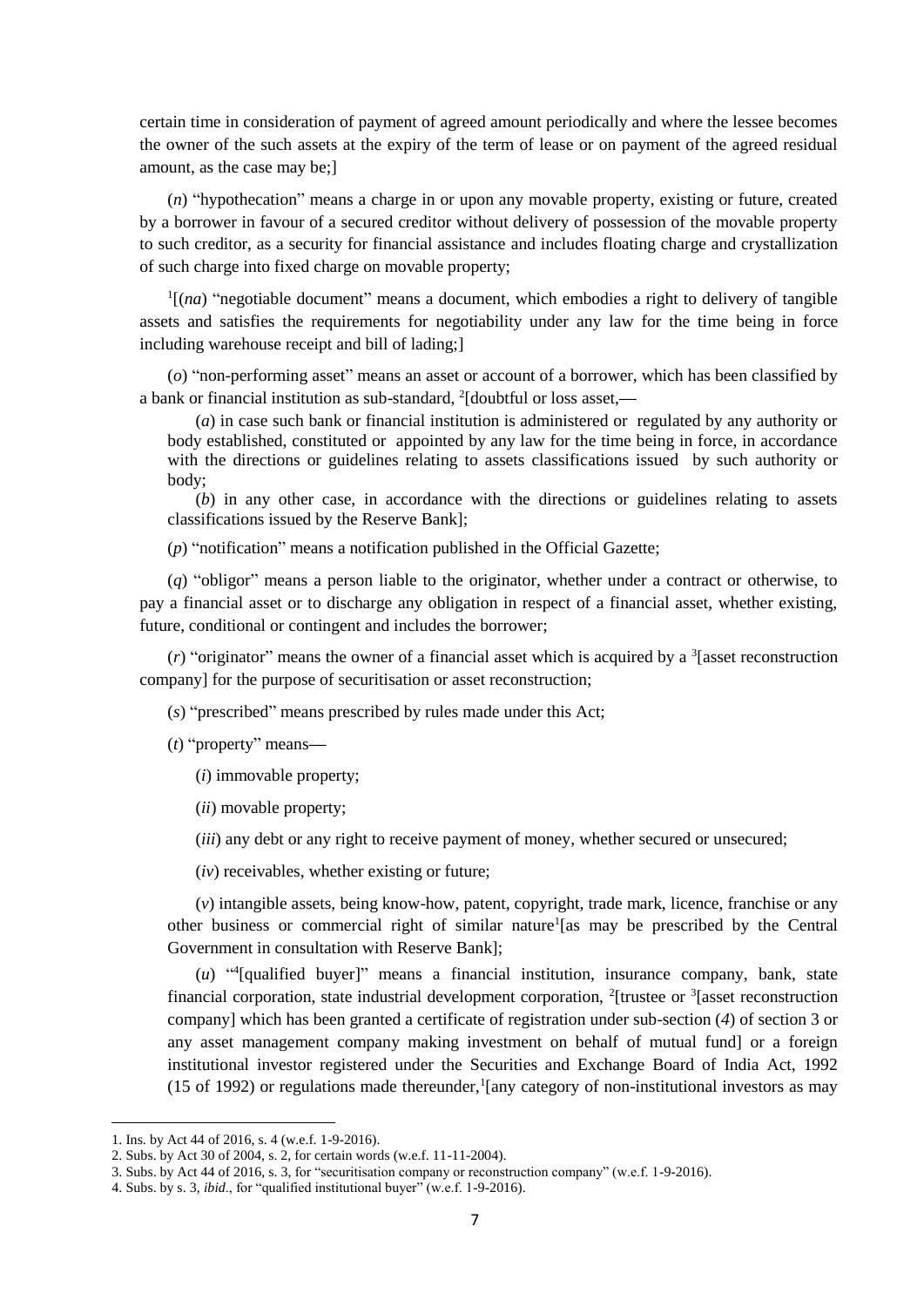be specified by the Reserve Bank under sub-section (*1*) of section 7] or any other body corporate as may be specified by the Board;

 $1*$  \* \* \* \*

(*w*) "Registrar of Companies" means the Registrar defined in clause (*40*) of section 2 of the Companies Act, 1956 (1 of 1956);

(*x*) "Reserve Bank" means the Reserve Bank of India constituted under section 3 of the Reserve Bank of India Act, 1934 (2 of 1934);

(*y*) "scheme" means a scheme inviting subscription to security receipts proposed to be issued by a <sup>2</sup>[asset reconstruction company] under that scheme;

 $(z)$  "securitisation" means acquisition of financial assets by any <sup>2</sup> [asset reconstruction company] from any originator, whether by raising of funds by such  $2$ [asset reconstruction company] from <sup>3</sup>[qualified buyers] by issue of security receipts representing undivided interest in such financial assets or otherwise;

(*zb*) "security agreement" means an agreement, instrument or any other document or arrangement under which security interest is created in favour of the secured creditor including the creation of mortgage by deposit of title deeds with the secured creditor;

 $1*$  \*  $*$  \*  $*$  \*

(*zc*) "secured asset" means the property on which security interest is created;

4 [(*zd*) "secured creditor" means—

(*i*) any bank or financial institution or any consortium or group of banks or financial institutions holding any right, title or interest upon any tangible asset or intangible asset as specified in clause (*l*);

(*ii*) debenture trustee appointed by any bank or financial institution; or

(*iii*) an asset reconstruction company whether acting as such or managing a trust set up by such asset reconstruction company for the securitisation or reconstruction, as the case may be; or

 $(iv)$  debenture trustee registered with <sup>5</sup>[the Board and appointed] for secured debt securities; or

(*v*) any other trustee holding securities on behalf of a bank or financial institution,

in whose favour security interest is created by any borrower for due repayment of any financial assistance.]

(*ze*) "secured debt" means a debt which is secured by any security interest;

 ${}^6$ [( $zf$ ) "security interest" means right, title or interest of any kind, other than those specified in section 31, upon property created in favour of any secured creditor and includes—

(*i*) any mortgage, charge, hypothecation, assignment or any right, title or interest of any kind, on tangible asset, retained by the secured creditor as an owner of the property, given on hire or financial lease or conditional sale or under any other contract which secures the obligation to pay any unpaid portion of the purchase price of the asset or an obligation incurred or credit provided to enable the borrower to acquire the tangible asset; or

1

3. Subs. by s. 3, *ibid*., for "qualified institutional buyers" (w.e.f. 1-9-2016).

<sup>1.</sup> Omitted by Act 44 of 2016, s. 4 (w.e.f. 1-9-2016).

<sup>2.</sup> Subs. by s. 3, *ibid*.,for "securitisation company or reconstruction company" (w.e.f. 1-9-2016).

<sup>4.</sup> Subs. by s. 4, *ibid*., for clause (*zd*) (w.e.f. 1-9-2016).

<sup>5.</sup> Subs. by Act 13 of 2021, s. 162, for "the Board appointed by any company" (w.e.f. 1-4-2021).

<sup>6.</sup> Subs. by Act 44 of 2016, s. 4, for clause (*zf*) (w.e.f. 1-9-2016).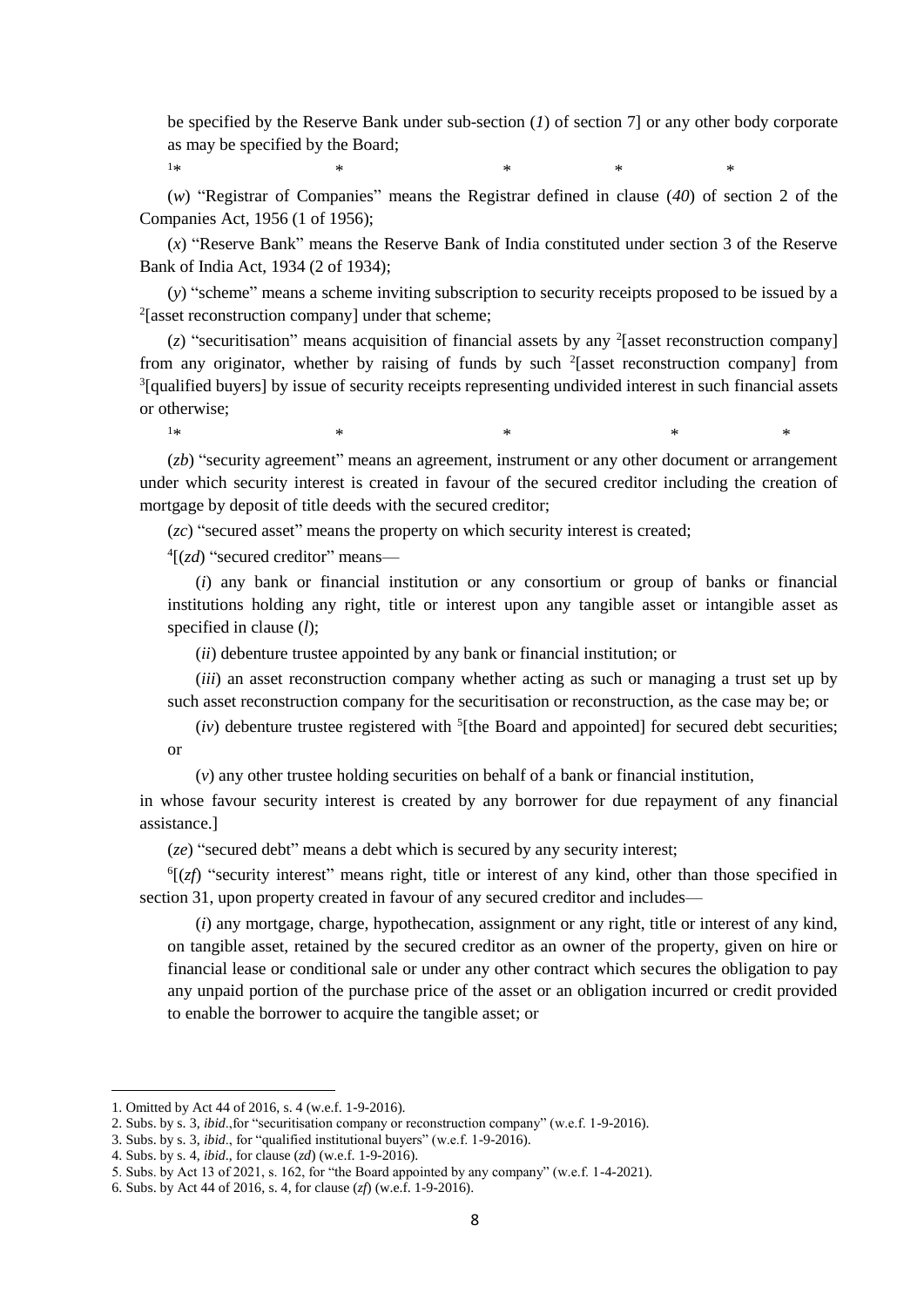(*ii*) such right, title or interest in any intangible asset or assignment or licence of such intangible asset which secures the obligation to pay any unpaid portion of the purchase price of the intangible asset or the obligation incurred or any credit provided to enable the borrower to acquire the intangible asset or licence of intangible asset;]

 $(zg)$  "security receipt" means a receipt or other security, issued by a <sup>1</sup> [asset reconstruction company] to any <sup>2</sup>[qualified buyer] pursuant to a scheme, evidencing the purchase or acquisition by the holder thereof, of an undivided right, title or interest in the financial asset involved in securitisation;

(*zh*) "sponsor" means any person holding not less than ten per cent. of the paid-up equity capital of a <sup>1</sup> [asset reconstruction company];

(*zi*) "State Bank of India" means the State Bank of India constituted under section 3 of the State Bank of India Act, 1955 (23 of 1955);

(*zj*) "subsidiary bank" shall have the meaning assigned to it in clause (*k*) of section 2 of the State Bank of India (Subsidiary Banks) Act, 1959 (38 of 1959).

(*2*) Words and expressions used and not defined in this Act but defined in the Indian Contract Act, 1872 (9 of 1872) or the transfer of Property Act, 1882 (4 of 1882) or the Companies Act, 1956 (1 of 1956) or the Securities and Exchange Board of India Act 1992 (15 of 1992) shall have the same meanings respectively assigned to them in those Acts.

### CHAPTER II

# REGULATION OF SECURITISATION AND RECONSTRUCTION OF FINANCIAL ASSETSOF BANKSAND FINANCIAL INSTITUTIONS

**3. Registration of <sup>3</sup> [asset reconstruction companies].—(***1***) No <sup>1</sup> [asset reconstruction company]** shall commence or carry on the business of securitisation or asset reconstruction without**—**

(*a*) obtaining a certificate of registration granted under this section; and

 $<sup>4</sup>[(b)$  having net owned fund of not less than two crore rupees or such other higher amount as the</sup> Reserve Bank, may, by notification, specify;]

Provided that the Reserve Bank may, by notification, specify different amounts of owned fund for different class or classes of <sup>3</sup>[asset reconstruction companies]:

Provided further that a <sup>1</sup>[asset reconstruction company], existing on the commencement of this Act, shall make an application for registration to the Reserve Bank before the expiry of six months from such commencement and notwithstanding anything contained in this sub-section may continue to carry on the business of securitisation or asset reconstruction until a certificate of registration is granted to it or, as the case may be, rejection of application for registration is communicated to it.

(*2*) Every <sup>1</sup> [asset reconstruction company] shall make an application for registration to the Reserve Bank in such form and manner as it may specify.

 $(3)$  The Reserve Bank may, for the purpose of considering the application for registration of a <sup>1</sup>[asset reconstruction company] to commence or carry on the business of securitisation or asset reconstruction, as the case may be, require to be satisfied, by an inspection of records or books of such  $\frac{1}{2}$  [asset reconstruction company], or otherwise, that the following conditions are fulfilled, namely:**—**

(*a*) that the <sup>1</sup>[asset reconstruction company] has not incurred losses in any of the three preceding financial years;

<sup>1.</sup> Subs. by Act 44 of 2016, s. 3, for "securitisation company or reconstruction company" (w.e.f. 1-9-2016).

<sup>2.</sup> Subs. by s. 3,*ibid*.,for "qualified institutional buyer" (w.e.f. 1-9-2016).

<sup>3.</sup> Subs. bys. 3,*ibid*., for "securitisation companies or reconstruction companies" (w.e.f. 1-9-2016).

<sup>4.</sup> Subs. by s. 5, *ibid*., for clause (*b*) (w.e.f. 1-9-2016).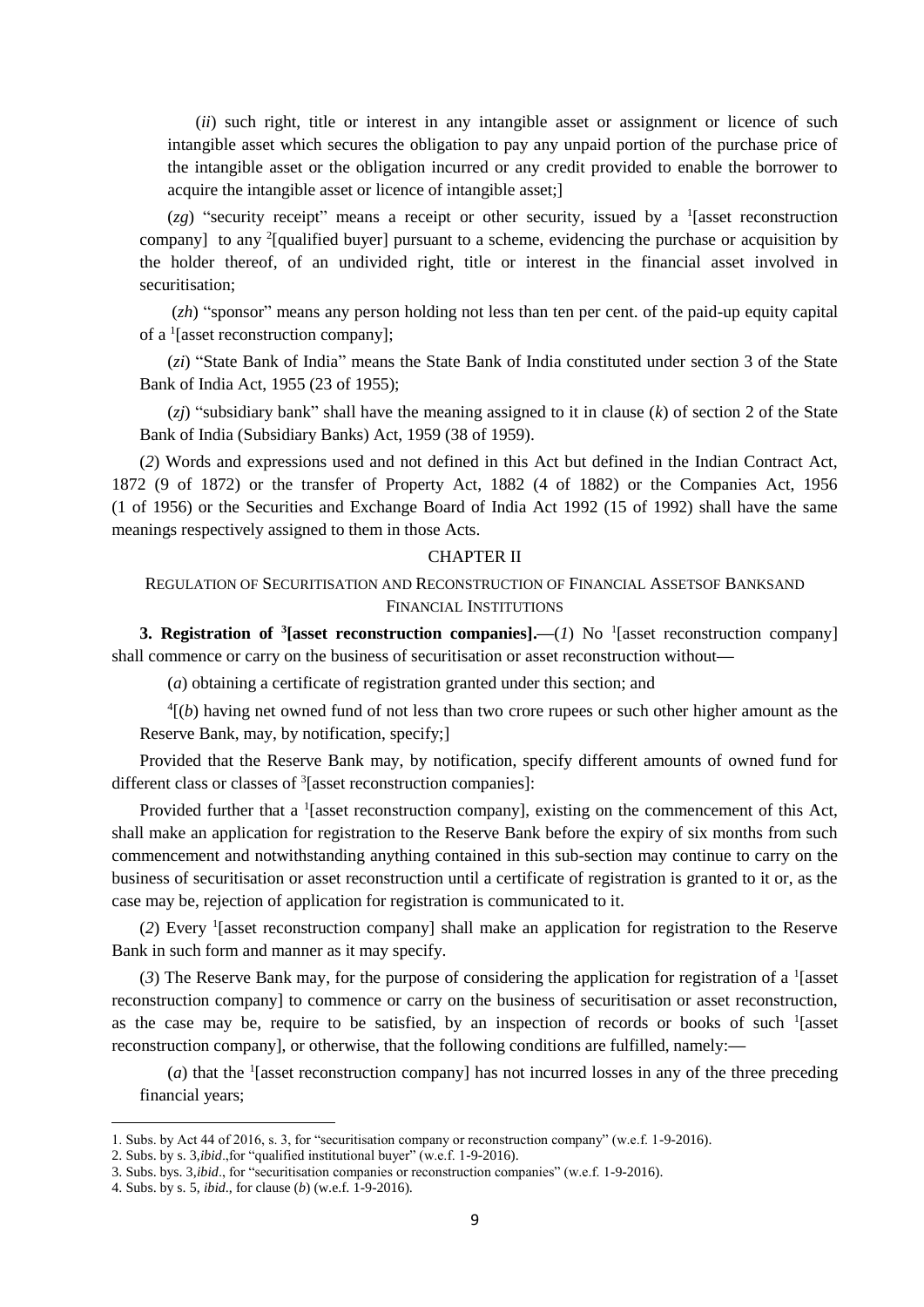(b) that such <sup>1</sup>[asset reconstruction company] has made adequate arrangements for realisation of the financial assets acquired for the purpose of securitisation or asset reconstruction and shall be able to pay periodical returns and redeem on respective due dates on the investments made in the company by the <sup>2</sup>[qualified buyers] or other persons;

(*c*) that the directors of <sup>1</sup> [asset reconstruction company] have adequate professional experience in matters related to finance, securitisation and reconstruction;

 $3*$  \*  $*$  \*  $*$  \*

(*e*) that any of its directors has not been convicted of any offence involving moral turpitude;

 $^{4}$ [ $(f)$  that a sponsor of an asset reconstruction company is a fit and proper person in accordance with the criteria as may be specified in the guidelines issued by the Reserve Bank for such persons;

(g) that<sup>1</sup> [asset reconstruction company] has complied with or is in a position to comply with prudential norms specified by the Reserve Bank;

 $<sup>5</sup>[(h)$  that <sup>1</sup> [asset reconstruction company] has complied with one or more conditions specified in</sup> the guidelines issued by the Reserve Bank for the said purpose.]

(*4*) The Reserve Bank may, after being satisfied that the conditions specified in sub-section (*3*) are fulfilled, grant a certificate of registration to the <sup>6</sup>[asset reconstruction company] to commence or carry on business of securitisation or asset reconstruction, subject to such conditions, which it may consider, fit to impose.

(*5*) The Reserve Bank may reject the application made under sub-section (*2*) if it is satisfied that the conditions specified in sub-section (*3*) are not fulfilled:

Provided that before rejecting the application, the applicant shall be given a reasonable opportunity of being heard.

(6) Every <sup>1</sup>[asset reconstruction company] shall obtain prior approval of the Reserve Bank for any substantial change in its management<sup>7</sup>[including appointment of any director on the board of directors of the asset reconstruction company or managing director or chief executive officer thereof] or change of location of its registered office or change in its name:

Provided that the decision of the Reserve Bank, whether the change in management of a  $^{8}$  [asset reconstruction company] is a substantial change in its management or not, shall be final.

*Explanation*.—For the purposes of this section, the expression "substantial change in management" means the change in the management by way of transfer of shares or<sup>9</sup>[change affecting the sponsorship in the company by way of transfer of shares or] amalgamation or transfer of the business of the company.

**4. Cancellation of certificate of registration.—**(*1*) The Reserve Bank may cancel a certificate of registration granted to a <sup>8</sup> [asset reconstruction company], if such company**—**

(*a*) ceases to carry on the business of securitisation or asset reconstruction; or

<sup>1.</sup> Subs. by Act 44 of 2016, s. 3, for "securitisation company or reconstruction company" (w.e.f. 1-9-2016).

<sup>2.</sup> Subs. bys. 3,*ibid*.,for "qualified institutional buyers" (w.e.f. 1-9-2016).

<sup>3.</sup> Omitted by s. 5, *ibid*. (w.e.f. 1-9-2016).

<sup>4.</sup> Subs. by s. 5, *ibid*., for clause (*f*) (w.e.f. 1-9-2016).

<sup>5.</sup> Ins. by Act 30 of 2004, s. 3 (w.e.f. 11-11-2004).

<sup>6.</sup> Subs. by Act 44 of 2016, s. 3, for "securitisation company or the reconstruction company" (w.e.f. 1-9-2016).

<sup>7.</sup> Ins. by s. 5, *ibid*. (w.e.f. 1-9-2016).

<sup>8.</sup> Subs. by s. 3, *ibid*., for "securitisation company or a reconstruction company" (w.e.f. 1-9-2016).

<sup>9.</sup> Ins. by s. 5, *ibid*. (w.e.f. 1-9-2016).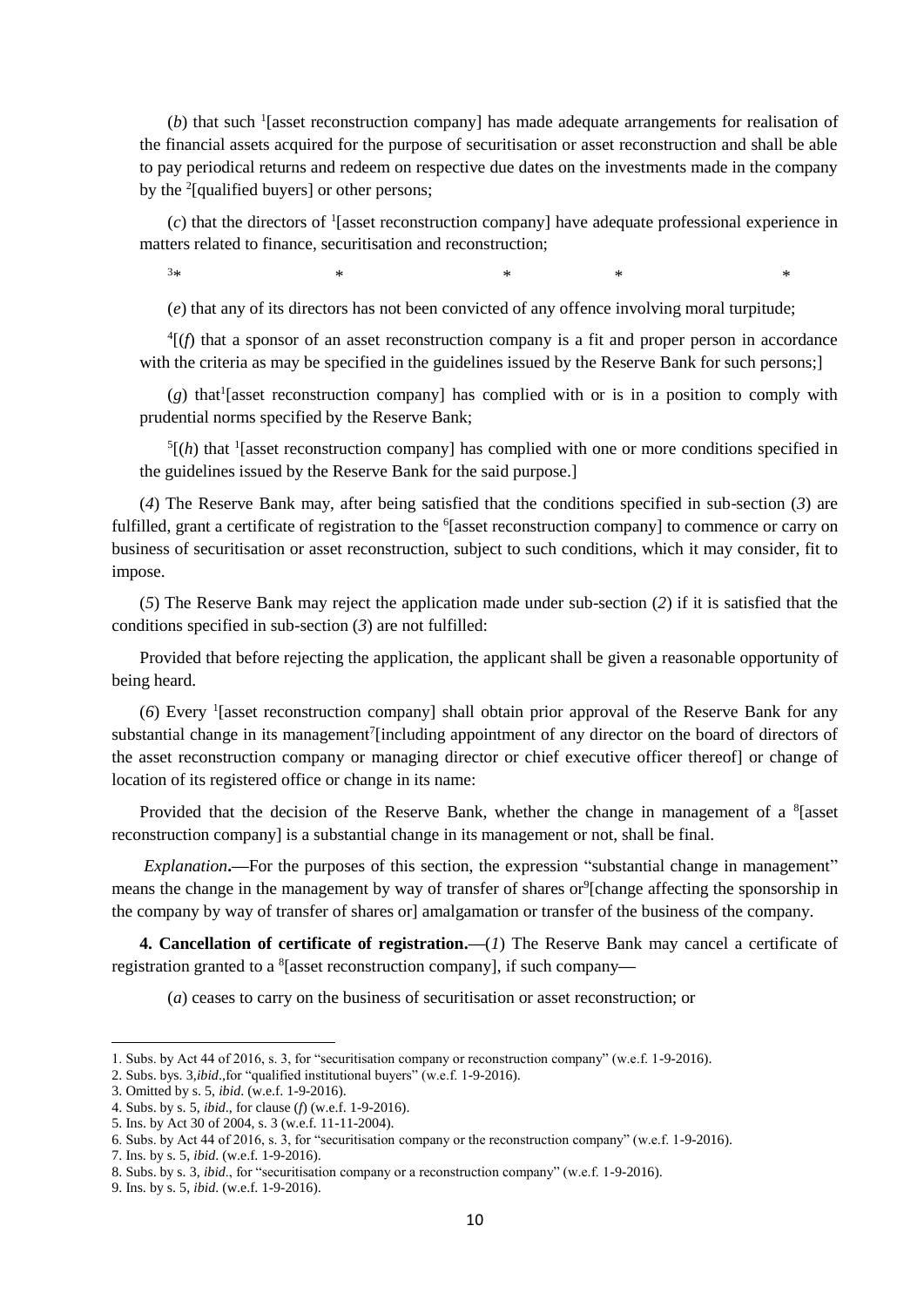(*b*) ceases to receive or hold any investment from a <sup>1</sup>[qualified buyer]; or

(*c*) has failed to comply with any conditions subject to which the certificate of registration has been granted to it; or

(*d*) at any time fails to fulfil any of the conditions referred to in clauses (*a*) to (*g*) of sub-section (*3*) of section 3; or

(*e*) fails to**—**

(*i*) comply with any direction issued by the Reserve Bank under the provisions of this Act; or

(*ii*) maintain accounts in accordance with the requirements of any law or any direction or order issued by the Reserve Bank under the provisions of this Act; or

(*iii*) submit or offer for inspection its books of account or other relevant documents when so demanded by the Reserve Bank; or

(*iv*) obtain prior approval of the Reserve Bank required under sub-section (*6*) of section 3:

Provided that before cancelling a certificate of registration on the ground that the  $2$ [asset reconstruction company] has failed to comply with the provisions of clause (*c*) or has failed to fulfil any of the conditions referred to in clause (*d*) or sub-clause (*iv*) of clause (*e*), the Reserve Bank, unless it is of the opinion that the delay in cancelling the certificate of registration granted under sub-section (*4*) of section 3 shall be prejudicial to the public interest or the interests of the investors or the  $3$ [asset reconstruction company], shall give an opportunity to such company on such terms as the Reserve Bank may specify for taking necessary steps to comply with such provisions orfulfilment of such conditions.

(2) A <sup>2</sup> [asset reconstruction company] aggrieved by the order of  $4***$  cancellation of certificate of registration may prefer an appeal, within a period of thirty days from the date on which <sup>5</sup>[such order of cancellation] is communicated to it, to the Central Government:

Provided that before rejecting an appeal such company shall be given a reasonable opportunity of being heard.

(3) A <sup>2</sup>[asset reconstruction company], which is holding investments of <sup>6</sup>[qualified buyers] and whose application for grant of certificate of registration has been rejected or certificate of registration has been cancelled shall, notwithstanding such rejection or cancellation be deemed to be a  $2$ [asset reconstruction company] until it repays the entire investments held by it (together with interest, if any) within such period as the Reserve Bank may direct.

**5. Acquisition of rights or interest in financial assets.—**(*1*) Notwithstanding anything contained in any agreement or any other law for the time being in force, any <sup>2</sup>[asset reconstruction company] may acquire financial assets of any bank or financial institution**—**

(*a*) by issuing a debenture or bond or any other security in the nature of debenture, for consideration agreed upon between such company and the bank or financial institution, incorporating therein such terms and conditions as may be agreed upon between them; or

<sup>1.</sup> Subs. by Act 44 of 2016, s. 3, for "qualified institutional buyer" (w.e.f. 1-9-2016).

<sup>2.</sup> Subs. by s. 3,*ibid*.,for "securitisation company or reconstruction company" (w.e.f. 1-9-2016).

<sup>3.</sup> Subs. by s. 3, *ibid*., for "securitisation company or the reconstruction company" (w.e.f. 1-9-2016).

<sup>4.</sup> The words "rejection of application for registration or" omitted by Act 30 of 2004, s. 4 (w.e.f. 11-11-2004).

<sup>5.</sup> Subs. bys. 4,*ibid*.,for "such order of rejection or cancellation" (w.e.f. 11-11-2004).

<sup>6.</sup> Subs. by Act 44 of 2016, s. 3,for "qualified institutional buyers" (w.e.f. 1-9-2016).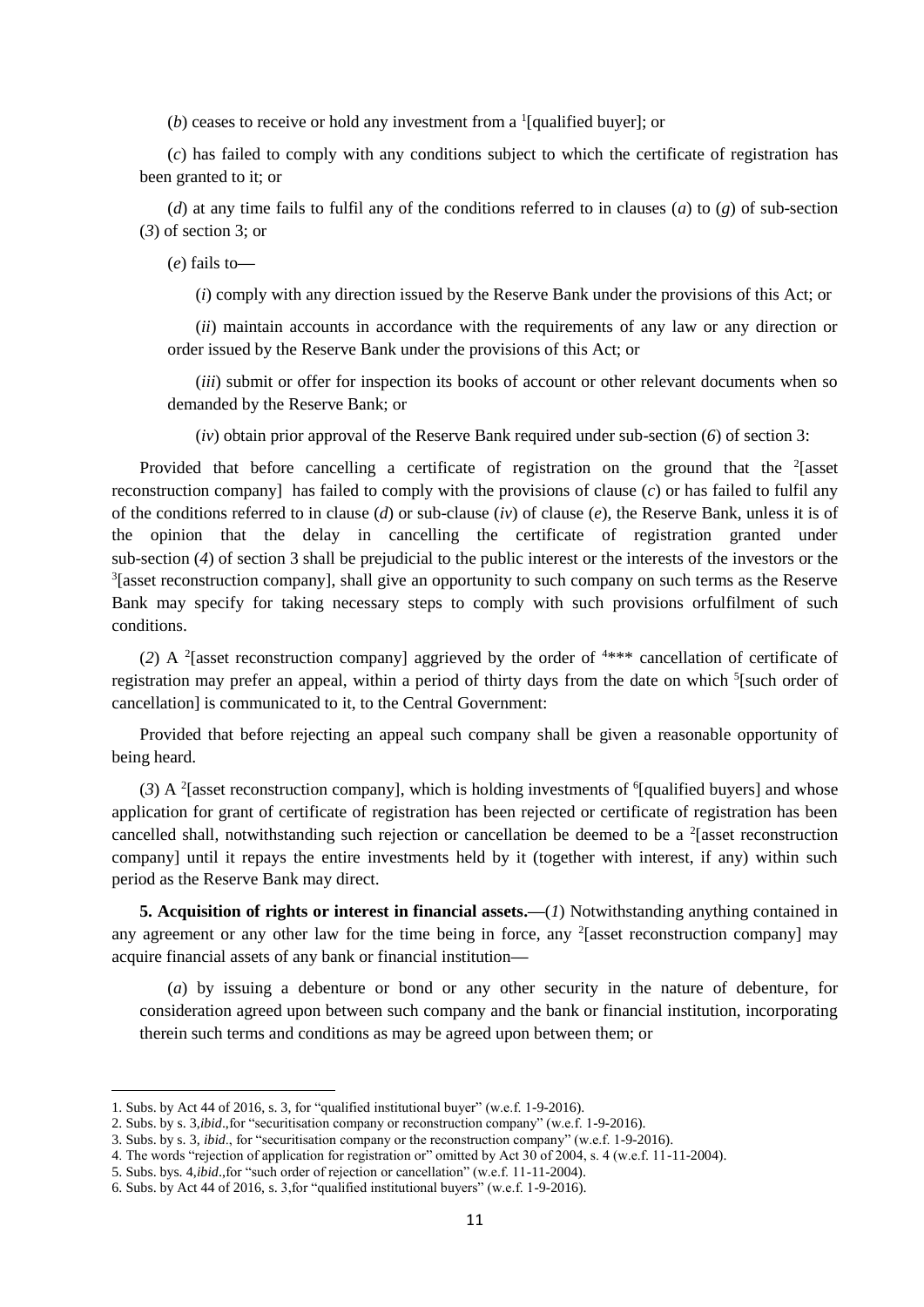(*b*) by entering into an agreement with such bank or financial institution for the transfer of such financial assets to such company on such terms and conditions as may be agreed upon between them.

1 [(*1A*) Any document executed by any bank or financial institution under sub-section (*1*) in favour of the asset reconstruction company acquiring financial assets for the purposes of asset reconstruction or securitisation shall be exempted from stamp duty in accordance with the provisions of section 8F of the Indian Stamp Act, 1899 (2 of 1899):

Provided that the provisions of this sub-section shall not apply where the acquisition of the financial assets by the asset reconstruction company is for the purposes other than asset reconstruction or securitisation.]

(*2*) If the bank or financial institution is a lender in relation to any financial assets acquired under sub-section (*1*) by the <sup>2</sup>[asset reconstruction company], such <sup>3</sup>[asset reconstruction company] shall, on such acquisition, be deemed to be the lender and all the rights of such bank or financial institution shall vest in such company in relation to such financial assets.

<sup>1</sup>[(2A) If the bank or financial institution is holding any right, title or interest upon any tangible asset or intangible asset to secure payment of any unpaid portion of the purchase price of such asset or an obligation incurred or credit otherwise provided to enable the borrower to acquire the tangible asset or assignment or licence of intangible asset, such right, title or interest shall vest in the asset reconstruction company on acquisition of such assets under sub-section (*1*).]

(*3*) Unless otherwise expressly provided by this Act, all contracts, deeds, bonds, agreements, powersof-attorney, grants of legal representation, permissions, approvals, consents or no-objections under any law or otherwise and other instruments of whatever nature which relate to the said financial asset and which are subsisting or having effect immediately before the acquisition of financial asset under sub-section (*1*) and to which the concerned bank or financial institution is a party or which are in favour of such bank or financial institution shall, after the acquisition of the financial assets, be of as full force and effect against or in favour of the  $3$ [asset reconstruction company], as the case may be, and may be enforced or acted upon as fully and effectually as if, in the place of the said bank or financial institution,  $3$ [asset reconstruction company], as the case may be, had been a party thereto or as if they had been issued in favour of <sup>3</sup> [asset reconstruction company], as the case may be.

(*4*) If, on the date of acquisition of financial asset under sub-section (*1*), any suit, appeal or other proceeding of whatever nature relating to the said financial asset is pending by or against the bank or financial institution, save as provided in the third proviso to sub-section (*1*) of section 15 of the Sick Industrial Companies (Special Provisions) Act, 1985 (1 of 1986) the same shall not abate, or be discontinued or be, in any way, prejudicially affected by reason of the acquisition of financial asset by the<sup>3</sup>[asset reconstruction company], as the case may be, but the suit, appeal or other proceeding may be continued, prosecuted and enforced by or against the <sup>3</sup>[asset reconstruction company], as the case may be.

 $^{4}$ [(5) On acquisition of financial assets under sub-section (*1*), the <sup>3</sup>[asset reconstruction company], may with the consent of the originator, file an application before the Debts Recovery Tribunal or the Appellate Tribunal or any court or other Authority for the purpose of substitution of its name in any pending suit, appeal or other proceedings and on receipt of such application, such Debts Recovery Tribunal or the Appellate Tribunal or court or Authority shall pass orders for the substitution of the <sup>3</sup>[asset reconstruction company]in such pending suit, appeal or other proceedings.]

<sup>1.</sup> Ins. by Act 44 of 2016, s. 6 (w.e.f. 1-9-2016).

<sup>2.</sup> Subs. by s. 3, *ibid*., for "securitisation company or the reconstruction company" (w.e.f. 1-9-2016).

<sup>3.</sup> Subs. by s. 3, *ibid*., for "securitisation company or reconstruction company" (w.e.f. 1-9-2016).

<sup>4.</sup> Ins. by Act 1 of 2013, s. 3 (w.e.f. 15-1-2013).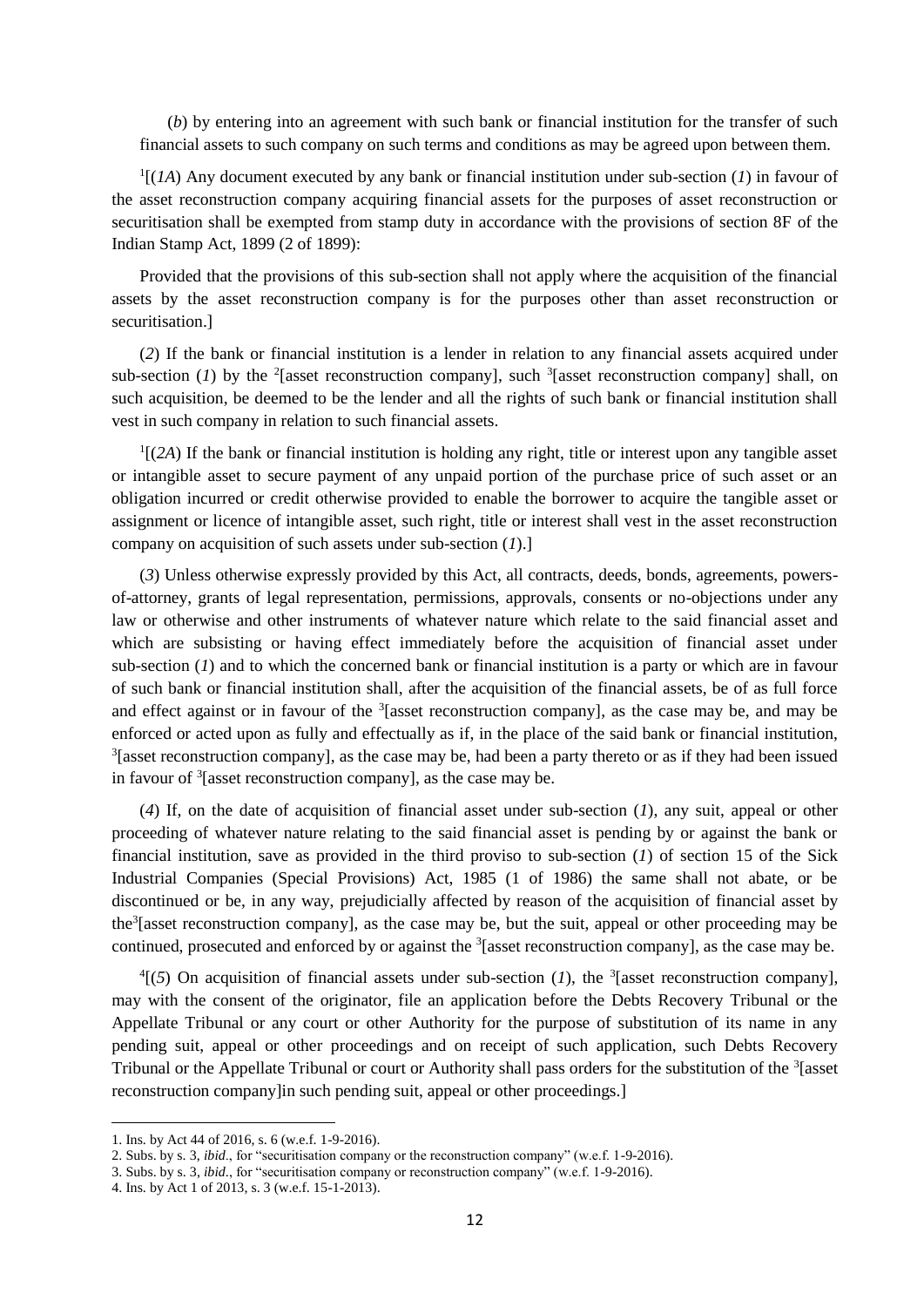<sup>1</sup>[5A.Transfer of pending applications to any one of Debts Recovery Tribunals in certain **cases.**—(*1*) If any financial asset, of a borrower acquired by a <sup>2</sup>[asset reconstruction company], comprise of secured debts of more than one bank or financial institution for recovery of which such banks or financial institutions has filed applications before two or more Debts Recovery Tribunals the <sup>2</sup>[asset reconstruction company]may file an application to the Appellate Tribunal having jurisdiction over any of such Tribunals in which such applications are pending for transfer of all pending applications to any one of the Debts Recovery Tribunals as it deems fit.

(*2*) On receipt of such application for transfer of all pending applications under sub-section (*1*), the Appellate Tribunal may, after giving the parties to the application an opportunity of being heard, pass an order for transfer of the pending applications to any one of the Debts Recovery Tribunals.

(*3*) Notwithstanding anything contained in the Recovery of Debts Due to Banks and Financial Institutions Act, 1993 (51 of 1993), any order passed by the Appellate Tribunal under sub-section (*2*) shall be binding on all the Debts Recovery Tribunals referred to in sub-section (*1*) as if such order had been passed by the Appellate Tribunal having jurisdiction on each such Debts Recovery Tribunal.

(*4*) Any recovery certificate, issued by the Debts Recovery Tribunal to which all the pending applications are transferred under sub-section(*2*), shall be executed in accordance with the provisions contained in sub-section (*23*) of section 19 and other provisions of the Recovery of Debts Due to Banks and Financial Institutions Act, 1993 (51 of 1993)shall, accordingly, apply to such execution.]

**6. Notice to obligor and discharge of obligation of such obligor.—**(*1*) The bank or financial institution may, if it considers appropriate, give a notice of acquisition of financial assets by any <sup>2</sup>[asset reconstruction company], to the concerned obligor and any other concerned person and to the concerned registering authority (including Registrar of Companies) in whose jurisdiction the mortgage, charge, hypothecation, assignment or other interest created on the financial assets had been registered.

(*2*) Where a notice of acquisition of financial asset under sub-section (*1*) is given by a bank or financial institution, the obligor, on receipt of such notice, shall make payment to the concerned <sup>2</sup>[asset reconstruction company], as the case may be, and payment made to such company in discharge of any of the obligations in relation to the financial asset specified in the notice shall be a full discharge to the obligor making the payment from all liability in respect of such payment.

(*3*) Where no notice of acquisition of financial asset under sub-section (*1*) is given by any bank or financial institution, any money or other properties subsequently received by the bank or financial institution, shall constitute monies or properties held in trust for the benefit of and on behalf of the <sup>2</sup>[asset reconstruction company], as the case may be, and such bank or financial institution shall hold such payment or property which shall forthwith be made over or delivered to  $^{2}$  [asset reconstruction company], as the case may be, or its agent duly authorised in this behalf.

**7.** Issue of security by raising of receipts or funds by <sup>2</sup>[asset reconstruction company].—(*1*) Without prejudice to the provisions contained in the Companies Act, 1956 (1 of 1956), the Securities Contracts (Regulation) Act, 1956 (42 of 1956) and the Securities and Exchange Board of India Act, 1992 (15 of 1992), any <sup>2</sup> [asset reconstruction company], may, after acquisition of any financial asset under subsection  $(1)$  of section 5, offer security receipts to qualified institute buyers  ${}^{3}$  [or such other category of investors including non-institutional investors as may be specified by the Reserve Bank in consultation with the Board, from time to time,] for subscription in accordance with the provisions of those Acts.

<sup>1.</sup> Ins. by Act 30 of 2004, s. 5 (w.e.f. 11-11-2004).

<sup>2.</sup> Subs. by Act 44 of 2016, s. 3, for "securitisation company or reconstruction company" (w.e.f. 1-9-2016).

<sup>3.</sup> Subs. by s. 7, *ibid*., for "(other than by offer to public)" (w.e.f. 1-9-2016).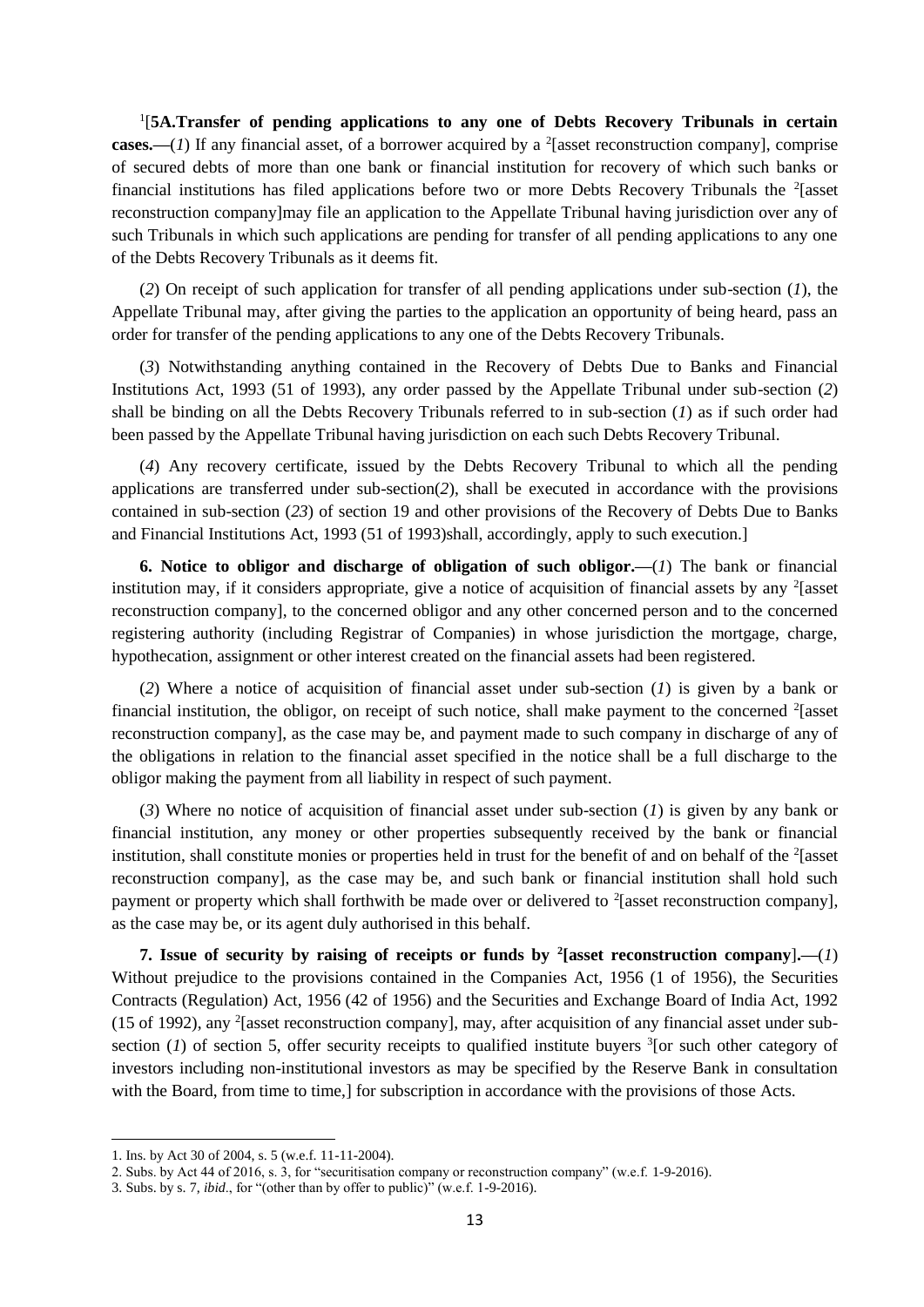(2) A <sup>1</sup>[asset reconstruction company] may raise funds from the <sup>2</sup>[qualified buyers] by formulating schemes for acquiring financial assets and shall keep and maintain separate and distinct accounts in respect of each such scheme for every financial asset acquired out of investments made by a <sup>3</sup>[qualified buyer] and ensure that realisations of such financial asset is held and applied towards redemption of investments and payment of returns assured on such investments under the relevant scheme.

4 [(*2A*) (*a*) The scheme for the purpose of offering security receipts under sub-section (*1*) or raising funds under sub-section (2), may be in the nature of a trust to be managed by the <sup>1</sup>[asset reconstruction company], and the <sup>1</sup>[asset reconstruction company] shall hold the assets so acquired or the funds so raised for acquiring the assets, in trust for the benefit of the <sup>2</sup>[qualified buyers] holding the security receipts or from whom the funds are raised.

(*b*) The provisions of the Indian Trusts Act, 1882 (2 of 1882) shall, except in so far as they are inconsistent with the provisions of this Act, apply with respect to the trust referred to in clause (*a*) above.]

(3) In the event of non-realisation under sub-section (2) of financial assets, the <sup>2</sup>[qualified buyers] of a <sup>1</sup>[asset reconstruction company], holding security receipts of not less than seventy-five per cent. of the total value of the <sup>5</sup>[security receipts issued under a scheme by such company], shall be entitled to call a meeting of all the <sup>2</sup>[qualified buyers] and every resolution passed in such meeting shall be binding on the company.

(4) The <sup>2</sup>[qualified buyers] shall, at a meeting called under sub-section (3), follow the same procedure, as nearly as possible as is followed at meetings of the board of directors of the <sup>1</sup> [asset reconstruction company], as the case may be.

**8. Exemption from registration of security receipt.—**Notwithstanding anything contained in sub-section (*1*) of section 17 of the Registration Act, 1908 (16 of 1908),**—**

 $(a)$  any security receipt issued by the <sup>1</sup>[asset reconstruction company], as the case may be, under sub-section (*1*) of section 7, and not creating, declaring, assigning, limiting or extinguishing any right, title or interest, to or in immovable property except in so far as it entitles the holder of the security receipt to an undivided interest afforded by a registered instrument; or

(*b*) any transfer of security receipts, shall not require compulsory registration.

**6 [9. Measures for assets reconstruction.—**(*1*)Without prejudice to the provisions contained in any other law for the time being in force, an asset reconstruction company may, for the purposes of asset reconstruction, provide for any one or more of the following measures, namely:—

(*a*) the proper management of the business of the borrower, by change in, or take over of, the management of the business of the borrower;

(*b*) the sale or lease of a part or whole of the business of the borrower;

(*c*) rescheduling of payment of debts payable by the borrower;

(*d*) enforcement of security interest in accordance with the provisions of this Act;

(*e*) settlement of dues payable by the borrower;

(*f*) taking possession of secured assets in accordance with the provisions of this Act;

(*g*) conversion of any portion of debt into shares of a borrower company:

<sup>1.</sup> Subs. by Act 44 of 2016, s. 3, for "securitisation company or reconstruction company" (w.e.f. 1-9-2016).

<sup>2.</sup> Subs. by s. 3, *ibid*., for "qualified institutional buyers" (w.e.f. 1-9-2016).

<sup>3.</sup> Subs. by s. 3, *ibid*., for "qualified institutional buyer" (w.e.f. 1-9-2016).

<sup>4.</sup> Ins. by Act 30 of 2004, s. 6 (w.e.f. 11-11-2004).

<sup>5.</sup> Subs. by s. 6, *ibid*., for "security receipts issued by such company" (w.e.f. 11-11-2004).

<sup>6.</sup> Subs. by Act 44 of 2016, s. 8, for section 9 (w.e.f. 1-9-2016).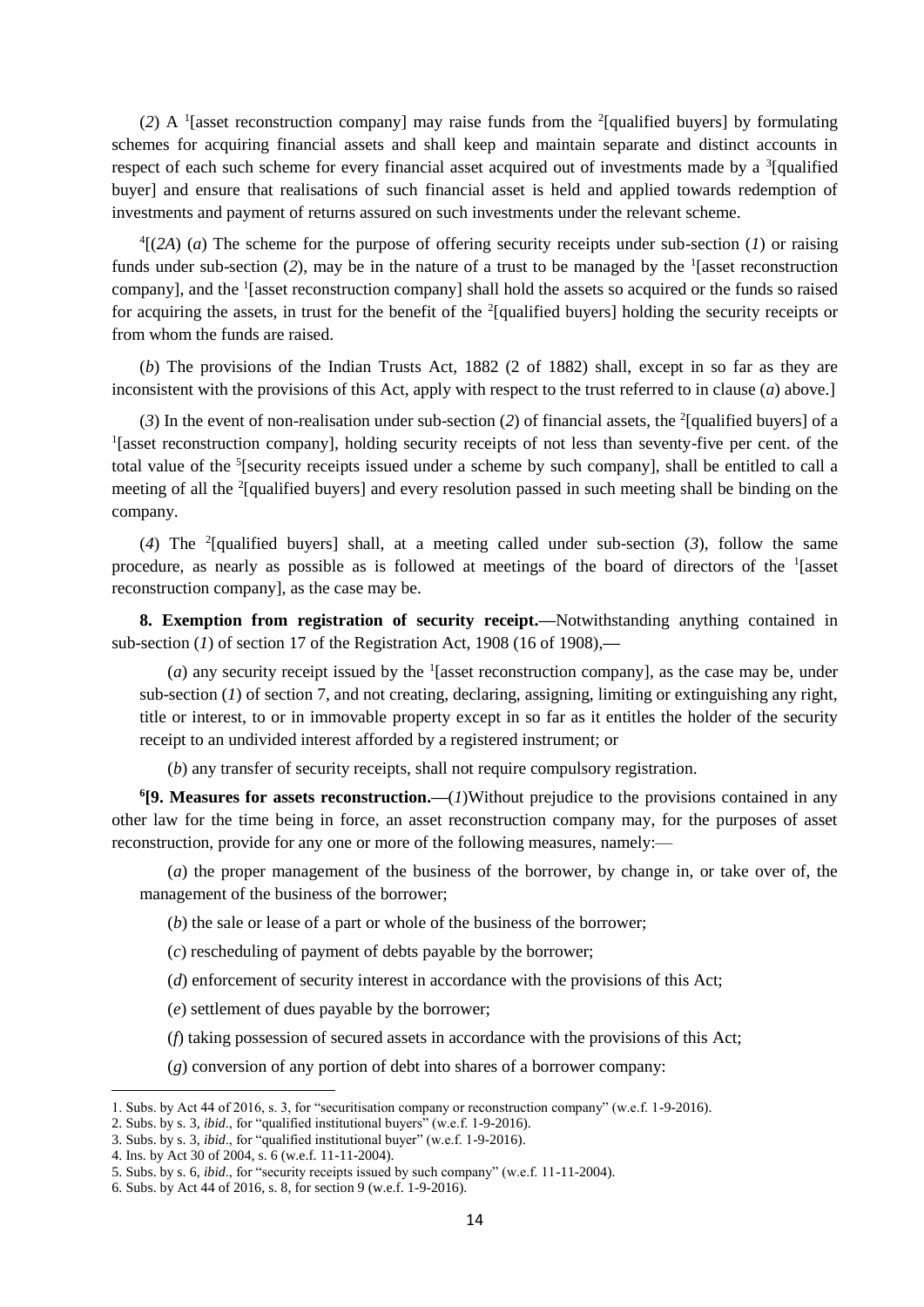Provided that conversion of any part of debt into shares of a borrower company shall be deemed always to have been valid, as if the provisions of this clause were in force at all material times.

(*2*) The Reserve Bank shall, for the purposes of sub-section (*1*), determine the policy and issue necessary directions including the direction for regulation of management of the business of the borrower and fees to be charged.

(*3*) The asset reconstruction company shall take measures under sub-section (*1*) in accordance with policies and directions of the Reserve Bank determined under sub-section (*2*).]

**10. Other functions of <sup>1</sup>[asset reconstruction company].—(***1***) Any <sup>1</sup>[asset reconstruction company]** registered under section 3 may**—**

(*a*) act as an agent for any bank or financial institution for the purpose of recovering their dues from the borrower on payment of such fees or charges as may be mutually agreed upon between the parties;

(*b*) act as a manager referred to in clause (*c*) of sub-section (*4*) of section 13 on such fee as may be mutually agreed upon between the parties;

(*c*) act as receiver if appointed by any court or tribunal:

Provided that no <sup>1</sup>[asset reconstruction company] shall act as a manager if acting as such gives rise to any pecuniary liability.

(2) Save as otherwise provided in sub-section  $(I)$ , no <sup>1</sup>[asset reconstruction company] which has been granted a certificate of registration under sub-section (*4*) of section 3, shall commence or carry on, without prior approval of the Reserve Bank, any business other than that of securitisation or asset reconstruction:

Provided that a  $\frac{1}{2}$  [asset reconstruction company] which is carrying on, on or before the commencement of this Act, any business other than the business of securitisation or asset reconstruction or business referred to in sub-section (*1*), shall cease to carry on any such business within one year from the date of commencement of this Act.

*Explanation*.—For the purposes of this section, "<sup>2</sup>[asset reconstruction company]" or "<sup>3</sup>[asset reconstruction company]'' does not include its subsidiary.

**11. Resolution of disputes.—**Where any dispute relating to securitisation or reconstruction or nonpayment of any amount due including interest arises amongst any of the parties, namely, the bank, or financial institution, or  $\frac{1}{2}$  [asset reconstruction company] or  $\frac{4}{2}$  [qualified buyer], such dispute shall be settled by conciliation or arbitration as provided in the Arbitration and Conciliation Act, 1996 (26 of 1996), as if the parties to the dispute have consented in writing for determination of such dispute by conciliation or arbitration and the provisions of that Act shall apply accordingly.

**12. Power of Reserve Bank to determine policy and issue directions.—**(*1*) If the Reserve Bank is satisfied that in the public interest or to regulate financial system of the country to its advantage or to prevent the affairs of any <sup>1</sup>[asset reconstruction company] from being conducted in a manner detrimental to the interest of investors or in any manner prejudicial to the interest of such  $\frac{1}{1}$  [asset reconstruction company], it is necessary or expedient so to do, it may determine the policy and give directions to all or any <sup>1</sup>[asset reconstruction company] in matters relating to income recognition, accounting standards, making provisions for bad and doubtful debts, capital adequacy based on risk weights for assets and also

<sup>1.</sup> Subs. by Act 44 of 2016, s. 3, for "securitisation company or reconstruction company" (w.e.f. 1-9-2016).

<sup>2.</sup> Subs. by s. 3,*ibid*.,for "securitisation company" (w.e.f. 1-9-2016).

<sup>3.</sup> Subs. by s. 3,*ibid*.,for "reconstruction company" (w.e.f. 1-9-2016).

<sup>4.</sup> Subs. by s. 3, *ibid*., for "qualified institutional buyer" (w.e.f. 1-9-2016).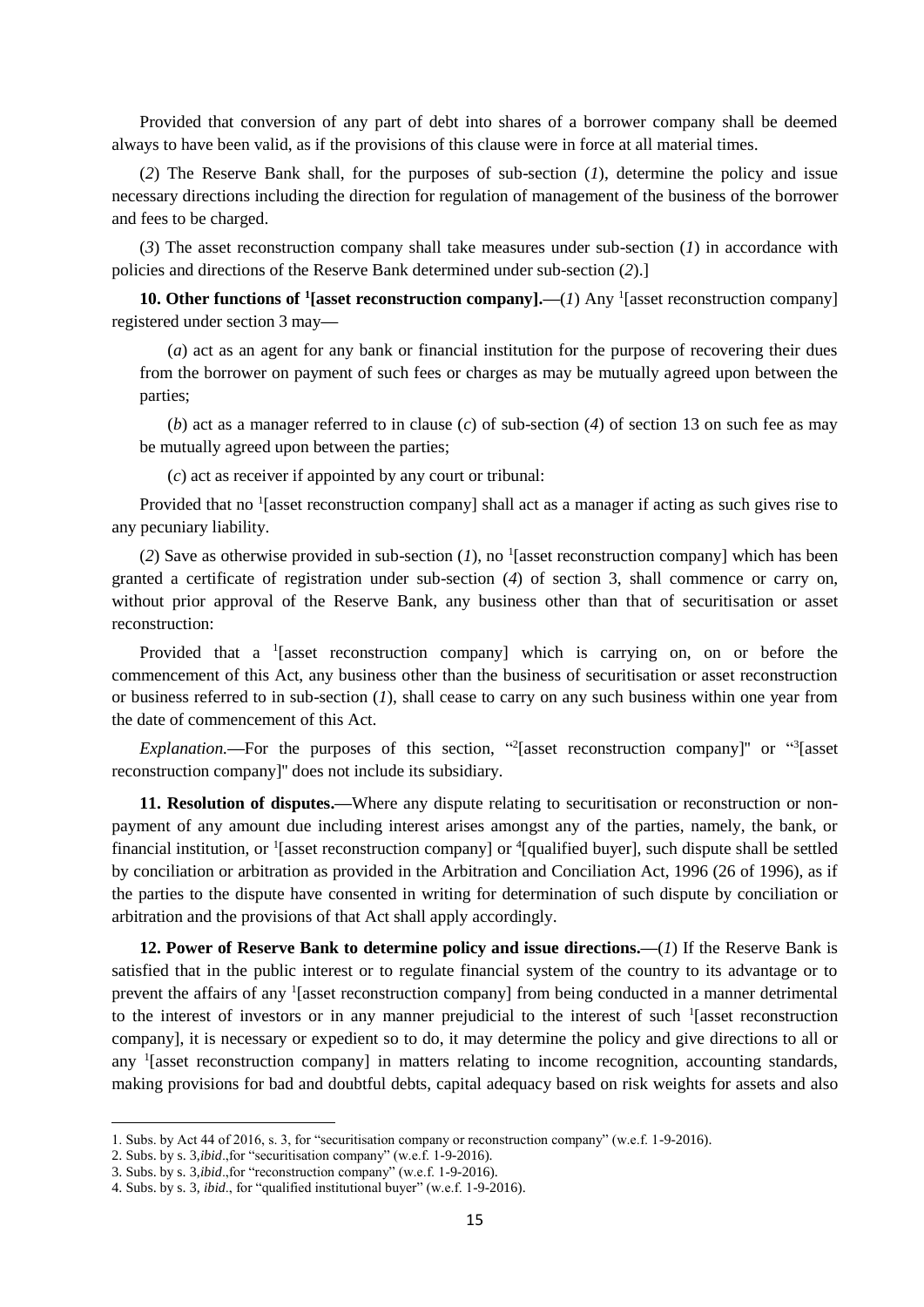relating to deployment of funds by the  $\frac{1}{2}$  [asset reconstruction company], as the case may be, and such company shall be bound to follow the policy so determined and the directions so issued.

(*2*) Without prejudice to the generality of the power vested under sub-section (*1*), the Reserve Bank may give directions to any <sup>1</sup>[asset reconstruction company] generally or to a class of <sup>2</sup>[asset reconstruction companies] or to any <sup>1</sup> [asset reconstruction company] in particular as to**—**

(*a*) the type of financial asset of a bank or financial institution which can be acquired and procedure for acquisition of such assets and valuation thereof;

(b) the aggregate value of financial assets which may be acquired by any  $\frac{1}{1}$  [asset reconstruction company].

 $3(c)$  the fee and other charges which may be charged or incurred for management of financial assets acquired by any asset reconstruction company;

(*d*) transfer of security receipts issued to qualified buyers.]

<sup>4</sup>[**12A. Power of Reserve Bank to call for statements and information**.**—**The Reserve Bank may at any time direct a  $\frac{1}{2}$  [asset reconstruction company] to furnish it within such time as may be specified by the Reserve Bank, with such statements and information relating to the business or affairs of such <sup>1</sup>[asset reconstruction company](including any business or affairs with which such company is concerned) as the Reserve Bank may consider necessary or expedient to obtain for the purposes of this Act.]

5 [**12B. Power of Reserve Bank to carry out audit and inspection**.**—**(*1*) The Reserve Bank may, for the purposes of this Act, carry out or caused to be carried out audit and inspection of an asset reconstruction company from time to time.

(*2*) It shall be the duty of an asset reconstruction company and its officers to provide assistance and cooperation to the Reserve Bank to carry out audit or inspection under sub-section (*1*).

(*3*) Where on audit or inspection or otherwise, the Reserve Bank is satisfied that business of an asset reconstruction company is being conducted in a manner detrimental to public interest or to the interests of investors in security receipts issued by such asset reconstruction company, the Reserve Bank may, for securing proper management of an asset reconstruction company, by an order—

(*a*) remove the Chairman or any director or appoint additional directors on the board of directors of the asset reconstruction company; or

(*b*) appoint any of its officers as an observer to observe the working of the board of directors of such asset reconstruction company:

Provided that no order for removal of Chairman or director under clause (*a*) shall be made except after giving him an opportunity of being heard.

(*4*) It shall be the duty of every director or other officer or employee of the asset reconstruction company to produce before the person, conducting an audit or inspection under sub-section (*1*), all such books, accounts and other documents in his custody or control and to provide him such statements and information relating to the affairs of the asset reconstruction company as may be required by such person within the stipulated time specified by him.]

<sup>1.</sup> Subs. by Act 44 of 2016, s. 3, for "securitisation company or reconstruction company" (w.e.f. 1-9-2016).

<sup>2.</sup> Subs. by s. 3, *ibid*., for "securitisation companies or reconstruction companies" (w.e.f. 1-9-2016).

<sup>3.</sup> Ins. by s. 9, *ibid*. (w.e.f. 1-9-2016).

<sup>4.</sup> Ins. by Act 30 of 2004, s. 7 (w.e.f. 11-11-2004).

<sup>5.</sup> Ins. by Act 44 of 2016, s. 10 (w.e.f. 1-9-2016).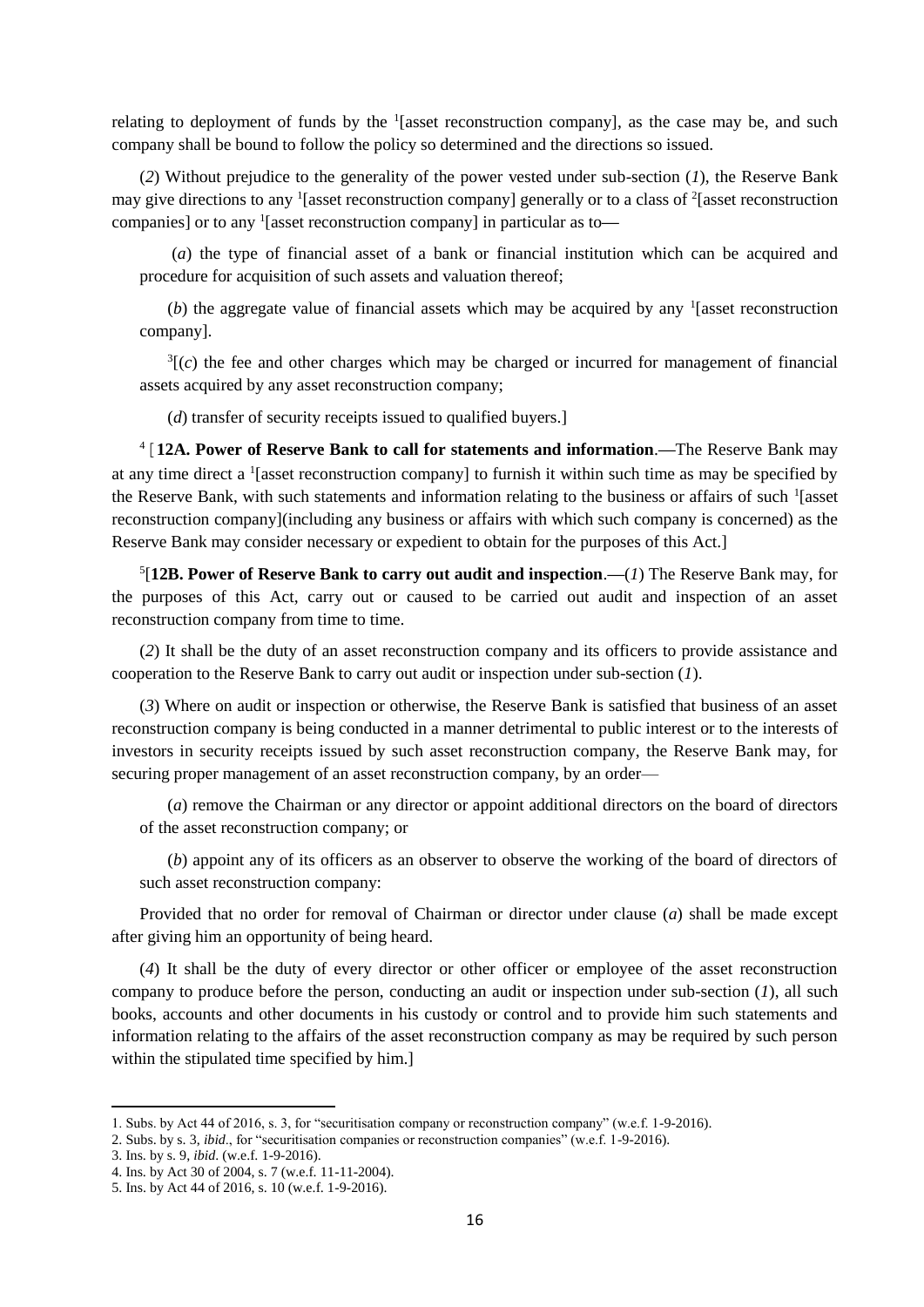#### CHAPTER III

#### ENFORCEMENT OF SECURITY INTEREST

13. Enforcement of security interest.—(*1*) Notwithstanding anything contained in section 69 or section 69A of the Transfer of Property Act, 1882 (4 of 1882), any security interest created in favour of any secured creditor may be enforced, without the intervention of the court or tribunal, by such creditor in accordance with the provisions of this Act.

(*2*) Where any borrower, who is under a liability to a secured creditor under a security agreement, makes any default in repayment of secured debt or any instalment thereof, and his account in respect of such debt is classified by the secured creditor as non-performing asset, then, the secured creditor may require the borrower by notice in writing to discharge in full his liabilities to the secured creditor within sixty days from the date of notice failing which the secured creditor shall be entitled to exercise all or any of the rights under sub-section (*4*).

<sup>1</sup>[Provided that-

(*i*) the requirement of classification of secured debt as non-performing asset under this sub-section shall not apply to a borrower who has raised funds through issue of debt securities; and

(*ii*) in the event of default, the debenture trustee shall be entitled to enforce security interest in the same manner as provided under this section with such modifications as may be necessary and in accordance with the terms and conditions of security documents executed in favour of the debenture trustee.]

(*3*) The notice referred to in sub-section (*2*) shall give details of the amount payable by the borrower and the secured assets intended to be enforced by the secured creditor in the event of non-payment of secured debts by the borrower.

 $^{2}$ [(*3A*) If, on receipt of the notice under sub-section (2), the borrower makes any representation or raises any objection, the secured creditor shall consider such representation or objection and if the secured creditor comes to the conclusion that such representation or objection is not acceptable or tenable, he shall communicate <sup>3</sup>[within fifteen days] of receipt of such representation or objection the reasons for nonacceptance of the representation or objection to the borrower:

Provided that the reasons so communicated or the likely action of the secured creditor at the stage of communication of reasons shall not confer any right upon the borrower to prefer an application to the Debts Recovery Tribunal under section 17 or the Court of District Judge under section 17A.]

(*4*) In case the borrower fails to discharge his liability in full within the period specified in sub-section (*2*), the secured creditor may take recourse to one or more of the following measures to recover his secured debt, namely:**—**

(*a*) take possession of the secured assets of the borrower including the right to transfer by way of lease, assignment or sale for realising the secured asset;

 $<sup>4</sup>[(b)$  take over the management of the business of the borrower including the right to transfer by</sup> way of lease, assignment or sale for realising the secured asset:

<sup>1.</sup> Ins. by Act 44 of 2016, s. 11 (w.e.f. 1-9-2016).

<sup>2.</sup> Ins. by Act 30 of 2004, s. 8(w.e.f. 11-11-2004).

<sup>3.</sup> Subs. by Act 1 of 2013, s. 5, for "within one week" (w.e.f. 15-1-2013).

<sup>4.</sup> Subs. by Act 30 of 2004, s. 8, for clause (*b*) (w.e.f. 11-11-2004).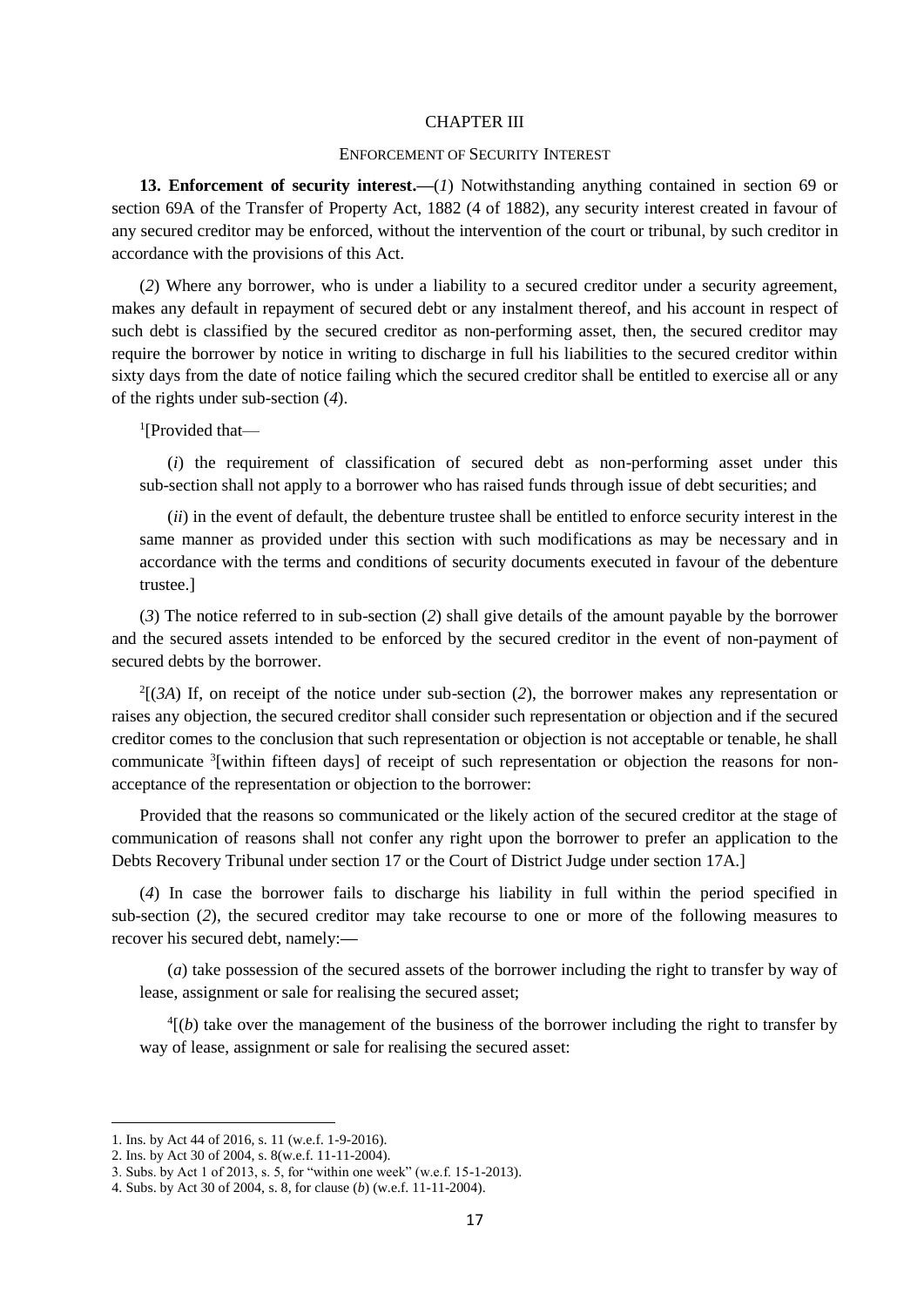Provided that the right to transfer by way of lease, assignment or sale shall be exercised only where the substantial part of the business of the borrower is held as security for the debt:

Provided further that where the management of whole of the business or part of the business is severable, the secured creditor shall take over the management of such business of the borrower which is relatable to the security for the debt;

(*c*) appoint any person (hereafter referred to as the manager), to manage the secured assets the possession of which has been taken over by the secured creditor;

(*d*) require at any time by notice in writing, any person who has acquired any of the secured assets from the borrower and from whom any money is due or may become due to the borrower, to pay the secured creditor, so much of the money as is sufficient to pay the secured debt.

(*5*) Any payment made by any person referred to in clause (*d*) of sub-section (*4*) to the secured creditor shall give such person a valid discharge as if he has made payment to the borrower.

 $<sup>1</sup>$ [(*5A*) Where the sale of an immovable property, for which a reserve price has been specified, has</sup> been postponed for want of a bid of an amount not less than such reserve price, it shall be lawful for any officer of the secured creditor, if so authorised by the secured creditor in this behalf, to bid for the immovable property on behalf of the secured creditor at any subsequent sale.

(*5B*) Where the secured creditor, referred to in sub-section (*5A*)*,* is declared to be the purchaser of the immovable property at any subsequent sale, the amount of the purchase price shall be adjusted towards the amount of the claim of the secured creditor for which the auction of enforcement of security interest is taken by the secured creditor, under sub-section (*4*) of section 13.

(*5C*) The provisions of section 9 of the Banking Regulation Act, 1949 (10 of 1949) shall, as far as may be, apply to the immovable property acquired by secured creditor under sub-section (*5A*).]

(*6*) Any transfer of secured asset after taking possession thereof or take over of management under sub-section (*4*), by the secured creditor or by the manager on behalf of the secured creditor shall vest in the transferee all rights in, or in relation to, the secured asset transferred as if the transfer had been made by the owner of such secured asset.

(*7*) Where any action has been taken against a borrower under the provisions of sub-section (*4*), all costs, charges and expenses which, in the opinion of the secured creditor, have been properly incurred by him or any expenses incidental thereto, shall be recoverable from the borrower and the money which is received by the secured creditor shall, in the absence of any contract to the contrary, be held by him in trust, to be applied, firstly, in payment of such costs, charges and expenses and secondly, in discharge of the dues of the secured creditor and the residue of the money so received shall be paid to the person entitled thereto in accordance with his rights and interests.

2 [(*8*) Where the amount of dues of the secured creditor together with all costs, charges and expenses incurred by him is tendered to the secured creditor at any time before the date of publication of notice for public auction or inviting quotations or tender from public or private treaty for transfer by way of lease, assignment or sale of the secured assets,—

(*i*) the secured assets shall not be transferred by way of lease assignment or sale by the secured creditor; and

<sup>1.</sup> Ins. by Act 1 of 2013, s. 5 (w.e.f. 15-1-2013).

<sup>2.</sup> Subs. by Act 44 of 2016, s. 11, for sub-section (*8*) (w.e.f. 1-9-2016).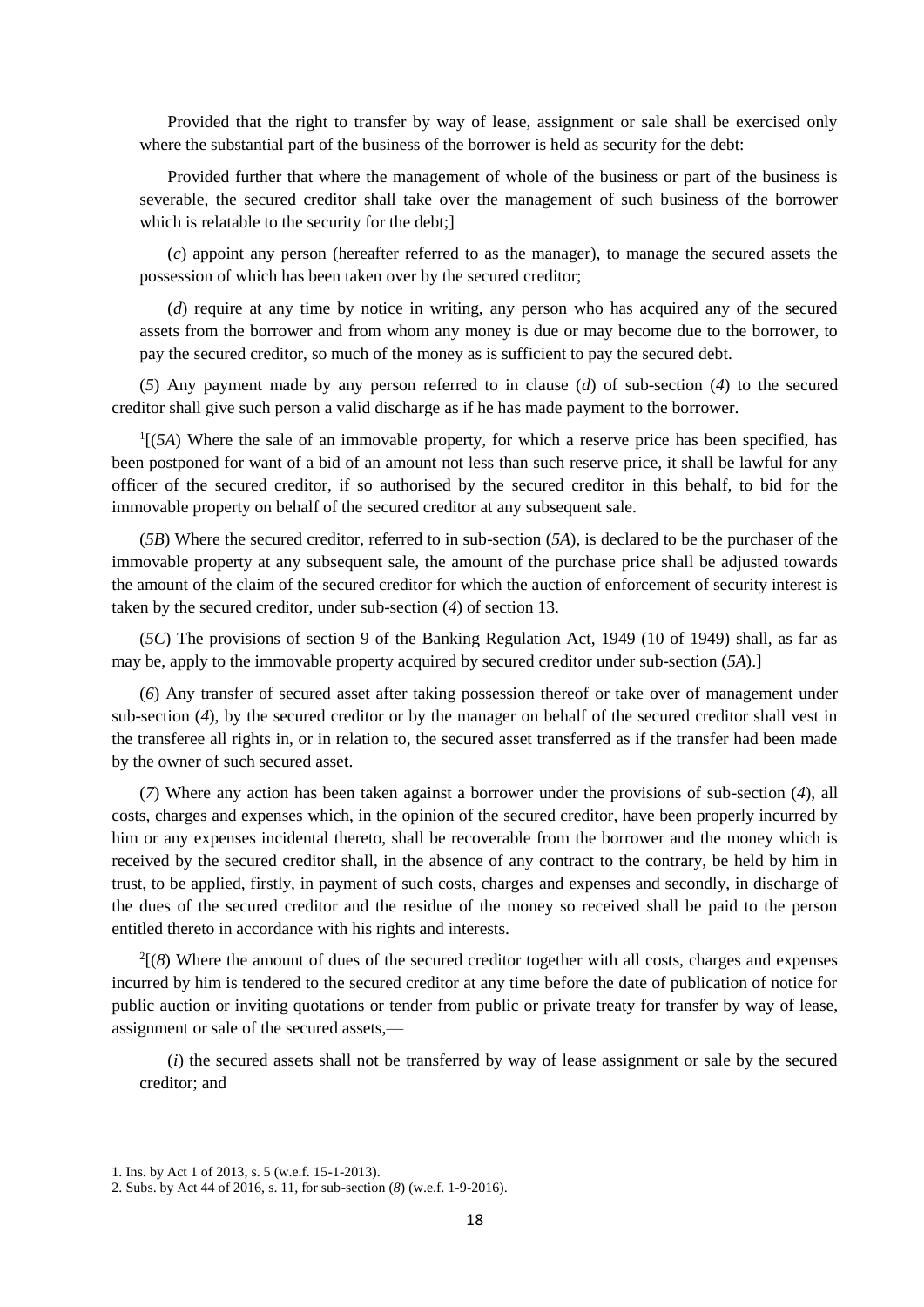(*ii*) in case, any step has been taken by the secured creditor for transfer by way of lease or assignment or sale of the assets before tendering of such amount under this sub-section, no further step shall be taken by such secured creditor for transfer by way of lease or assignment or sale of such secured assets.]

(*9*) <sup>1</sup> [Subject to the provisions of the Insolvency and Bankruptcy Code, 2016, in the case of] financing of a financial asset by more than one secured creditors or joint financing of a financial asset by secured creditors, no secured creditor shall be entitled to exercise any or all of the rights conferred on him under or pursuant to sub-section (*4*) unless exercise of such right is agreed upon by the secured creditors representing not less than <sup>2</sup>[sixty per cent.] in value of the amount outstanding as on a record date and such action shall be binding on all the secured creditors:

Provided that in the case of a company in liquidation, the amount realised from the sale of secured assets shall be distributed in accordance with the provisions of section 529A of the Companies Act, 1956 (1 of 1956):

Provided further that in the case of a company being wound up on or after the commencement of this Act, the secured creditor of such company, who opts to realise his security instead of relinquishing his security and proving his debt under proviso to sub-section (*1*) of section 529 of the Companies Act, 1956 (1 of 1956), may retain the sale proceeds of his secured assets after depositing the workmen's dues with the liquidator in accordance with the provisions of section 529A of that Act:

Provided also that liquidator referred to in the second proviso shall intimate the secured creditor the workmen's dues in accordance with the provisions of section 529A of the Companies Act, 1956 (1 of 1956) and in case such workmen's dues cannot be ascertained, the liquidator shall intimate the estimated amount of workmen's dues under that section to the secured creditor and in such case the secured creditor may retain the sale proceeds of the secured assets after depositing the amount of such estimate dues with the liquidator:

Provided also that in case the secured creditor deposits the estimated amount of workmen's dues, such creditor shall be liable to pay the balance of the workmen's dues or entitled to receive the excess amount, if any, deposited by the secured creditor with the liquidator:

Provided also that the secured creditor shall furnish an undertaking to the liquidator to pay the balance of the workmen's dues, if any.

*Explanation***.—**For the purposes of this sub-section,**—**

(*a*) "record date" means the date agreed upon by the secured creditors representing not less than <sup>1</sup>[sixty per cent.] in value of the amount outstanding on such date;

(*b*) "amount outstanding" shall include principal, interest and any other dues payable by the borrower to the secured creditor in respect of secured asset as per the books of account of the secured creditor.

(*10*) Where dues of the secured creditor are not fully satisfied with the sale proceeds of the secured assets, the secured creditor may file an application in the form and manner as may be prescribed to the Debts Recovery Tribunal having jurisdiction or a competent court, as the case may be, for recovery of the balance amount from the borrower.

(*11*) Without prejudice to the rights conferred on the secured creditor under or by this section, secured creditor shall be entitled to proceed against the guarantors or sell the pledged assets without first taking

<sup>1.</sup> Subs. by Act 31 of 2016, s. 251 and the Seventh Schedule, for "In the case of" (w.e.f. 15-11-2016).

<sup>2.</sup> Subs. by Act 1 of 2013, s. 5, for "three-fourth" (w.e.f. 15-1 -2013).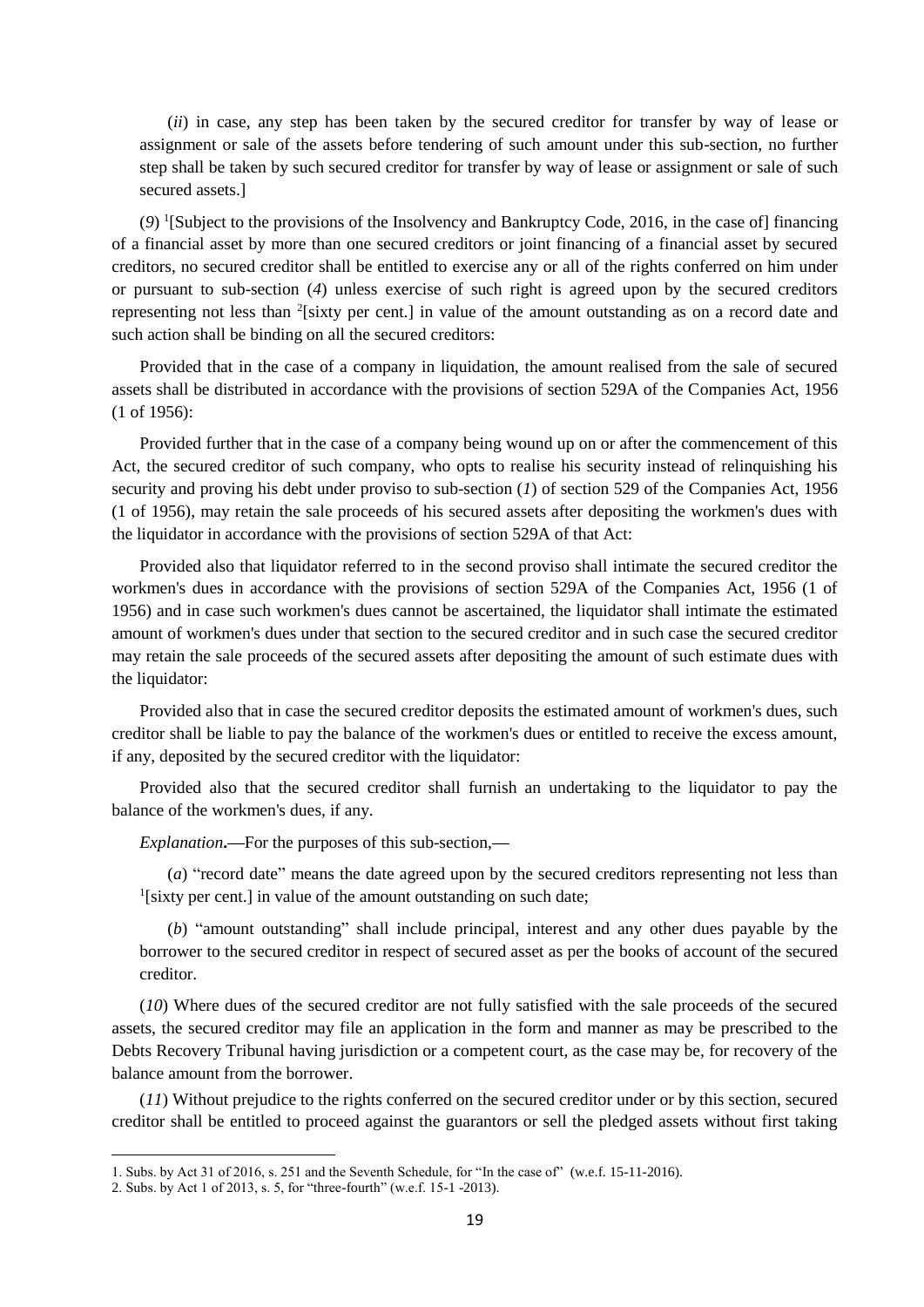any of the measured specifies in clauses (*a*) to (*d*) of sub-section (*4*) in relation to the secured assets under this Act.

(*12*) The rights of a secured creditor under this Act may be exercised by one or more of his officers authorised in this behalf in such manner as may be prescribed.

(*13*) No borrower shall, after receipt of notice referred to in sub-section (*2*), transfer by way of sale, lease or otherwise (other than in the ordinary course of his business) any of his secured assets referred to in the notice, without prior written consent of the secured creditor.

## **STATE AMENDMENT**

# **Jammu and Kashmir and Ladakh (UTs).—**

**Amendment of section 13***.—*In sub-section (3A), in proviso thereto, omit "or the Court of District Judge under section 17A".

[*Vide* Order No. 3807(E) dated 26th October, 2020, the Union Territory of Jammu and Kashmir Reorganisation (Adaptation of Central Laws) Third Order, 2020 (w.e.f. 26-10-2020) and *Vide* Union Territory of Ladakh Reorganisation (Adaptation of Central Laws) Order, 2020, notification No. S.O. 3774(E), dated (23-10-2020).]

**14. Chief Metropolitan Magistrate or District Magistrate to assist secured creditor in taking possession of secured asset.—**(*1*) Where the possession of any secured assets is required to be taken by the secured creditor or if any of the secured assets is required to be sold or transferred by the secured creditor under the provisions of this Act, the secured creditor may, for the purpose of taking possession or control of any such secured assets, request, in writing, the Chief Metropolitan Magistrate or the District Magistrate within whose jurisdiction any such secured asset or other documents relating thereto may be situated or found, to take possession thereof, and the Chief Metropolitan Magistrate or as the case may be, the District Magistrate shall, on such request being made to him**—**

(*a*) take possession of such asset and documents relating thereto; and

(*b*) forward such asset and documents to the secured creditor:

<sup>1</sup>[Provided that any application by the secured creditor shall be accompanied by an affidavit duly affirmed by the authorised officer of the secured creditor, declaring that—

(*i*) the aggregate amount of financial assistance granted and the total claim of the Bank as on the date of filing the application;

(*ii*)the borrower has created security interest over various properties and that the Bank or Financial Institution is holding a valid and subsisting security interest over such properties and the claim of the Bank or Financial Institution is within the limitation period;

(*iii*)the borrower has created security interest over various properties giving the details of properties referred to in sub-clause (*ii*)above;

(*iv*) the borrower has committed default in repayment of the financial assistance granted aggregating the specified amount;

(*v*) consequent upon such default in repayment of the financial assistance the account of the borrower has been classified as a non-performing asset;

(*vi*) affirming that the period of sixty days notice as required by the provisions of sub-section (*2*) of section 13, demanding payment of the defaulted financial assistance has been served on the borrower;

<sup>1.</sup> Ins. by Act 1 of 2013, s. 6 (w.e.f. 15-1-2013).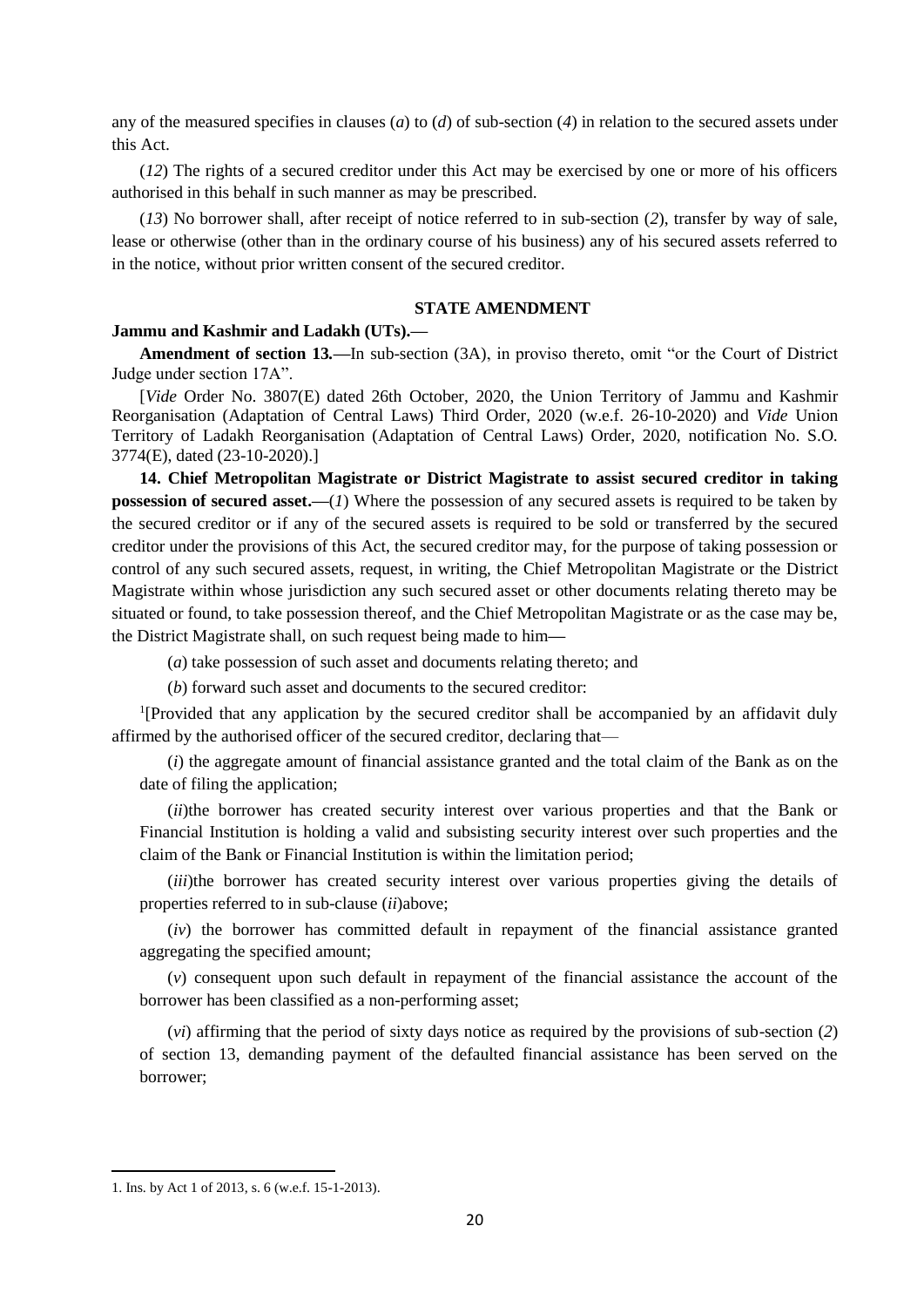(*vii*) the objection or representation in reply to the notice received from the borrower has been considered by the secured creditor and reasons for non-acceptance of such objection or representation had been communicated to the borrower;

(*viii*) the borrower has not made any repayment of the financial assistance in spite of the above notice and the Authorised Officer is, therefore, entitled to take possession of the secured assets under the provisions of sub-section (*4*) of section 13 read with section 14 of the principal Act;

(*ix*) that the provisions of this Act and the rules made thereunder had been complied with:

Provided further that on receipt of the affidavit from the Authorised Officer, the District Magistrate or the Chief Metropolitan Magistrate, as the case may be, shall after satisfying the contents of the affidavit pass suitable orders for the purpose of taking possession of the secured assets<sup>1</sup>[within a period of thirty days from the date of application]:

<sup>1</sup>[Provided also that if no order is passed by the Chief Metropolitan Magistrate or District Magistrate within the said period of thirty days for reasons beyond his control, he may, after recording reasons in writing for the same, pass the order within such further period but not exceeding in aggregate sixty days.

Provided also that the requirement of filing affidavit stated in the first proviso shall not apply to proceeding pending before any District Magistrate or the Chief Metropolitan Magistrate, as the case may be, on the date of commencement of this Act.]

 $2[(1A)$  The District Magistrate or the Chief Metropolitan Magistrate may authorise any officer subordinate to him,—

(*i*) to take possession of such assets and documents relating thereto; and

(*ii*) to forward such assets and documents to the secured creditor.]

(*2*) For the purpose of securing compliance with the provisions of sub-section (*1*), the Chief Metropolitan Magistrate or the District Magistrate may take or cause to be taken such steps and use, or cause to be used, such force, as may, in his opinion, be necessary.

(*3*) No act of the Chief Metropolitan Magistrate or the District Magistrate <sup>1</sup> [any officer authorised by the Chief Metropolitan Magistrate or District Magistrate] done in pursuance of this section shall be called in question in any court or before any authority.

**15. Manner and effect of take over of management.—(1)** <sup>3</sup>[When the management of business of a borrower istaken over by a <sup>4</sup> [asset reconstruction company] under clause  $(a)$  of section 9 or, as the case may be, by a secured creditor under clause (*b*) of sub-section (*4*) of section 13], the secured creditor may, by publishing a notice in a newspaper published in English language and in a newspaper published in an Indian language in circulation in the place where the principal office of the borrower is situated, appoint as many persons as it thinks fit**—**

(*a*) in a case in which the borrower is a company as defined in the Companies Act, 1956 (1 of 1956), to be the directors of that borrower in accordance with the provisions of that Act; or

(*b*) in any other case, to be the administrator of the business of the borrower.

(*2*) On publication of a notice under sub-section (*1*),**—**

(*a*) in any case where the borrower is a company as defined in the Companies Act, 1956 (1 of 1956), all persons holding office as directors of the company and in any other case, all persons holding any office having power of superintendence, direction and control of the business of

<sup>1.</sup> Ins. by Act 44 of 2016, s. 12 (w.e.f. 1-9-2016).

<sup>2.</sup> Ins. by Act 1 of 2013, s. 6 (w.e.f. 15-1-2013).

<sup>3.</sup> Subs. by Act 30 of 2004, s. 9, for "When the management of business of a borrower is taken over by a secured creditor" (w.e.f. 11-11-2004).

<sup>4.</sup> Subs. by Act 44 of 2016, s. 3, for "securitisation company or reconstruction company" (w.e.f. 1-9-2016).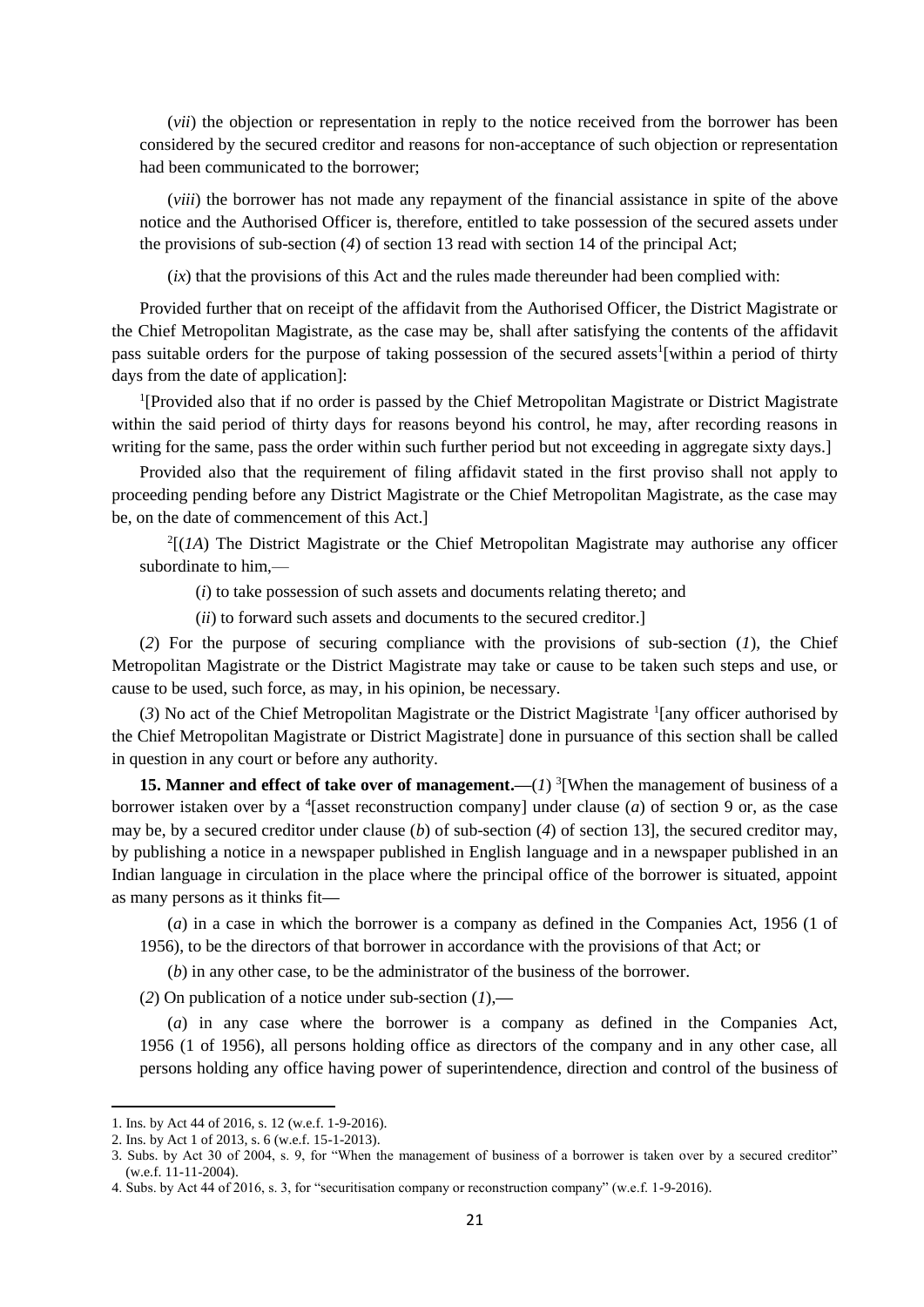the borrower immediately before the publication of the notice under sub-section (*1*), shall be deemed to have vacated their offices as such;

(*b*) any contract of management between the borrower and any director or manager thereof holding office as such immediately before publication of the notice under sub-section (*1*), shall be deemed to be terminated;

(*c*) the directors or the administrators appointed under this section shall take such steps as may be necessary to take into their custody or under their control all the property, effects and actionable claims to which the business of the borrower is, or appears to be, entitled and all the property and effects of the business of the borrower shall be deemed to be in the custody of the directors or administrators, as the case may be, as from the date of the publication of the notice;

(*d*) the directors appointed under this section shall, for all purposes, be the directors of the company of the borrower and such directors or as the case may be, the administrators appointed under this section, shall alone be entitled to exercise all the powers of the directors or as the case may be, of the persons exercising powers of superintendence, direction and control, of the business of the borrower whether such powers are derived from the memorandum or articles of association of the company of the borrower or from any other source whatsoever.

(*3*) Where the management of the business of a borrower, being a company as defined in the Companies Act, 1956 (1 of 1956), is taken over by the secured creditor, then, notwithstanding anything contained in the said Act or in the memorandum or articles of association of such borrower,**—**

(*a*) it shall not be lawful for the shareholders of such company or any other person to nominate or appoint any person to be a director of the company;

(*b*) no resolution passed at any meeting of the shareholders of such company shall be given effect to unless approved by the secured creditor;

(*c*) no proceeding for the winding up of such company or for the appointment of a receiver in respect thereof shall lie in any court, except with the consent of the secured creditor.

(*4*) Where the management of the business of a borrower had been taken over by the secured creditor, the secured creditor shall, on realisation of his debt in full, restore the management of the business of the borrower to him.

<sup>1</sup>[Provided that if any secured creditor jointly with other secured creditors or any asset reconstruction company or financial institution or any other assignee has converted part of its debt into shares of a borrower company and thereby acquired controlling interest in the borrower company, such secured creditors shall not be liable to restore the management of the business to such borrower.]

**16. No compensation to directors for loss of office.—**(*1*) Notwithstanding anything to the contrary contained in any contract or in any other law for the time being in force, no managing director or any other director or a manager or any person in charge of management of the business of the borrower shall be entitled to any compensation for the loss of office or for the premature termination under this Act of any contract of management entered into by him with the borrower.

(*2*) Nothing contained in sub-section (*1*) shall affect the right of any such managing director or any other director or manager or any such person in charge of management to recover from the business of the borrower, moneys recoverable otherwise than by way of such compensation.

**17. <sup>2</sup> [Application against measures to recover secured debts].—**(*1*) Any person (including borrower), aggrieved by any of the measures referred to in sub-section (*4*) of section 13 taken by the

<sup>1.</sup> Ins. by Act 44 of 2016, s. 13 (w.e.f. 1-9-2016).

<sup>2.</sup> Subs. by s. 14, *ibid*., for "Right to appeal" (w.e.f. 1-9-2016).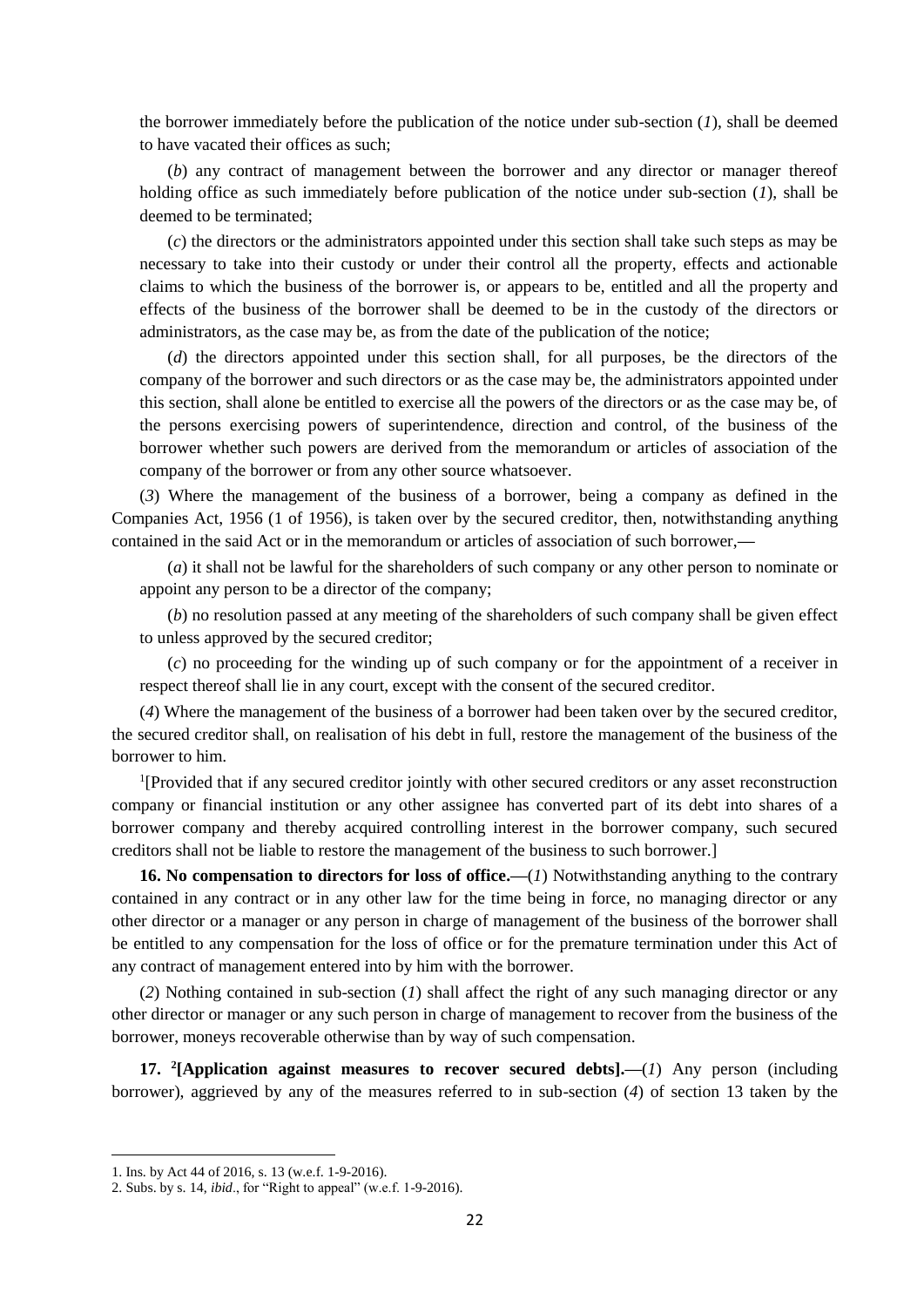secured creditor or his authorised officer under this Chapter,<sup>1</sup>[may make an application along with such fee, as may be prescribed,] to the Debts Recovery Tribunal having jurisdiction in the matter within fortyfive days from the date on which such measure had been taken:

<sup>2</sup>[Provided that different fees may be prescribed for making the application by the borrower and the person other than the borrower.]

<sup>3</sup>[*Explanation*.—For the removal of doubts, it is hereby declared that the communication of the reasons to the borrower by the secured creditor for not having accepted his representation or objection or the likely action of the secured creditor at the stage of communication of reasons to the borrower shall not entitle the person (including borrower) to make an application to the Debts Recovery Tribunal under this sub-section.]

 $^{4}$ [(*1A*) An application under sub-section (*1*) shall be filed before the Debts Recovery Tribunal within the local limits of whose jurisdiction—

(*a*) the cause of action, wholly or in part, arises;

(*b*) where the secured asset is located; or

(*c*) the branch or any other office of a bank or financial institution is maintaining an account in which debt claimed is outstanding for the time being.]

 $<sup>5</sup>$ [(2) The Debts Recovery Tribunal shall consider whether any of the measures referred to in</sup> sub-section (*4*) of section 13 taken by the secured creditor for enforcement of security are in accordance with the provisions of this Act and the rules made thereunder.

6 [(*3*) If, the Debts Recovery Tribunal, after examining the facts and circumstances of the case and evidence produced by the parties, comes to the conclusion that any of the measures referred to in sub-section (*4*) of section 13, taken by the secured creditor are not in accordance with the provisions of this Act and the rules made thereunder, and require restoration of the management or restoration of possession, of the secured assets to the borrower or other aggrieved person, it may, by order,—

(*a*) declare the recourse to any one or more measures referred to in sub-section (*4*) of section 13 taken by the secured creditor as invalid; and

(*b*) restore the possession of secured assets or management of secured assets to the borrower or such other aggrieved person, who has made an application under sub-section  $(1)$ , as the case may be; and

(*c*) pass such other direction as it may consider appropriate and necessary in relation to any of the recourse taken by the secured creditor under sub-section (*4*) of section 13.]

(*4*) If, the Debts Recovery Tribunal declares the recourse taken by a secured creditor under sub-section (*4*) of section 13, is in accordance with the provisions of this Act and the rules made thereunder, then, notwithstanding anything contained in any other law for the time being in force, the secured creditor shall be entitled to take recourse to one or more of the measures specified under sub-section (*4*) of section 13 to recover his secured debt.

<sup>1.</sup> Subs. by Act 30 of 2004, s. 10, for "may prefer an appeal" (w.e.f. 21-6-2002).

<sup>2.</sup> Ins. by s. 10, *ibid.* (w.e.f. 21-6-2002).

<sup>3.</sup> Ins. bys. 10, *ibid*. (w.e.f. 11-11-2004).

<sup>4.</sup> Ins. by Act 44 of 2016, s. 14 (w.e.f. 1-9-2016).

<sup>5.</sup> Subs. by Act 30 of 2004, s.10, for sub-sections (*2*) and (*3*) (w.e.f. 11-11-2004).

<sup>6.</sup> Subs. by Act 44 of 2016, s. 14,for sub-section (*3*) (w.e.f. 1-9-2016).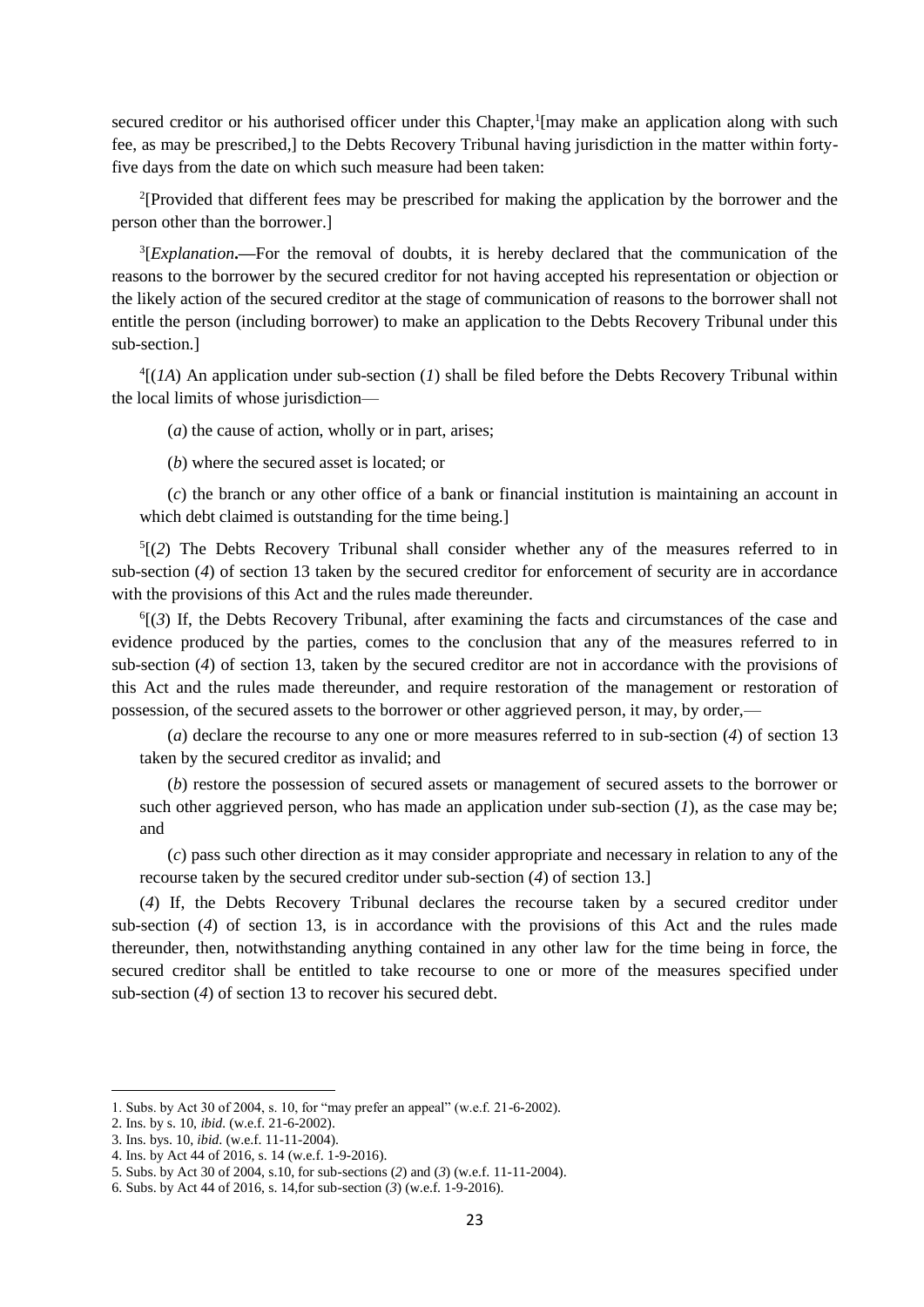$\frac{1}{4}$ [(4A) Where—

(*i*) any person, in an application under sub-section (*1*), claims any tenancy or leasehold rights upon the secured asset, the Debt Recovery Tribunal, after examining the facts of the case and evidence produced by the parties in relation to such claims shall, for the purposes of enforcement of security interest, have the jurisdiction to examine whether lease or tenancy,—

(*a*) has expired or stood determined; or

(*b*) is contrary to section 65A of the Transfer of Property Act, 1882 (4 of 1882); or

(*c*) is contrary to terms of mortgage; or

(*d*) is created after the issuance of notice of default and demand by the Bank under subsection (*2*) of section 13 of the Act; and

(*ii*) the Debt Recovery Tribunal is satisfied that tenancy right or leasehold rights claimed in secured asset falls under the sub-clause (*a*) or sub-clause (*b*) or sub-clause (*c*) or sub-clause (*d*) of clause (*i*), then notwithstanding anything to the contrary contained in any other law for the time being in force, the Debt Recovery Tribunal may pass such order as it deems fit in accordance with the provisions of this Act.]

(*5*) Any application made under sub-section (*1*) shall be dealt with by the Debts Recovery Tribunal as expeditiously as possible and disposed of within sixty days from the date of such application:

Provided that the Debts Recovery Tribunal may, from time to time, extend the said period for reasons to be recorded in writing, so, however, that the total period of pendency of the application with the Debts Recovery Tribunal, shall not exceed four months from the date of making of such application made under sub-section (*1*).

(*6*) If the application is not disposed of by the Debts Recovery Tribunal within the period of four months as specified in sub-section  $(5)$ , any part to the application may make an application, in such form as may be prescribed, to the Appellate Tribunal for directing the Debts Recovery Tribunal for expeditious disposal of the application pending before the Debts Recovery Tribunal and the Appellate Tribunal may, on such application, make an order for expeditious disposal of the pending application by the Debts Recovery Tribunal.

(*7*) Save as otherwise provided in this Act, the Debts Recovery Tribunal shall, as far as may be, dispose of the application in accordance with the provisions of the Recovery of Debts Due to Banks and Financial Institutions Act, 1993 (51 of 1993) and the rules made thereunder.]

**17A.** [*Making of application to Court of District Judge in certain cases.*] *Omitted by the Jammu and Kashmir Reorganization (Adaptation of Central Laws) Order,* 2020, *vide notification No. S.O*. 1123(E) *dated* (18-3-2020) and *Vide* Union Territory of Ladakh Reorganisation (Adaptation of Central Laws) Order, 2020, notification No. S.O. 3774(E), dated (23-10-2020).

<sup>1.</sup> Ins. by Act 44 of 2016, s. 14 (w.e.f. 1-9-2016).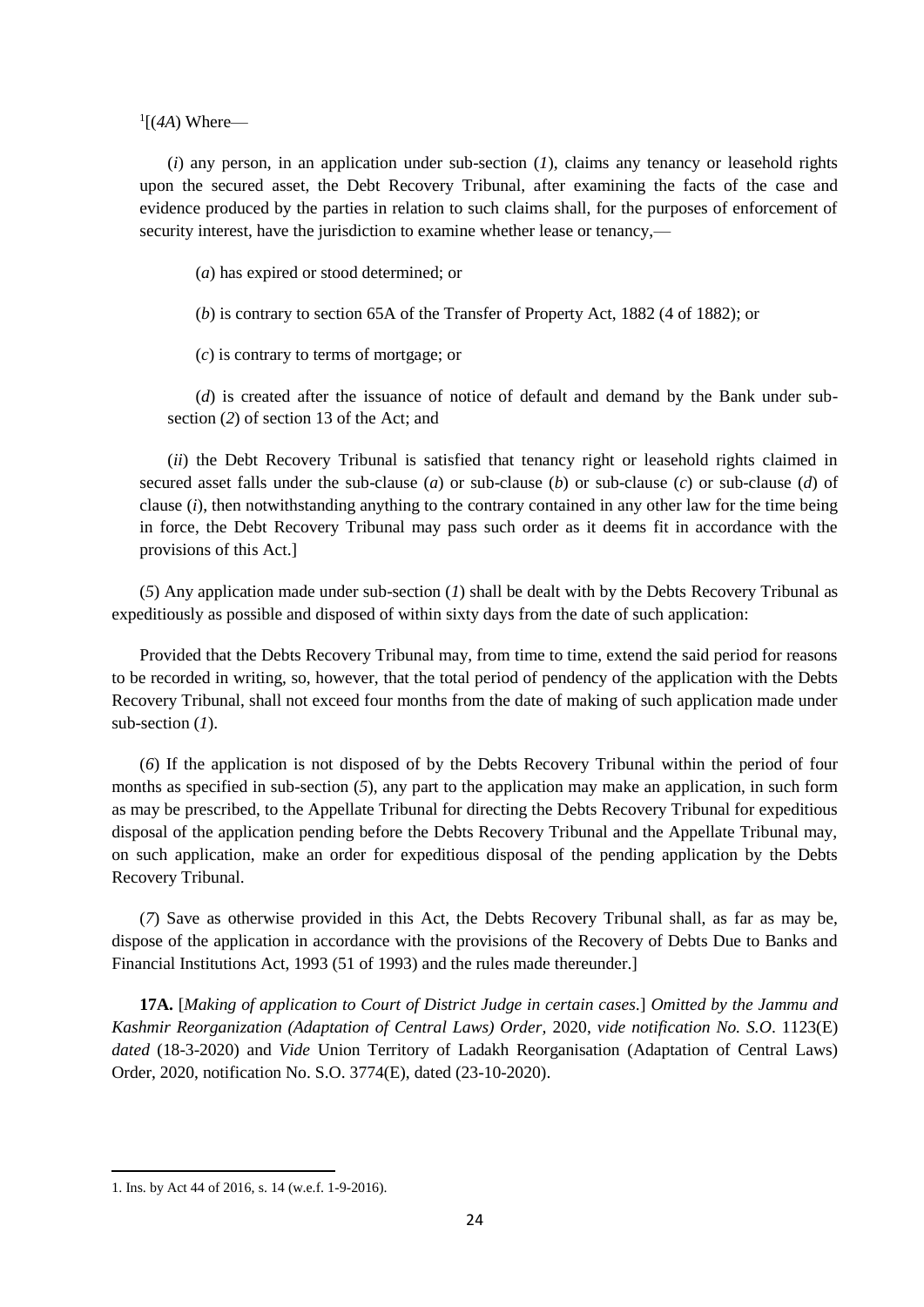**18. Appeal to Appellate Tribunal.—**(*1*) Any person aggrieved, by any order made by the Debts Recovery Tribunal<sup>1</sup>[under section 17, may prefer an appeal along with such fee, as may be prescribed] to the Appellate Tribunal within thirty days from the date of receipt of the order of Debts Recovery Tribunal.

<sup>2</sup>[Provided that different fees may be prescribed for filing an appeal by the borrower or by the person other than the borrower:]

<sup>3</sup>[Provided further that no appeal shall be entertained unless the borrower has deposited with the Appellate Tribunal fifty per cent. of the amount of debt due from him, as claimed by the secured creditors or determined by the Debts Recovery Tribunal, whichever is less:

Provided also that the Appellate Tribunal may, for the reasons to be recorded in writing, reduce the amount to not less than twenty-five per cent. of debt referred to in the second proviso.]

(*2*) Save as otherwise provided in this Act, the Appellate Tribunal shall, as far as may be, dispose of the appeal in accordance with the provisions of the Recovery of Debts Due to Banks and Financial Institutions Act, 1993 (51 of 1993) and rules made thereunder.

4 [**18A. Validation of fees levied.—**Any fee levied and collected for preferring, before the commencement of the Enforcement of Security Interest and Recovery of Debts Laws (Amendment) Act, 2004, an appeal to the Debts Recovery Tribunal or the Appellate Tribunal under this Act, shall be deemed always to have been levied and collected in accordance with law as if the amendments made to sections 17 and 18 of this Act by sections 10 and 12 of the said Act were in force at all material times.

**18B.** [*Appeal to High Court in certain cases*.] *Omitted by the Jammu and Kashmir Reorganization (Adaptation of Central Laws) Order,* 2020, *vide notification No. S.O*. 1123(E) *dated* (18-3-2020) and *Vide* Union Territory of Ladakh Reorganisation (Adaptation of Central Laws) Order, 2020, notification No. S.O. 3774(E), dated (23-10-2020).

5 [**18C. Right to lodge a caveat.—**(*1*) Where an application or an appeal is expected to be made or has been made under sub-section (*1*) of section 17 or section 17A or sub-section (*1*) of section 18or section 18B, the secured creditor or any person claiming a right to appear before the Tribunal or the Court of District Judge or the Appellate Tribunal or the High Court, as the case may be, on the hearing of such application or appeal, may lodge a caveat in respect thereof.

(*2*) Where a caveat has been lodged under sub-section (*1*),—

(*a*) the secured creditor by whom the caveat has been lodged (hereafter in this section referred to as the caveator) shall serve notice of the caveat by registered post, acknowledgement due, on the person by whom the application has been or is expected to be made under sub-section (*1*);

(*b*) any person by whom the caveat has been lodged (hereafter in this section referred to as the caveator) shall serve notice of the caveat by registered post, acknowledgement due, on the person by whom the application has been or is expected to be made under sub-section (*1*).

(*3*) Where after a caveat has been lodged under sub-section (*1*), any application or appeal is filed before the Tribunal or the court of District Judge or the Appellate Tribunal or the High Court, as the case

<sup>1.</sup> Subs. by Act 30 of 2004, s. 12, for "under section 17, may prefer an appeal" (w.e.f. 21-6-2002).

<sup>2.</sup> Ins. by s. 12, *ibid*. (w.e.f. 21-6-2002).

<sup>3.</sup> Ins. by s. 12, *ibid*. (w.e.f. 11-11-2004).

<sup>4.</sup> Ins. by s. 13, *ibid*. (w.e.f. 11-11-2004).

<sup>5.</sup> Ins. by Act 1 of 2013, s. 7 (w.e.f. 15-1-2013).

<sup>\*.</sup> *Vide* notification No. S.O. 3912(E), dated 30th October, 2019, this Act is made applicable to the Union territory of Jammu and Kashmir and the Union territory of Ladakh.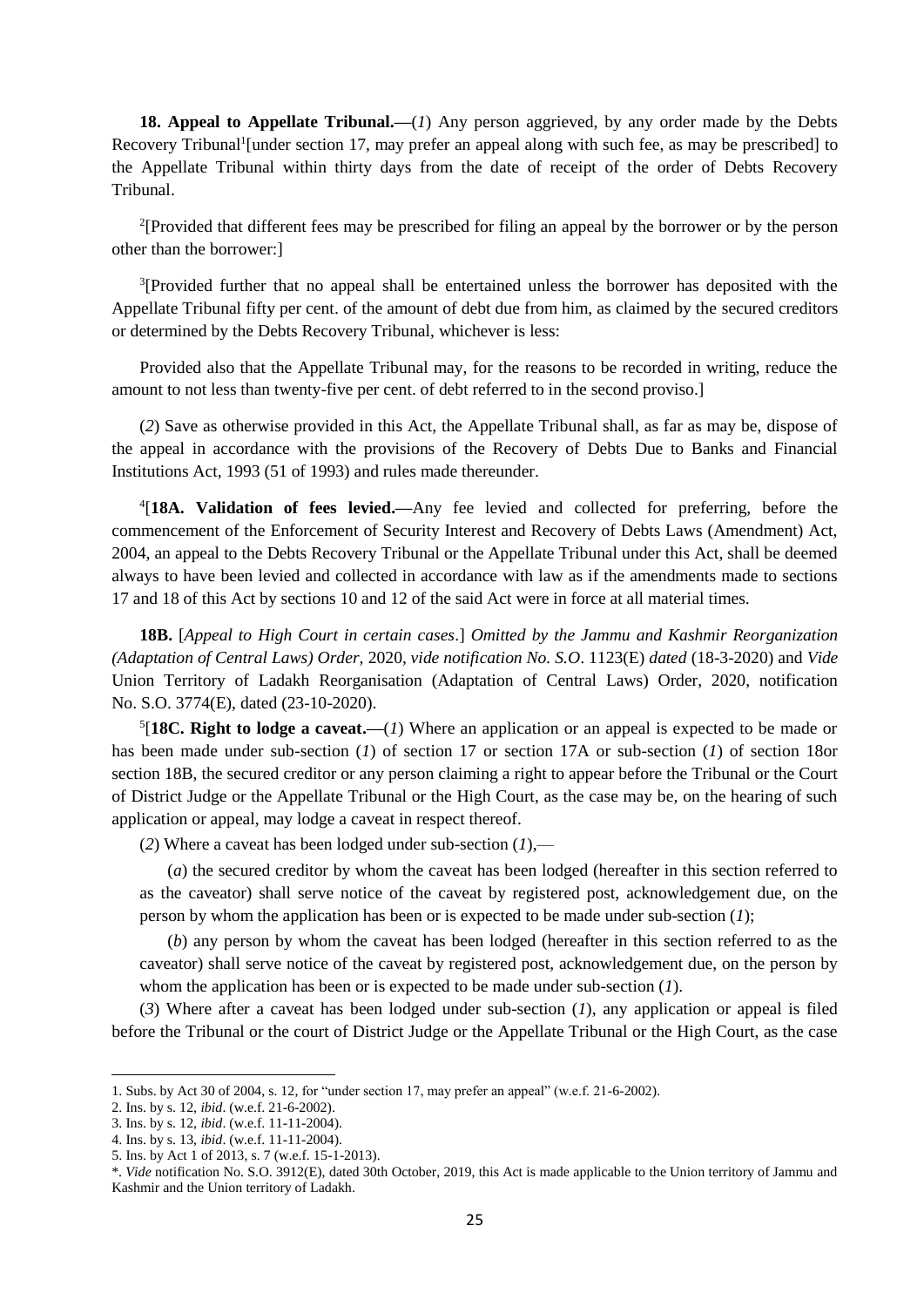may be, the Tribunal or the District Judge or the Appellate Tribunal or the High Court, as the case may be, shall serve a notice of application or appeal filed by the applicant or the appellant on the caveator.

(*4*) Where a notice of any caveat has been served on the applicant or the Appellant, he shall periodically furnish the caveator with a copy of the application or the appeal made by him and also with copies of any paper or document which has been or may be filed by him in support of the application or the appeal.

(*5*) Where a caveat has been lodged under sub-section (*1*), such caveat shall not remain in force after the expiry of the period of ninety days from the date on which it was lodged unless the application or appeal referred to in sub-section (*1*) has been made before the expiry of the said period.]

### **STATE AMENDMENT**

### **Jammu and Kashmir (UT).—**

**Amendment of section**  $18(C)$ —(*i*) in sub-section (*I*), omit "or section 17A", "or section 18B", "or the court of District Judge" and "or the High Court"; and

(*ii*) in sub-section (*3*), omit "or the court of District Judge" and "or the High Court".

[*Vide* Order No. 3807(E) dated 26th October, 2020, the Union Territory of Jammu and Kashmir Reorganisation (Adaptation of Central Laws) Third Order, 2020 (w.e.f. 26-10-2020)

#### **Ladakh (UT).—**

#### **Amendment of section 18(C**)—

 $(a)$  In sub-section  $(I)$ , omit,—

(i) "or section 17A" and "or section 18B"; and

(ii) "or the court of District Judge" and "or the High Court" whenever they occur;

(*b*) in sub-section (*3*) omit "or the court of District Judge" and "or the High Court".

[*Vide* Union Territory of Ladakh Reorganisation (Adaptation of Central Laws) Order, 2020, notification No. S.O. 3774(E), dated (23-10-2020).]

**1 [19. Right of borrower to receive compensation and costs in certain cases.—**If the Debts Recovery Tribunal or the Court of District Judge, on an application made under section 17 or section 17A or the Appellate Tribunal or the High Court on an appeal preferred under section 18 or section 18A, holds that the possession of secured assets by the secured creditor is not in accordance with the provisions of this Act and rules made thereunder and directs the secured creditors to return such secured assets to the <sup>2</sup>[concerned borrowers or any other aggrieved person, who has filed the application under section 17 or section 17A or appeal under section 18 or section 18A, as the case may be, the borrower or such other person] shall be entitled to the payment of such compensation and costs as may be determined by such Tribunal or Court of District Judge or Appellate Tribunal or the High Court referred to in section 18B.]

### **STATE AMENDMENT**

#### **Union Territory of Jammu and Kashmir**

**Amendment of section 19.—**(i) Omit "or the Court of District Judge", occurring at both the places;

(ii) Omit "or section 17A" occurring at both the places;

(iii) Omit "or the High Court;

(iv) Omit "or section 18A" occurring at both the places; and

(v) Omit "or the High Court referred to in section 18B" occurring at the end.

**Insertion of new section**:**—**After section 19, insert**—**

**19A. Transfer of Pending Applications**.—All the pending applications before the court of District Judge and the High Court under sections 17A and 18B respectively, shall stand transferred to the Tribunal and the Appellate Tribunal, as the case may be.

[*Vide* Order No. 3807(E) dated 26th October, 2020, the Union Territory of Jammu and Kashmir Reorganisation (Adaptation of Central Laws) Third Order, 2020 (w.e.f. 26-10-2020)].

**Union Territory of Ladakh—**

Section 19.**—**In section 19,**—**

**.** 

(i) omit "or the court of District Judge", "or the High Court" and "or the High Court referred to in section 18B":

(ii) omit "or section 17A" and "or section 18A".

<sup>1.</sup> Subs. by Act 30 of 2004, s. 14, for section 19 (w.e.f. 11-11-2004).

<sup>2.</sup> Subs. by Act 44 of 2016, s. 15, for "concerned borrowers, such borrower" (w.e.f. 1-9-2016).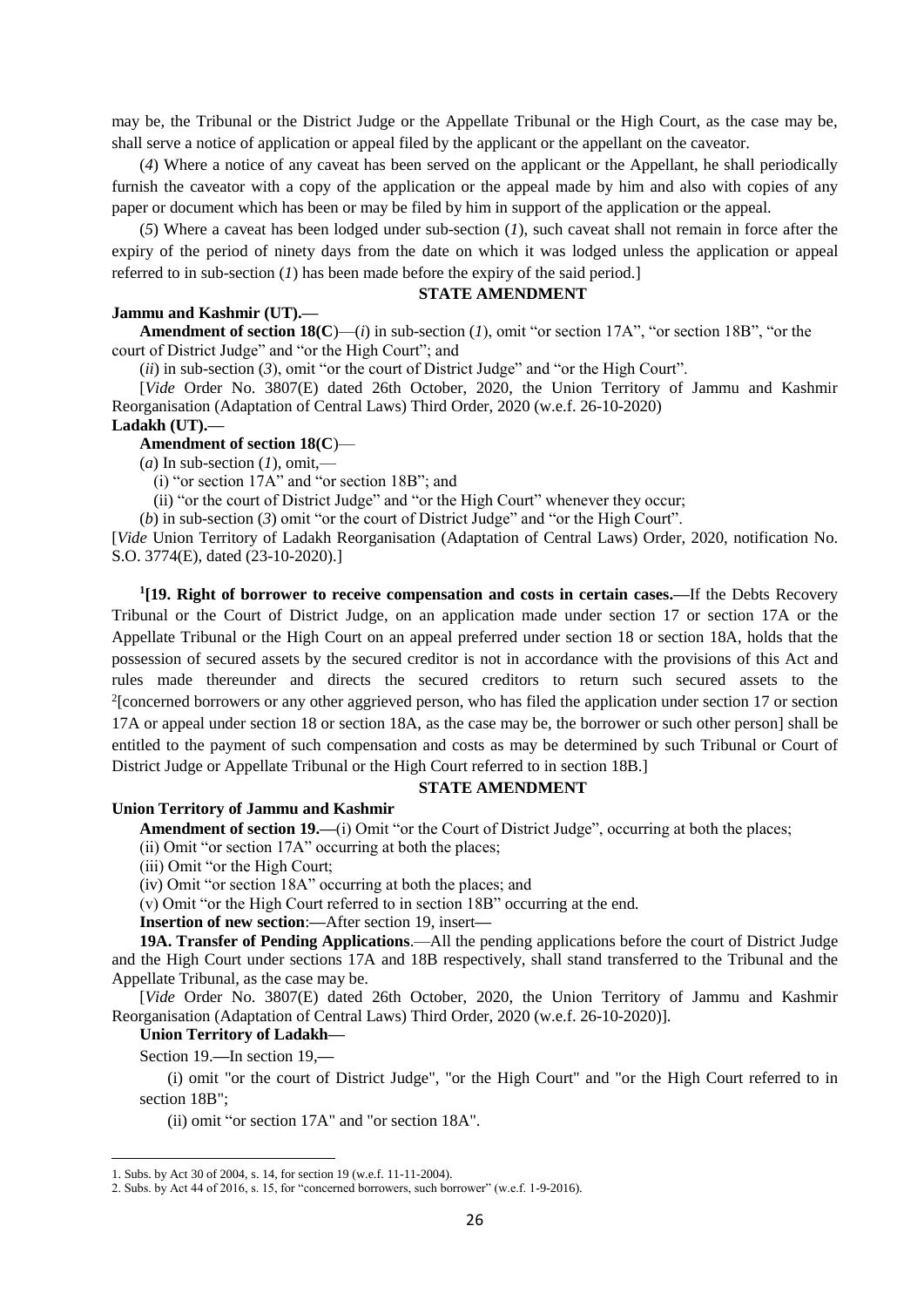[*Vide* Union Territory of Ladakh Reorganisation (Adaptation of Central Laws) Order, 2020, notification No. S.O. 3774(E), dated (23-10-2020).]

# CHAPTER IV

# CENTRAL REGISTRY

**20. Central Registry.—**(*1*) The Central Government may, by notification, set up or cause to be set up from such date as it may specify in such notification, a registry to be known as the Central Registry with its own seal for the purposes of registration of transaction of securitisation and reconstruction of financial assets and creation of security interest under this Act.

(*2*) The head office of the Central Registry shall be at such place as the Central Government may specify and for the purpose of facilitating registration of transactions referred to in sub-section (*1*), there may be established at such other places as the Central Government may think fit, branch offices of the Central Registry.

(*3*) The Central Government may, by notification, define the territorial limits within which an office of the Central Registry may exercise its functions.

(*4*) The provisions of this Act pertaining to the Central Registry shall be in addition to and not in derogation of any of the provisions contained in the Registration Act, 1908 (16 of 1908), the Companies Act, 1956 (1 of 1956), the Merchant Shipping Act, 1958 (44 of 1958), the Patents Act, 1970 (39 of 1970), the Motor Vehicles Act, 1988 (49 of 1988), and the Designs Act, 2000 (16 of 2000) or any other law requiring registration of charges and shall not affect the priority of charges or validity thereof under those Acts or laws.

<sup>1</sup>[20A.Integration of registration systems with Central Registry.—(1) The Central Government may, for the purpose of providing a Central database, in consultation with State Governments or other authorities operating registration system for recording rights over any property or creation, modification or satisfaction of any security interest on such property, integrate the registration records of such registration systems with the records of Central Registry established under section 20, in such manner as may be prescribed.

*Explanation*.—For the purpose of this sub-section, the registration records includes records of registration under the Companies Act, 2013 (18 of 2013), the Registration Act, 1908 (16 of 1908), the Merchant Shipping Act, 1958 (44 of 1958), the Motor Vehicles Act, 1988 (59 of 1988), the Patents Act, 1970 (39 of 1970), the Designs Act, 2000 (16 of 2000) or other such records under any other law for the time being in force.

(*2*) The Central Government shall after integration of records of various registration systems referred to in sub-section (*1*) with the Central Registry, by notification, declare the date of integration of registration systems and the date from which such integrated records shall be available; and with effect from such date, security interests over properties which are registered under any registration system referred to in sub-section (*1*) shall be deemed to be registered with the Central Registry for the purposes of this Act.

**20B. Delegation of powers.—**The Central Government may, by notification, delegate its powers and functions under this Chapter, in relation to establishment, operations and regulation of the Central Registry to the Reserve Bank, subject to such terms and conditions as may be prescribed.]

**21. Central Registrar.—**(*1*) The Central Government may, by notification, appoint a person for the purpose of registration of transactions relating to securitisation, reconstruction of financial assets and security interest created over properties, to be known as the Central Registrar.

(*2*) The Central Government may appoint such other officers with such designations as it thinks fit for the purpose of discharging, under the superintendence and direction of the Central Registrar, such functions of the Central Registrar under this Act as he may, from time to time, authorise them to discharge.

<sup>1.</sup> Ins. by Act 44 of 2016, s. 16 (w.e.f. 1-9-2016).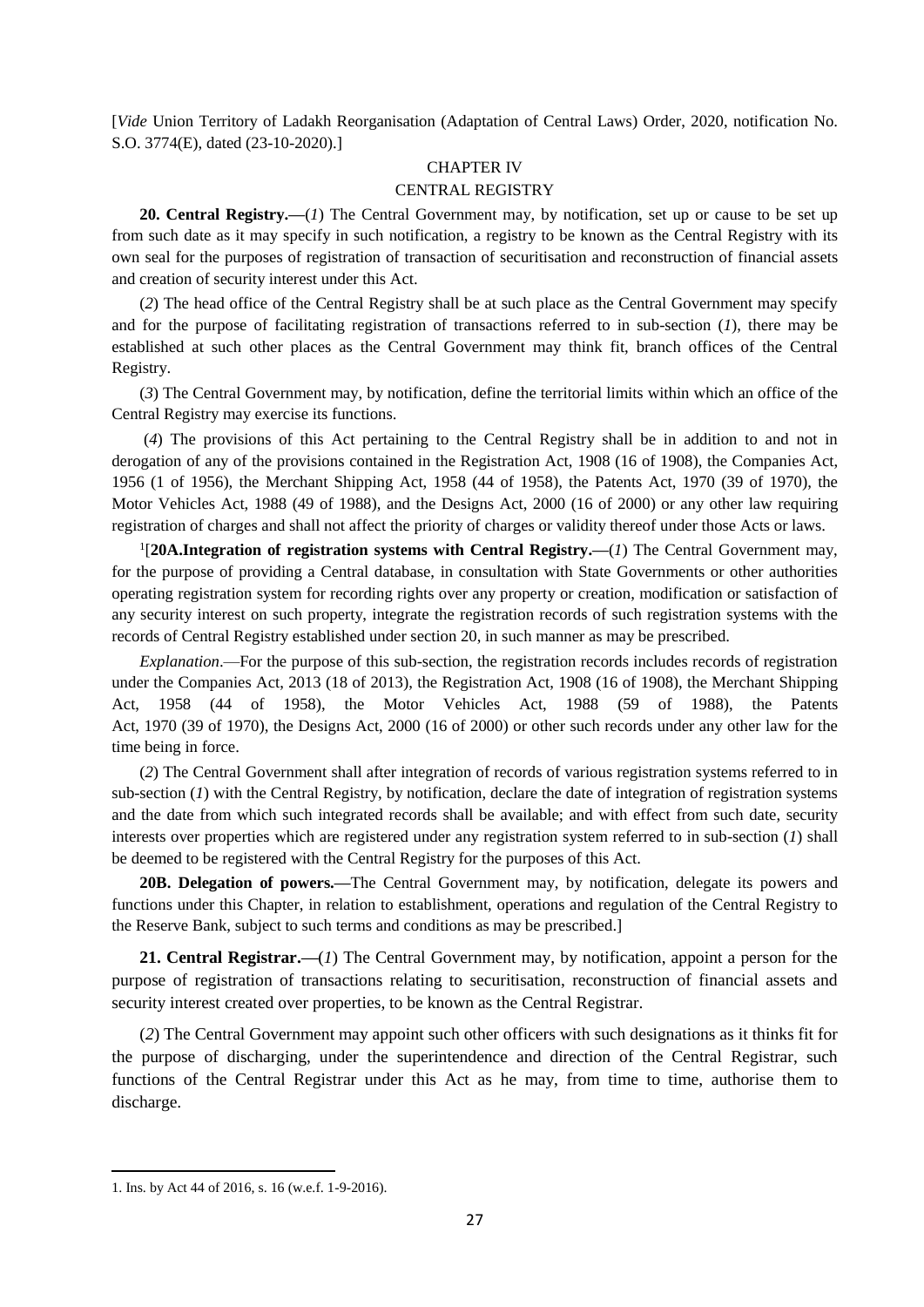**22. Register of securitisation, reconstruction and security interest transactions.—**(*1*) For the purposes of this Act, a record called the Central Register shall be kept at the head office of the Central Registry for entering the particulars of the transactions relating to**—**

(*a*) securitisation of financial assets;

(*b*) reconstruction of financial assets; and

(*c*)creation of security interest.

(*2*) Notwithstanding anything contained in sub-section (*1*), it shall be lawful for the Central Registrar to keep the records wholly or partly in computer, floppies, diskettes or in any other electronic form subject to such safeguards as may be prescribed.

(*3*) Where such register is maintained wholly or partly in computer, floppies, diskettes or in any other electronic form, under sub-section (*2*), any reference in this Act to entry in the Central Register shall be construed as a reference to any entry as maintained in computer or in any other electronic form.

(*4*) The register shall be kept under the control and management of the Central Registrar.

**23. Filing of transactions of securitisation, reconstruction and creation of security interest**.—  $<sup>1</sup>$ [(1)] The particulars of every transaction of securitisation, asset reconstruction or creation of security</sup> interest shall be filed, with the Central Registrar in the manner and on payment of such fee as may be prescribed <sup>2</sup>\*\*\*:

 $3*$  \*  $*$  \* \*

<sup>4</sup>[Provided <sup>5\*\*\*</sup> that the Central Government may, by notification, require registration of all transactions of securitisation, or asset reconstruction or creation of security interest which are subsisting on or before the date of establishment of the Central Registry under sub-section (*7*) of section 20 within such period and on payment of such fees as may be prescribed.]

<sup>6</sup>[(2) The Central Government may, by notification, require the registration of transaction relating to different types of security interest created on different kinds of property with the Central Registry.

(*3*) The Central Government may, by rules, prescribe forms for registration for different types of security interest under this section and fee to be charged for such registration.]

**24. Modification of security interest registered under this Act.—**Whenever the terms or conditions, or the extent or operation of any security interest registered under this Chapter are or is <sup>7</sup>[asset reconstruction company] or the secured creditors, as the case may be, to send to the Central Registrar, the particulars of such modification, and the provisions of this Chapter as to registration of a security interest shall apply to such modification modified, it shall be the duty of the <sup>8</sup>[asset reconstruction company] or the of such security interest.

**25.** <sup>9</sup> [**Asset reconstruction company**] **or secured creditors to report satisfaction of security interest.**—(*1*) The <sup>9</sup> [asset reconstruction company] or the secured creditors as the case may be, shall give intimation to the Central Registrar of the payment or satisfaction in full, of any security interest relating to the <sup>10</sup>[asset reconstruction company] or the secured creditors and requiring registration under this Chapter, within thirty days from the date of such payment or satisfaction.

**.** 

9. Subs. by s. 3, *ibid*., for "securitisation company or reconstruction company" (w.e.f. 1-9-2016).

10. Subs. by s. 3, *ibid*., for "securitisation company or the reconstruction company" (w.e.f. 1-9-2016).

<sup>1.</sup> Section 23 numbered as sub-section (*1*) by Act 44 of 2016, s. 17 (w.e.f. 24-1-2020).

<sup>2.</sup>The certain words omitted by s. 17, *ibid*. (w.e.f. 24-1-2020).

<sup>3.</sup> The proviso omitted by s. 17, *ibid*. (w.e.f. 24-1-2020).

<sup>4.</sup> Ins. by Act 1 of 2013, s.8 (w.e.f. 15-5-2013).

<sup>5.</sup> The word "further" omitted by Act 44 of 2016, s. 17 (w.e.f. 24-1-2020).

<sup>6.</sup> Ins. by s. 17, *ibid*. (w.e.f. 24-1-2020).

<sup>7.</sup> Subs. by Act 44 of 2016, s. 3, for "reconstruction company" (w.e.f. 1-9-2016).

<sup>8.</sup> Subs. by s. 3, *ibid*., for "securitisation company" (w.e.f. 1-9-2016).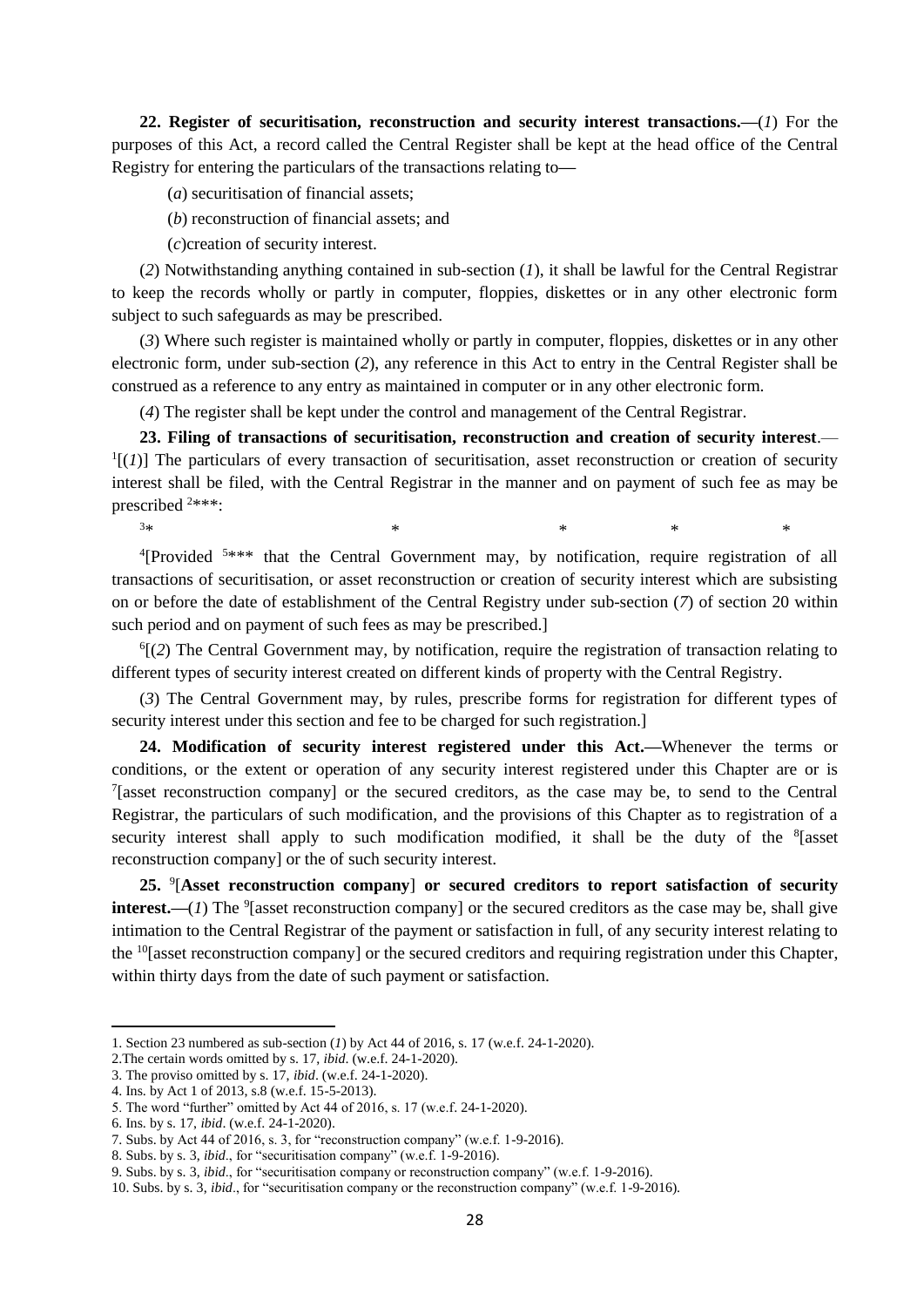$<sup>1</sup>$ [(*1A*) On receipt of intimation under sub-section (*1*), the Central Registrar shall order that a</sup> memorandum of satisfaction shall be entered in the Central Register.]

(*2*) <sup>2</sup> [If the concerned borrower gives an intimation to the Central Registrar for not recording the payment or satisfaction referred to in sub-section (*1*), the Central Registrar shall on receipt of such intimation], cause a notice to be sent to the  $3$ [asset reconstruction company] or the secured creditors calling upon it to show cause within a time not exceeding fourteen days specified in such notice, as to why payment or satisfaction should not be recorded as intimated to the Central Registrar.

(*3*) If no cause is shown, the Central Registrar shall order that a memorandum of satisfaction shall be entered in the Central Register.

(*4*) If cause is shown, the Central Registrar shall record a note to that effect in the Central Register, and shall inform the borrower that he has done so.

**26. Right to inspect particulars of securitisation, reconstruction and security interest transactions.—**(*1*) The particulars of securitisation or reconstruction or security interest entered in the Central register of such transactions kept under section 22 shall be open during the business hours for inspection by any person on payment of such fees as may be prescribed.

(*2*) The Central Register referred to in sub-section (*1*) maintained in electronic form shall also be open during the business hours for the inspection of any person through electronic media on payment of such fees as may be prescribed.

4 [**26A.Rectification by Central Government in matters of registration, modification and satisfaction, etc.—(1)** The Central Government, on being satisfied—

(*a*) that the omission to file with the Registrar the particulars of any transaction of securitisation, asset reconstruction or security interest or modification or satisfaction of such transaction or; the omission or mis-statement of any particular with respect to any such transaction or modification or with respect to any satisfaction or other entry made in pursuance of section 23 or section 24 or section 25 of the principal Act was accidental or due to inadvertence or some other sufficient cause or it is not of a nature to prejudice the position of creditors; or

(*b*) that on other grounds, it is just and equitable to grant relief,

may, on the application of a secured creditor or <sup>5</sup>[asset reconstruction company] or any other person interested on such terms and conditions as it may seem to the Central Government just and expedient, direct that the time for filing of the particulars of the transaction for registration or modification or satisfaction shall be extended or, as the case may require, the omission or mis-statement shall be rectified.

(*2*) Where the Central Government extends the time for the registration of transaction of security interest or securitisation or asset reconstruction or modification or satisfaction thereof, the order shall not prejudice any rights acquired in respect of the property concerned or financial asset before the transaction is actually registered.]

<sup>1.</sup> Ins. by Act 30 of 2004, s. 15 (w.e.f. 11-11-2004).

<sup>2.</sup> Subs. by s. 15, *ibid*., for "The Central Registrar shall, on receipt of such intimation" (w.e.f. 11-11-2004).

<sup>3.</sup> Subs. by Act 44 of 2016, s. 3, for "securitisation company" (w.e.f. 1-9-2016).

<sup>4.</sup> Ins. by Act 1 of 2013, s. 9 (w.e.f. 15-1-2013).

<sup>5.</sup> Subs. by Act 44 of 2016, s. 3, for "securitisation company or reconstruction company" (w.e.f. 1-9-2016).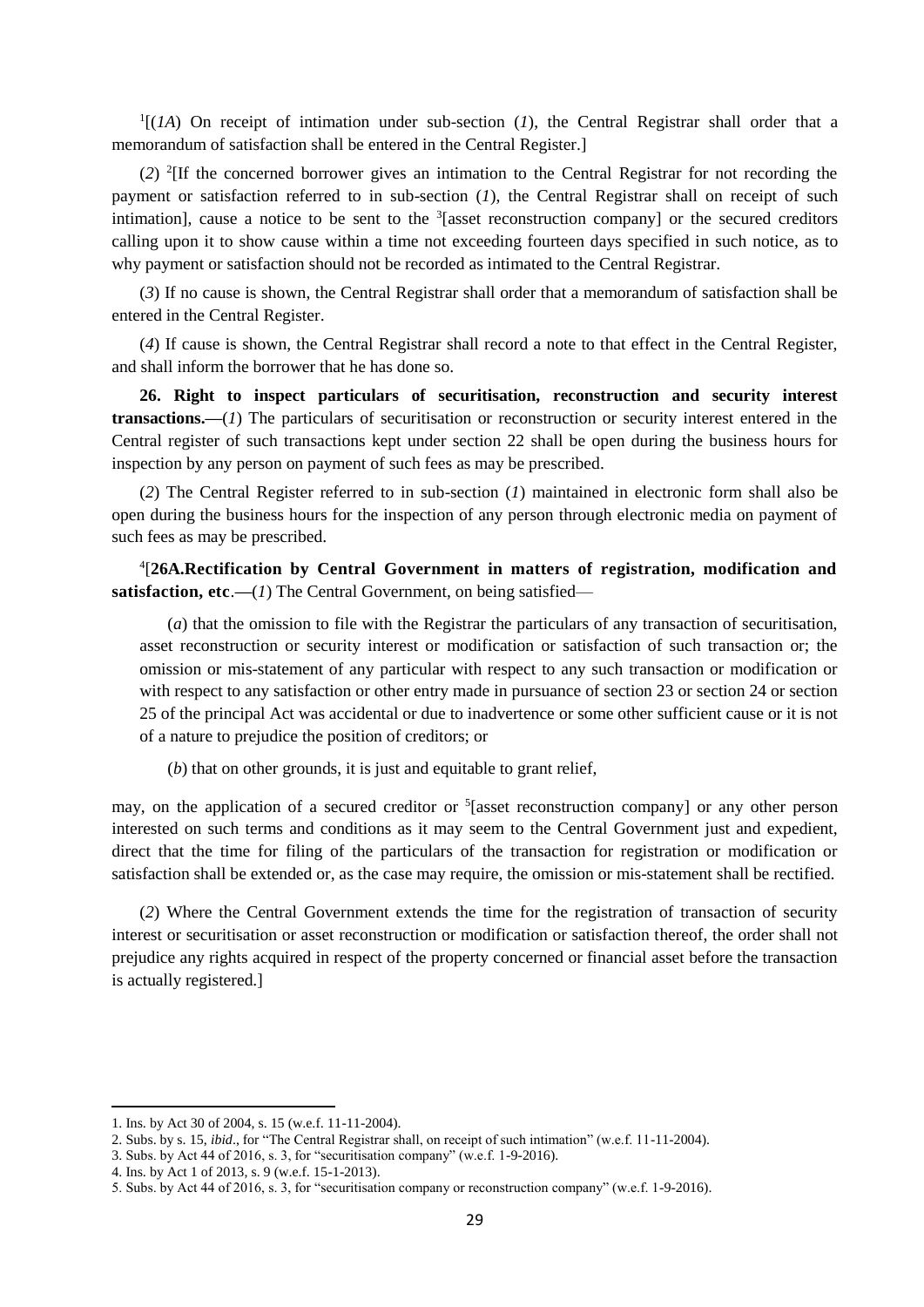## 1 [CHAPTER IVA

#### REGISTRATION BY SECURED CREDITORS AND OTHER CREDITORS

**26B. Registration by secured creditors and other creditors**.**—**(*1*) The Central Government may by notification, extend the provisions of Chapter IV relating to Central Registry to all creditors other than secured creditors as defined in clause (*zd*) of sub-section (*1*) of section 2, for creation, modification or satisfaction of any security interest over any property of the borrower for the purpose of securing due repayment of any financial assistance granted by such creditor to the borrower.

(*2*) From the date of notification under sub-section (*1*), any creditor including the secured creditor may file particulars of transactions of creation, modification or satisfaction of any security interest with the Central Registry in such form and manner as may be prescribed.

(*3*) A creditor other than the secured creditor filing particulars of transactions of creation, modification and satisfaction of security interest over properties created in its favour shall not be entitled to exercise any right of enforcement of securities under this Act.

(*4*) Every authority or officer of the Central Government or any State Government or local authority, entrusted with the function of recovery of tax or other Government dues and for issuing any order for attachment of any property of any person liable to pay the tax or Government dues, shall file with the Central Registry such attachment order with particulars of the assessee and details of tax or other Government dues from such date as may be notified by the Central Government, in such form and manner as may be prescribed.

(*5*) If any person, having any claim against any borrower, obtains orders for attachment of property from any court or other authority empowered to issue attachment order, such person may file particulars of such attachment orders with Central Registry in such form and manner on payment of such fee as may be prescribed.

26C. **Effect of the registration of transactions, etc.—(1) Without prejudice to the provisions** contained in any other law, for the time being in force, any registration of transactions of creation, modification or satisfaction of security interest by a secured creditor or other creditor or filing of attachment orders under this Chapter shall be deemed to constitute a public notice from the date and time of filing of particulars of such transaction with the Central Registry for creation, modification or satisfaction of such security interest or attachment order, as the case may be.

(*2*) Where security interest or attachment order upon any property in favour of the secured creditor or any other creditor are filed for the purpose of registration under the provisions of Chapter IV and this Chapter, the claim of such secured creditor or other creditor holding attachment order shall have priority over any subsequent security interest created upon such property and any transfer by way of sale, lease or assignment or licence of such property or attachment order subsequent to such registration, shall be subject to such claim:

Provided that nothing contained in this sub-section shall apply to transactions carried on by the borrower in the ordinary course of business.

<sup>1.</sup> Ins. by Act 44 of 2016, s. 18 (w.e.f. 24-1-2020).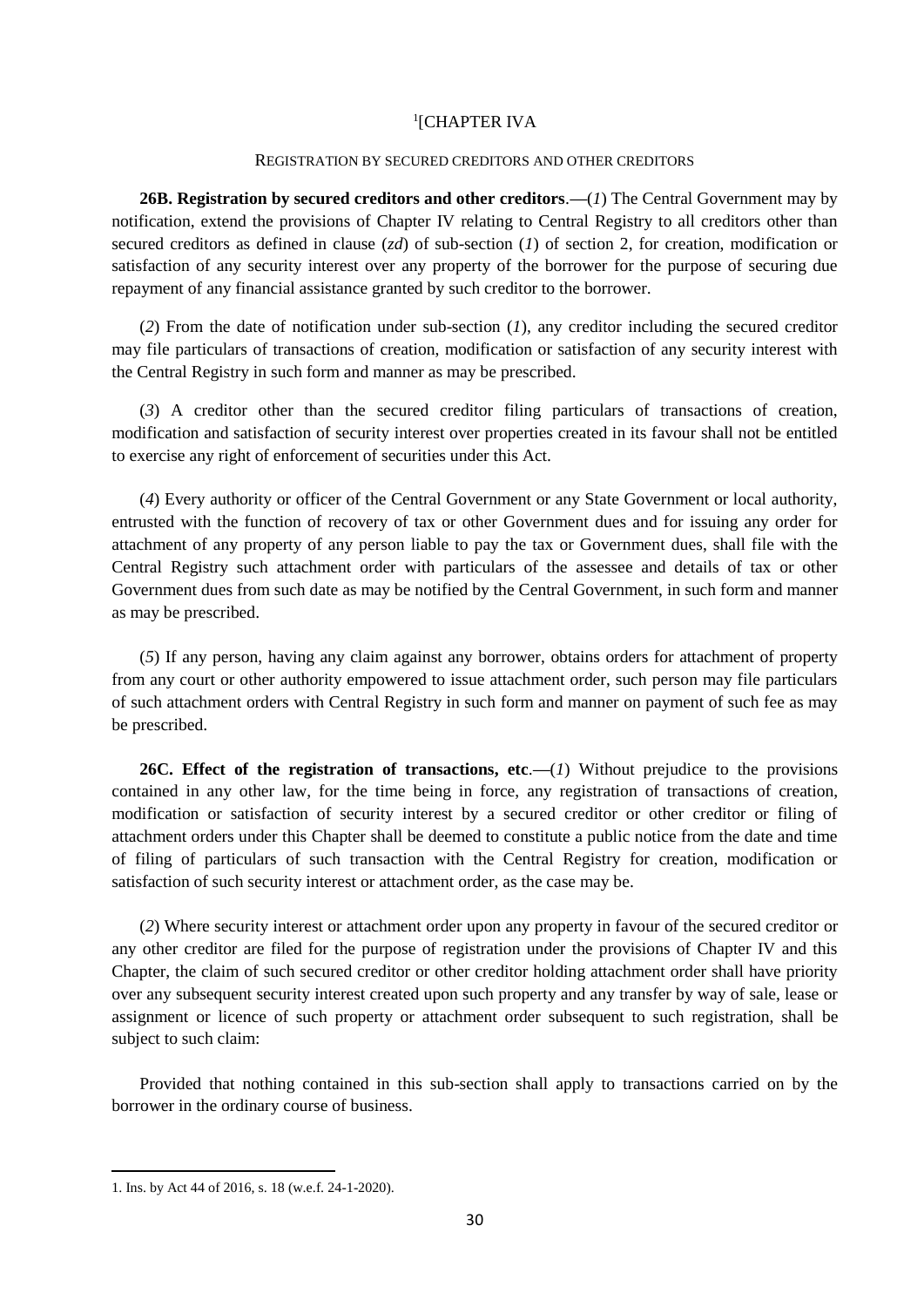**26D. Right of enforcement of securities**.**—**Notwithstanding anything contained in any other law for the time being in force, from the date of commencement of the provisions of this Chapter, no secured creditor shall be entitled to exercise the rights of enforcement of securities under Chapter III unless the security interest created in its favour by the borrower has been registered with the Central Registry.

**26E. Priority to secured creditors**.**—**Notwithstanding anything contained in any other law for the time being in force, after the registration of security interest, the debts due to any secured creditor shall be paid in priority over all other debts and all revenues, taxes, cesses and other rates payable to the Central Government or State Government or local authority.

*Explanation*.—For the purposes of this section, it is hereby clarified that on or after the commencement of the Insolvency and Bankruptcy Code, 2016 (31 of 2016), in cases where insolvency or bankruptcy proceedings are pending in respect of secured assets of the borrower, priority to secured creditors in payment of debt shall be subject to the provisions of that Code.]

# CHAPTER V

#### OFFENCES AND PENALTIES

# **27. Penalties.—**If a default is made**—**

(*a*) in filing under section 23, the particulars of every transaction of any securitisation or asset reconstruction or security interest created by a  $\frac{1}{2}$  [asset reconstruction company] or secured creditors; or

(*b*) in sending under section 24, the particulars of the modification referred to in that section; or

(*c*) in giving intimation under section 25, every company and every officer of the company or the secured creditors and every officer of the secured creditor who is in default shall be punishable with fine which may extend to five thousand rupees for every day during which the default continues:

<sup>2</sup>[Provided that provisions of this section shall be deemed to have been omitted from the date of coming into force of the provisions of this Chapter and section 23 as amended by the Enforcement of Security Interest and Recovery of Debts Laws and Miscellaneous Provisions (Amendment) Act, 2016 (44 of 2016).]

**28.** [*Penalties for non-compliance of direction of Reserve Bank.*] *Omitted by the Enforcement of Security Interest and Recovery of Debts Laws and Miscellaneous Provisions (Amendment) Act,*  2016(44 *of* 2016) *s.* 20 (*w.e.f.* 1-9-2016)*.*

**29. Offences.—**If any person contravenes or attempts to contravene or abets the contravention of the provisions of this Act or of any rules made thereunder, he shall be punishable with imprisonment for a term which may extend to one year, or with fine, or with both.

**3 [30. Cognizance of offences.—**(*1*) No court shall take cognizance of any offence punishable under section 27 in relation to non-compliance with the provisions of section 23, section 24 or section 25 or under section 28 or section 29 or any other provisions of the Act, except upon a complaint in writing

<sup>1.</sup> Subs. by Act 44 of 2016, s. 3, for "securitisation company or reconstruction company" (w.e.f. 1-9-2016).

<sup>2.</sup> Ins. by s. 19, *ibid*. (w.e.f. 24-1-2020).

<sup>3.</sup> Subs. by Act 1 of 2013, s. 10, for section 30 (w.e.f. 15-1-2013).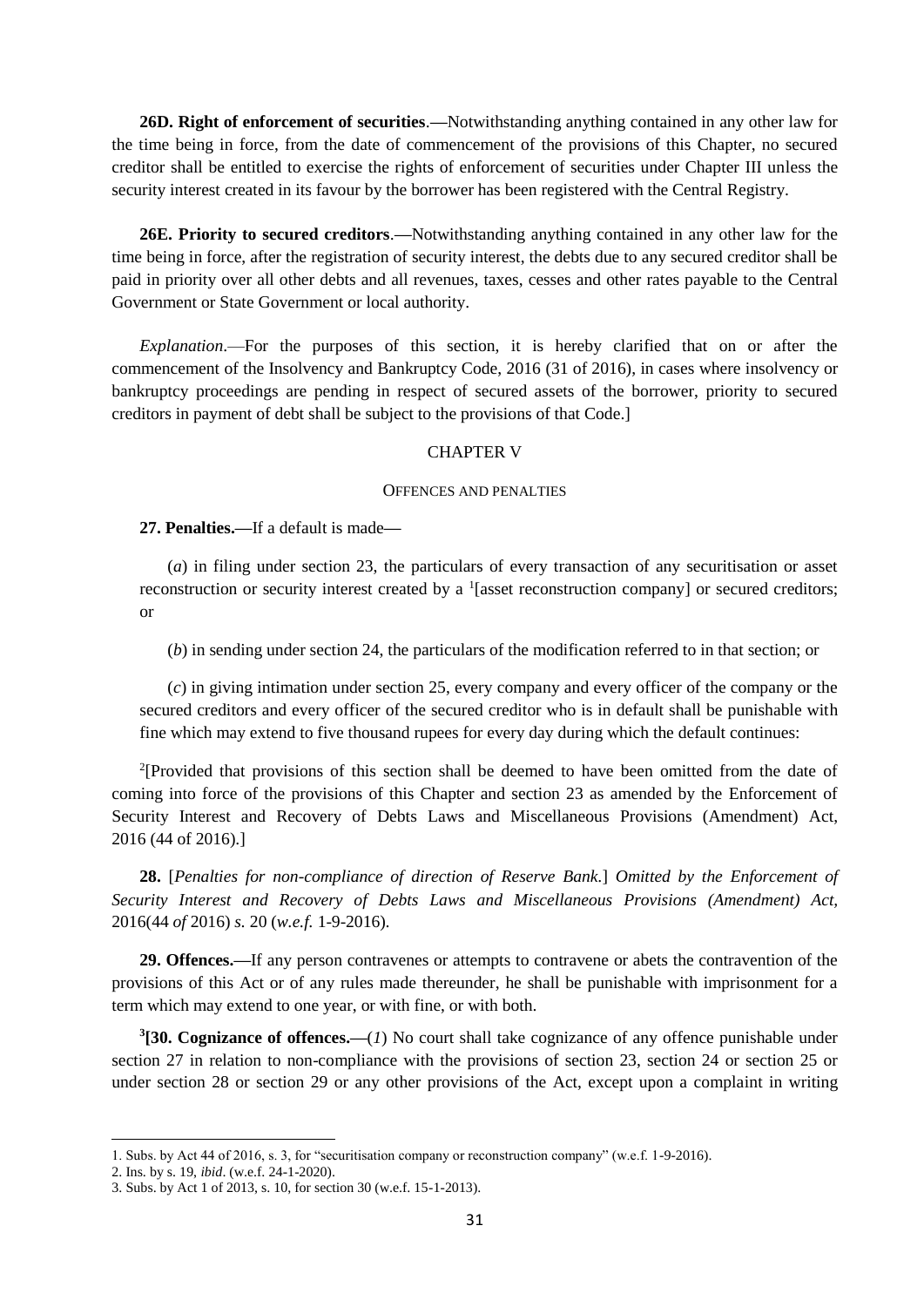made by an officer of the Central Registry or an officer of the Reserve Bank, generally or specially authorised in writing in this behalf by the Central Registrar or, as the case may be, the Reserve Bank.

(*2*) No court inferior to that of a Metropolitan Magistrate or a Judicial Magistrate of the first class shall try any offence punishable under this Act.]

<sup>1</sup>[30A. Power of adjudicating authority to impose penalty.— $(1)$  Where any asset reconstruction company or any person fails to comply with any direction issued by the Reserve Bank under this Act the adjudicating authority may, by an order, impose on such company or person in default, a penalty not exceeding one crore rupees or twice the amount involved in such failure where such amount is quantifiable, whichever is more, and where such failure is a continuing one, a further penalty which may extend to one lakh rupees for every day, after the first, during which such failure continues.

(*2*) For the purpose of imposing penalty under sub-section (*1*), the adjudicating authority shall serve a notice on the asset reconstruction company or the person in default requiring such company or person to show cause why the amount specified in the notice should not be imposed as a penalty and a reasonable opportunity of being heard shall be given to such person.

(*3*) Any penalty imposed under this section shall be payable within a period of thirty days from the date of issue of notice under sub-section (*2*).

(*4*) Where the asset reconstruction company fails to pay the penalty within the specified period under sub-section  $(3)$ , the adjudicating authority shall, by an order, cancel its registration:

Provided that an opportunity of being heard shall be given to such asset reconstruction company before cancellation of registration.

(*5*) No complaint shall be filed against any person in default in any court pertaining to any failure under sub-section (*1*) in respect of which any penalty has been imposed and recovered by the Reserve Bank under this section.

(*6*) Where any complaint has been filed against a person in default in the court having jurisdiction no proceeding for imposition of penalty against that person shall be taken under this section.

*Explanation*.—For the purposes of this section and sections 30B, 30C and 30D,—

(*i*) "adjudicating authority" means such officer or a committee of officers of the Reserve Bank, designated as such from time to time, by notification, by the Central Board of Reserve Bank;

(*ii*) "person in default" means the asset reconstruction company or any person which has committed any failure, contravention or default under this Act and any person incharge of such company or such other person, as the case may be, shall be liable to be proceeded against and punished under section 33 for such failure or contravention or default committed by such company or person.

**30B. Appeal against penalties.—**A person in default, aggrieved by an order passed under sub-section (*4*) of section 30A, may, within a period of thirty days from the date on which such order is passed, prefer an appeal to the Appellate Authority:

Provided that the Appellate Authority may entertain an appeal after the expiry of the said period of thirty days, if it is satisfied that there was sufficient cause for not filing it within such period.

<sup>1.</sup> Ins. by Act 44 of 2016, s. 21 (w.e.f. 1-9-2016).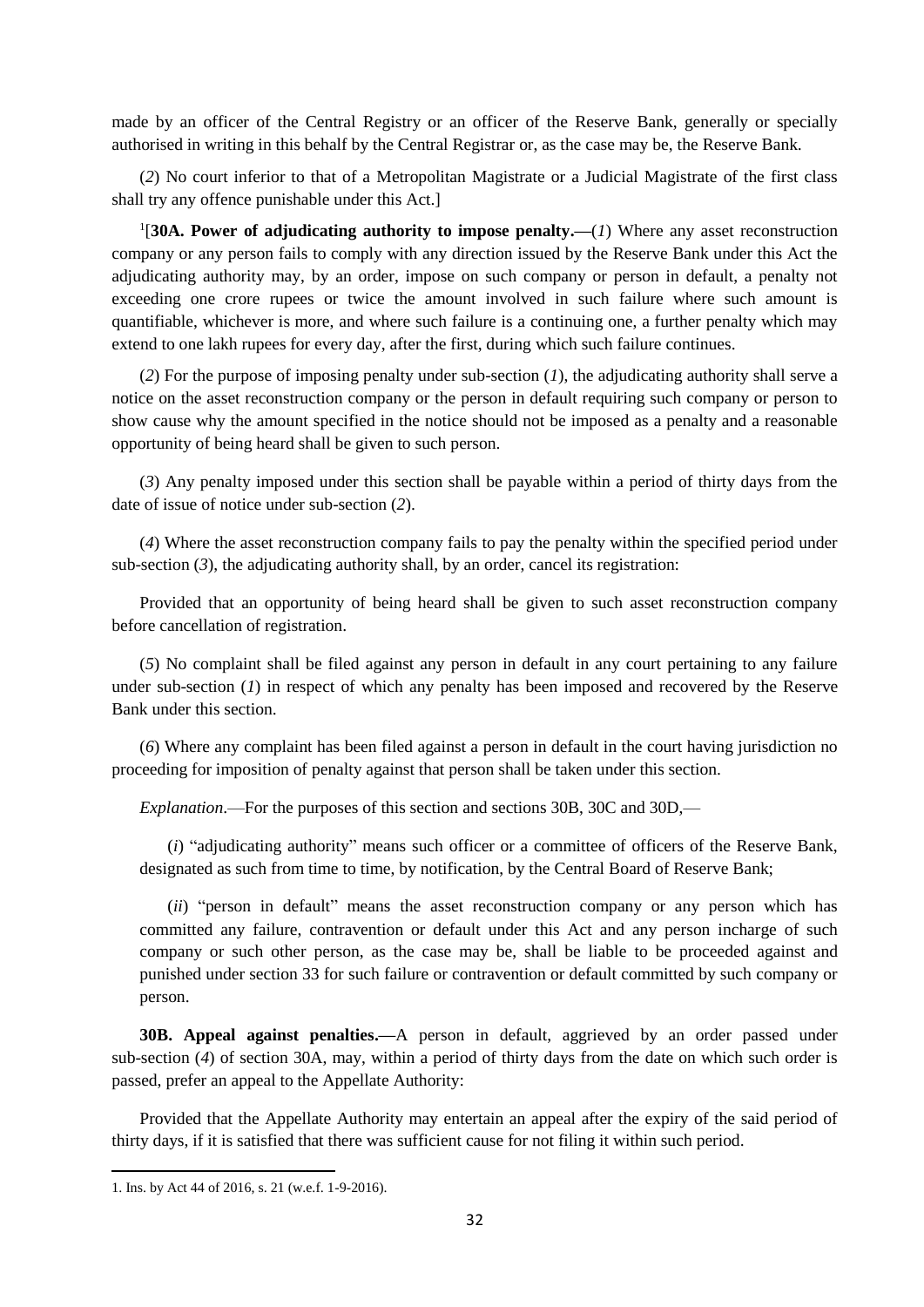**30C. Appellate Authority.—**(*1*) The Central Board of Reserve Bank may designate such officer or committee of officers as it deems fit to exercise the power of Appellate Authority.

(*2*) The Appellate Authority shall have power to pass such order as it deems fit after providing a reasonable opportunity of being heard to the person in default.

(*3*) The Appellate Authority may, by an order stay the enforcement of the order passed by the adjudicating authority under section 30A, subject to such terms and conditions, as it deems fit.

(*4*) Where the person in default fails to comply with the terms and conditions imposed by order under sub-section (*3*) without reasonable cause, the Appellate Authority may dismiss the appeal.

**30D. Recovery of penalties.—**(*1*) Any penalty imposed under section 30A shall be recovered as a "recoverable sum" and shall be payable within a period of thirty days from the date on which notice demanding payment of the recoverable sum is served upon the person in default and, in the case of failure of payment by such person within such period, the Reserve Bank may, for the purpose of recovery,—

(*a*) debit the current account, if any, of the person in default maintained with the Reserve Bank or by liquidating the securities, if any, held to the credit of such person in the books of the Reserve Bank;

(*b*) issue a notice to the person from whom any amount is due to the person in default, requiring such person to deduct from the amount payable by him to the person in default, such amount equivalent to the amount of the recoverable sum, and to make payment of such amount to the Reserve Bank.

(*2*) Save as otherwise provided in sub-section (*4*), a notice issued under clause (*b*) of sub-section (*1*) shall be binding on every person to whom it is issued, and, where such notice is issued to a post office, bank or an insurance company, it shall not be necessary to produce any pass book, deposit receipt, policy or any other document for the purpose of any entry or endorsement thereof before payment is made, notwithstanding any rule, practice or requirement to the contrary.

(*3*) Any claim in respect of any amount, arising after the date of issue of notice under sub-section (*1*) shall be void as against the demand contained in such notice.

(*4*) Any person, to whom the notice is sent under sub-section (*1*), objects to such notice by a statement on oath that the sum demanded or any part thereof is not due to the person in default or that he does not hold any money for or on account of the person in default, then nothing contained in this section shall be deemed to require, such person to pay such sum or part thereof, as the case may be.

(*5*) Where it is found that statement made by the person under sub-section (*4*) is false in material particulars, such person shall be personally liable to the Reserve Bank to the extent of his own liability to the person in default on the date of the notice, or to the extent of the recoverable sum payable by the person in default to the Reserve Bank, whichever is less.

(*6*) The Reserve Bank may, at any time, amend or revoke any notice issued under sub-section (*1*) or extend the time for making the payment in pursuance of such notice.

(*7*) The Reserve Bank shall grant a receipt for any amount paid to it in compliance with a notice issued under this section and the person so paying shall be fully discharged from his liability to the person in default to the extent of the amount so paid.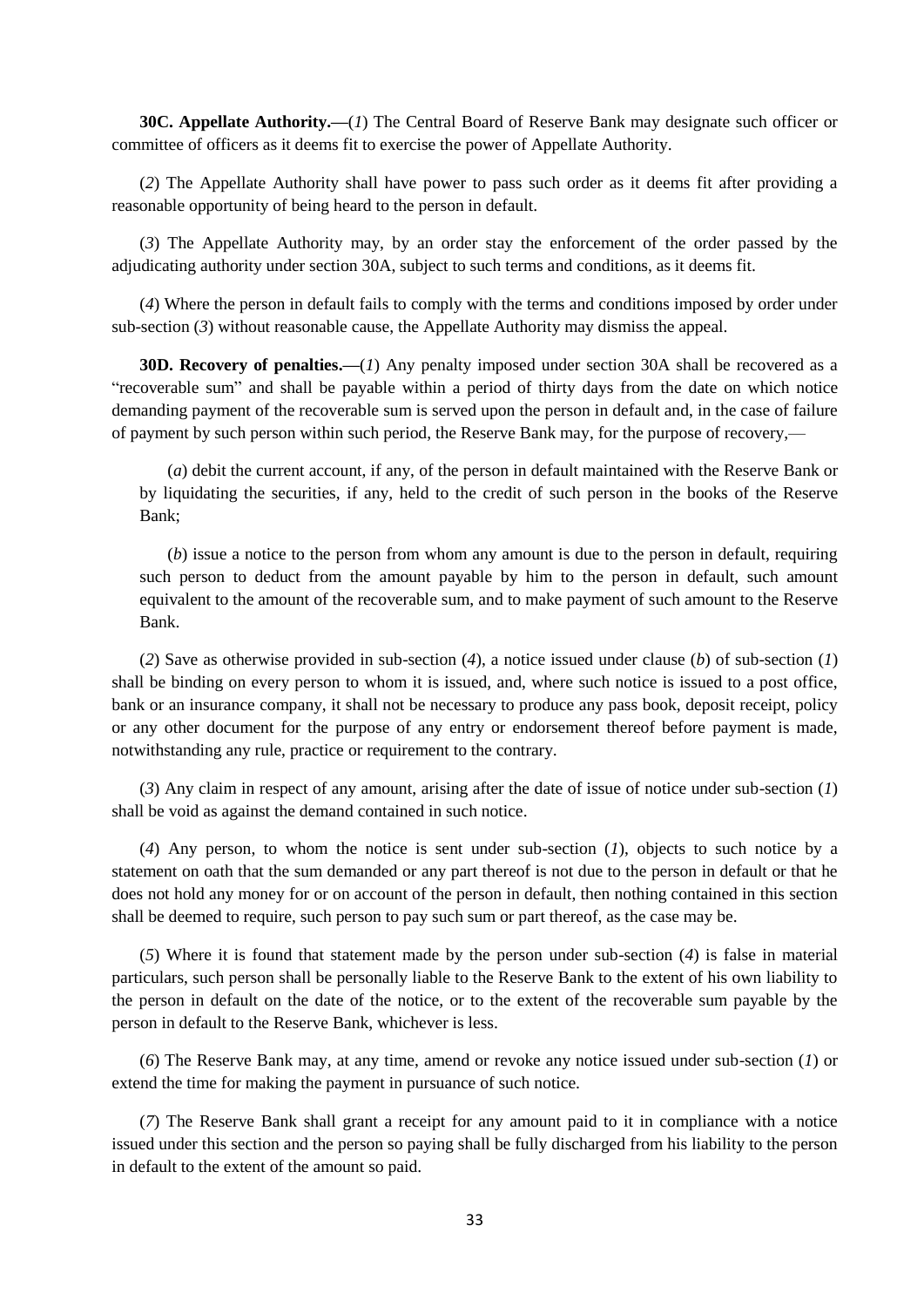(*8*) Any person discharging any liability to the person in default after the receipt of a notice under this section shall be personally liable to the Reserve Bank—

(*a*) to the extent of his own liability to the person in default so discharged; or

(*b*) to the extent of the recoverable sum payable by the person in default to the Reserve Bank,

whichever is less.

(*9*) Where the person to whom the notice is sent under this section, fails to make payment in pursuance thereof to the Reserve Bank, he shall be deemed to be the person in default in respect of the amount specified in the notice and action or proceedings may be taken or instituted against him for the realisation of the amount in the manner provided in this section.

(*10*) The Reserve Bank may enforce recovery of recoverable sum through the principal civil court having jurisdiction in the area where the registered office or the head office or the principal place of business of the person in default or the usual place of residence of such person is situated as if the notice issued by the Reserve Bank were a decree of the Court.

(*11*) No recovery under sub-section (*10*) shall be enforced, except on an application made to the principal civil court by an officer of the Reserve Bank authorised in this behalf certifying that the person in default has failed to pay the recoverable sum.]

# CHAPTER VI

### **MISCELLANEOUS**

**31. Provisions of this Act not to apply in certain cases.—**The provisions of this Act shall not apply to**—**

(*a*) a lien on any goods, money or security given by or under the Indian Contract Act, 1872 (9 of 1872) or the Sale of Goods Act, 1930 (3 of 1930) or any other law for the time being in force;

(*b*) a pledge of movables within the meaning of section 172 of the Indian Contract Act, 1872 (9 of 1872);

(*c*) creation of any security in any aircraft as defined in clause (*1*) of section 2 of the Aircraft Act, 1934 (24 of 1934);

(*d*) creation of security interest in any vessel as defined in clause (*55*) of section 3 of the Merchant Shipping Act, 1958 (44 of 1958);

**.** 

 $1*$  \* \* \* \* \*

(*f*) any rights of unpaid seller under section 47 of the Sale of Goods Act, 1930 (3 of 1930);

(*g*) <sup>2</sup> [any properties not liable to attachment (excluding the properties specifically charged with the debt recoverable under this Act)]or sale under the first proviso to sub-section (*1*) of section 60 of the Code of Civil Procedure, 1908 (5 of 1908);

(*h*) any security interest for securing repayment of any financial asset not exceeding one lakh rupees;

(*i*) any security interest created in agricultural land;

<sup>1.</sup> Omitted by Act 44 of 2016, s. 22 (w.e.f. 1-9-2016).

<sup>2.</sup> Subs. by Act 30 of 2004, s. 17, for "any properties not liable to attachment" (w.e.f. 11-11-2004).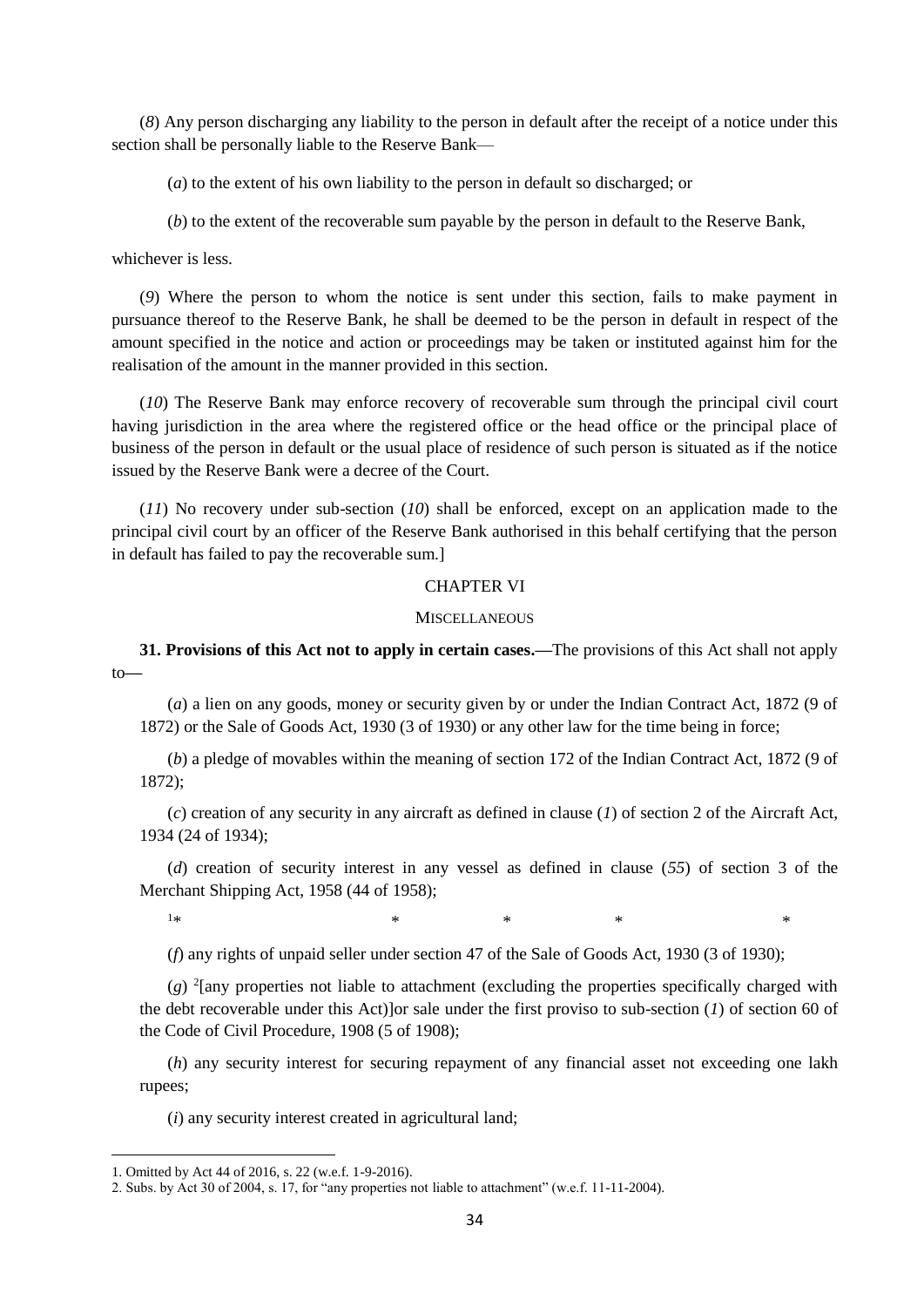(*j*) any case in which the amount due is less than twenty per cent. of the principal amount and interest thereon.

1 [**31A. Power to exempt a class or classes of banks or financial institutions**.—(*1*)The Central Government may, by notification in the public interest, direct that any of the provisions of this Act,—

(*a*) shall not apply to such class or classes of banks or financial institutions; or

(*b*) shall apply to the class or classes of banks or financial institutions with such exceptions, modifications and adaptations, as may be specified in the notification.

 $2(2)$  A copy of every notification proposed to be issued under sub-section (*1*), shall be laid in draft before each House of Parliament, while it is in session, for a total period of thirty days, and if, both Houses agree in disapproving the issue of notification or both Houses agree in making any modification in the notification, the notification shall not be issued or, as the case may be, shall be issued only in such modified form as may be agreed upon by both the Houses.

(*3*) In reckoning any such period of thirty days as is referred to in sub-section (*2*), no account shall be taken of any period during which the House referred to in sub-section (*2*) is prorogued or adjourned for more than four consecutive days.

(*4*) The copies of every notification issued under this section shall, as soon as may be after it has been issued, be laid before each House of Parliament.]]

**32. Protection of action taken in good faith.—**No suit, prosecution or other legal proceedings shall lie against <sup>3</sup> [the Reserve Bank or the Central Registry or any secured creditor or any of its officers] for anything done or omitted to be done in good faith under this Act.

**33. Offences by companies.—**(*1*) Where an offence under this Act has been committed by a company, every person who at the time the offence was committed was incharge of, and was responsible to, the company, for the conduct of the business of the company, as well as the company, shall be deemed to be guilty of the offence and shall be liable to be proceeded against and punished accordingly:

Provided that nothing contained in this sub-section shall render any such person liable to any punishment provided in this Act, if he proves that the offence was committed without his knowledge or that he had exercised all due diligence to prevent the commission of such offence.

(*2*) Notwithstanding anything contained in sub-section (*1*), where an offence under this Act has been committed by a company and it is proved that the offence has been committed with the consent or connivance of, or is attributable to any neglect on the part of, any director, manager, secretary or other officer of the company, such director, manager, secretary or other officer shall also be deemed to be guilty of the offence and shall be liable to be proceeded against and punished accordingly.

*Explanation***.—**For the purposes of this section,**—**

(*a*) "company'' means any body corporate and includes a firm or other association of individuals; and

(*b*) "director'', in relation to a firm, means a partner in the firm.

**34. Civil court not to have jurisdiction.—**No civil court shall have jurisdiction to entertain any suit or proceeding in respect of any matter which a Debts Recovery Tribunal or the Appellate Tribunal is

<sup>1.</sup> Ins. by Act 1 of 2013, s. 11 (w.e.f. 15-1-2013).

<sup>2.</sup> Subs. by Act 44 of 2016, s. 23, for sub-section (*2*) (w.e.f. 1-9-2016).

<sup>3.</sup> Subs. by Act 44 of 2016, s. 24, for "any secured creditor or any of his officers or manager exercising any of the rights of the secured creditor or borrower" (w.e.f. 1-9-2016).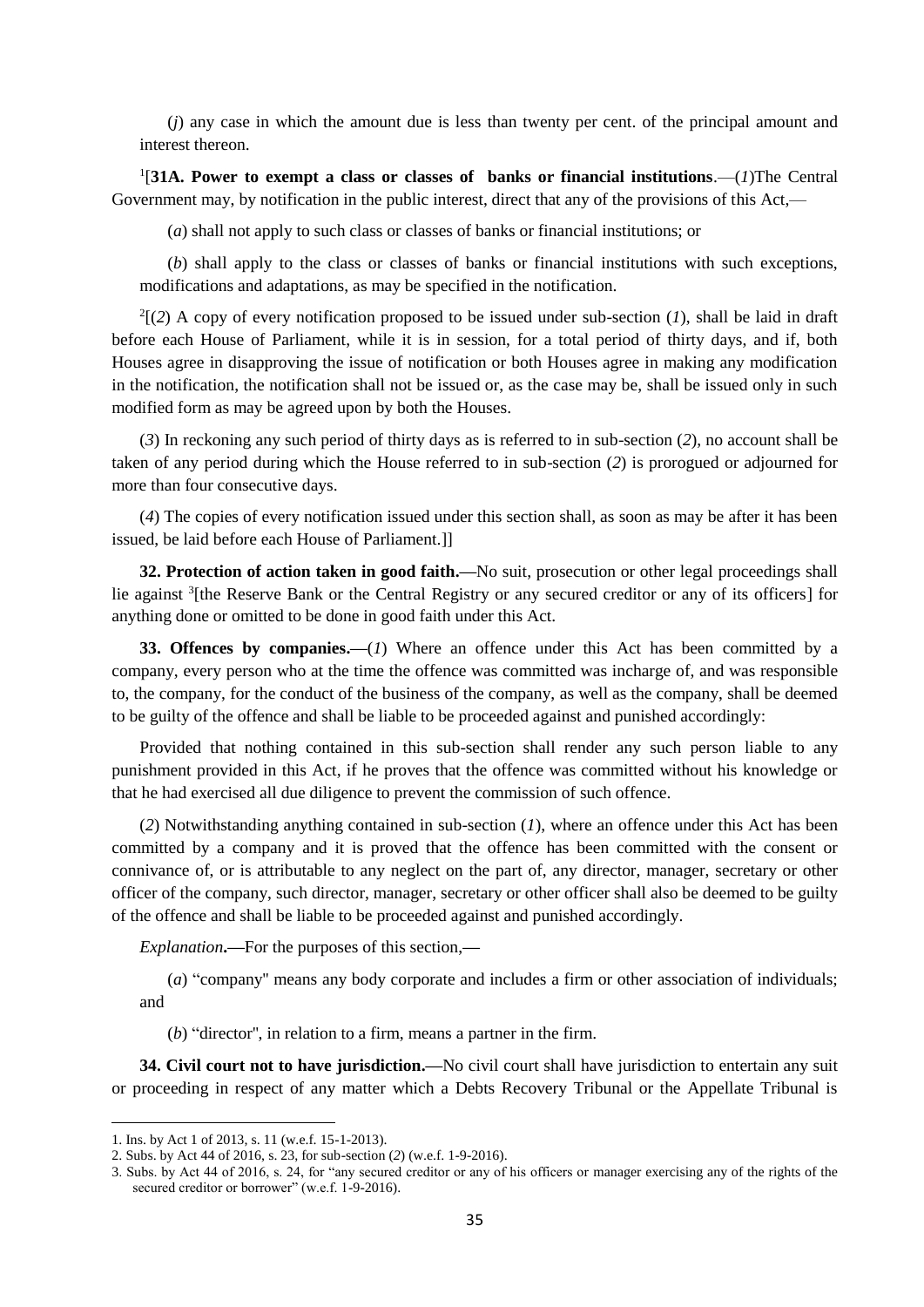empowered by or under this Act to determine and no injunction shall be granted by any court or other authority in respect of any action taken or to be taken in pursuance of any power conferred by or under this Act or under the Recovery of Debts Due to Banks and Financial Institutions Act, 1993 (51 of 1993).

**35. The provisions of this Act to override other laws.—**The provisions of this Act shall have effect, notwithstanding anything inconsistent therewith contained in any other law for the time being in force or any instrument having effect by virtue of any such law.

**36. Limitation.—**No secured creditor shall be entitled to take all or any of the measures under sub-section (*4*) of section 13, unless his claim in respect of the financial asset is made within the period of limitation prescribed under the Limitation Act, 1963 (36 of 1963).

**37. Application of other laws not barred.—**The provisions of this Act or the rules made thereunder shall be in addition to, and not in derogation of, the Companies Act, 1956 (1 of 1956), the SecuritiesContracts (Regulation) Act, 1956 (42 of 1956), the Securities and Exchange Board of India Act, 1992

(15 of 1992), the Recovery of Debts Due to Banks and Financial Institutions Act, 1993 (51 of 1993) or any other law for the time being in force.

**38. Power of Central Government to make rules.—**(*1*) The Central Government may, by notification and in the Electronic Gazette as defined in clause (*s*) of section 2 of the Information Technology Act, 2000 (21 of 2000), make rules for carrying out the provisions of this Act.

(*2*) In particular, and without prejudice to the generality of the foregoing power, such rules may provide for all or any of the following matters, namely:**—**

 $\frac{1}{a}$  (*a*) other business or commercial rights of similar nature under clause (*t*) of section 2;

 $2[(aa)]$  the form and manner in which an application may be filed under sub-section (10) of section 13;

(*b*) the manner in which the rights of a secured creditor may be exercised by one or more of his officers under sub-section (*12*) of section 13;

 $3[(ba)$  the fee for making an application to the Debts Recovery Tribunal under sub-section (1) of section 17;

(*bb*) the form of making an application to the Appellate Tribunal under sub-section (*6*) of section 17;

(*bc*) the fee for preferring an appeal to the Appellate Tribunal under sub-section (*1*) of section 18;]

<sup>1</sup>[(*bca*) the manner of integration of records of various registration systems with the records of Central Registry under sub-section (*1*) of section 20A;

(*bcb*) the terms and conditions of delegation of powers by the Central Government to the Reserve Bank under section 20B;]

(*c*) the safeguards subject to which the records may be kept under sub-section (*2*) of section 22;

(*d*) the manner in which the particulars of every transaction of securitisation shall be filed under section 23 and fee for filing such transaction;

<sup>1.</sup> Ins. by Act 44 of 2016, s. 25 (w.e.f. 1-9-2016).

<sup>2.</sup> Clause (*a*) renumbered as clause (*aa*) by s. 25, *ibid*. (w.e.f. 1-9-2016).

<sup>3.</sup> Ins. by Act 30 of 2004, s. 18 (w.e.f. 11-11-2004).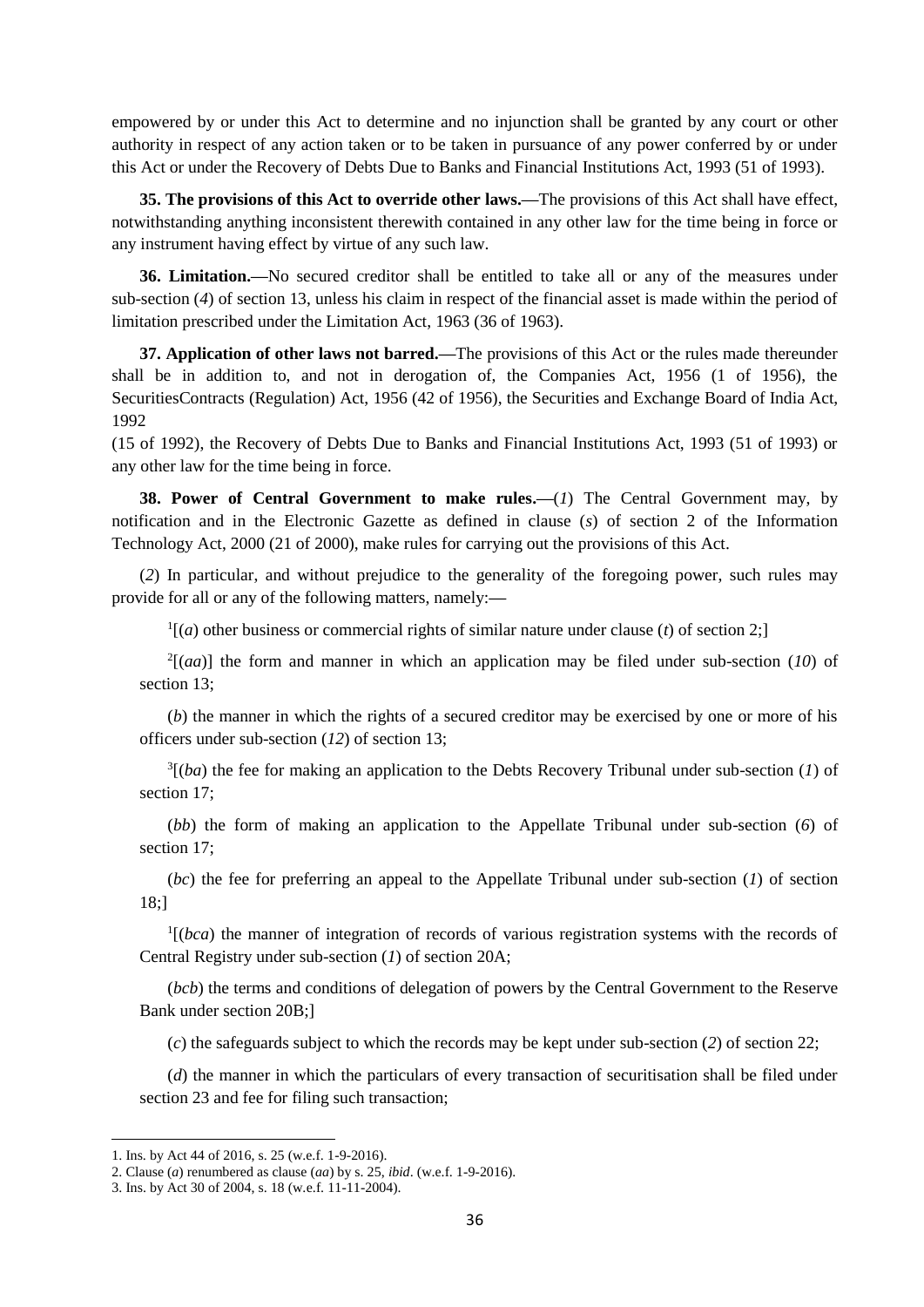$<sup>1</sup>$ [(*da*) the form for registration of different types of security interests and fee thereof under</sup> sub-section (*3*) of section 23;]

(*e*) the fee for inspecting the particulars of transactions kept under section 22 and entered in the Central Register under sub-section (*1*) of section 26;

(*f*) the fee for inspecting the Central Register maintained in electronic form under sub-section (*2*) of section 26;

1 [(*fa*) the form and the manner for filing particulars of transactions under sub-section (*2*) of section 26B;

(*fb*) the form and manner of filing attachment orders with the Central Registry and the date under sub-section (*4*) of section 26B;

(*fc*) the form and manner of filing particulars of attachment order with the Central Registry and the fee under sub-section (*5*) of section 26B;]

(*g*) any other matter which is required to be, or may be, prescribed, in respect of which provision is to be, or may be, made by rules.

(*3*) Every rule made under this Act shall be laid, as soon as may be after it is made, before each House of Parliament, while it is in session, for a total period of thirty days which may be comprised in one session or in two or more successive sessions, and if, before the expiry of the session immediately following the session or the successive sessions aforesaid, both Houses agree in making any modification in the rule or both Houses agree that the rule should not be made, the rule shall thereafter have effect only in such modified form or be of no effect, as the case may be; so, however, that any such modification or annulment shall be without prejudice to the validity of anything previously done under that rule.

**39. Certain provisions of this Act to apply after Central Registry is set up or cause to be set up.—**The provisions of sub-sections (*2*), (*3*) and (*4*) of section 20 and sections 21, 22, 23, 24, 25, 26 and 27 shall apply after the Central Registry is set up or cause to be set up under sub-section (*1*) of section 20.

**40. Power to remove difficulties.—**(*1*) If any difficulty arises in giving effect to the provisions of this Act, the Central Government may, by order published in the Official Gazette, make such provisions not inconsistent with the provisions of this Act as may appear to be necessary for removing the difficulty:

Provided that no order shall be made under this section after the expiry of a period of two years from the commencement of this Act.

(*2*) Every order made under this section shall be laid, as soon as may be after it is made, before each House of Parliament.

**41. Amendments to certain enactments.—**The enactments specified in the Schedule shall be amended in the manner specified therein.

**42. Repeal and saving.—**(*1*) The Securitisation and Reconstruction of Financial Assets and Enforcement of Security Interest (Second) Ordinance, 2002 (Ord. 3 of 2002) is hereby repealed.

(*2*) Notwithstanding such repeal, anything done or any action taken under the said Ordinance shall be deemed to have been done or taken under the corresponding provisions of this Act.

<sup>1.</sup> Ins. by Act 44 of 2016, s. 25 (w.e.f. 1-9-2016).